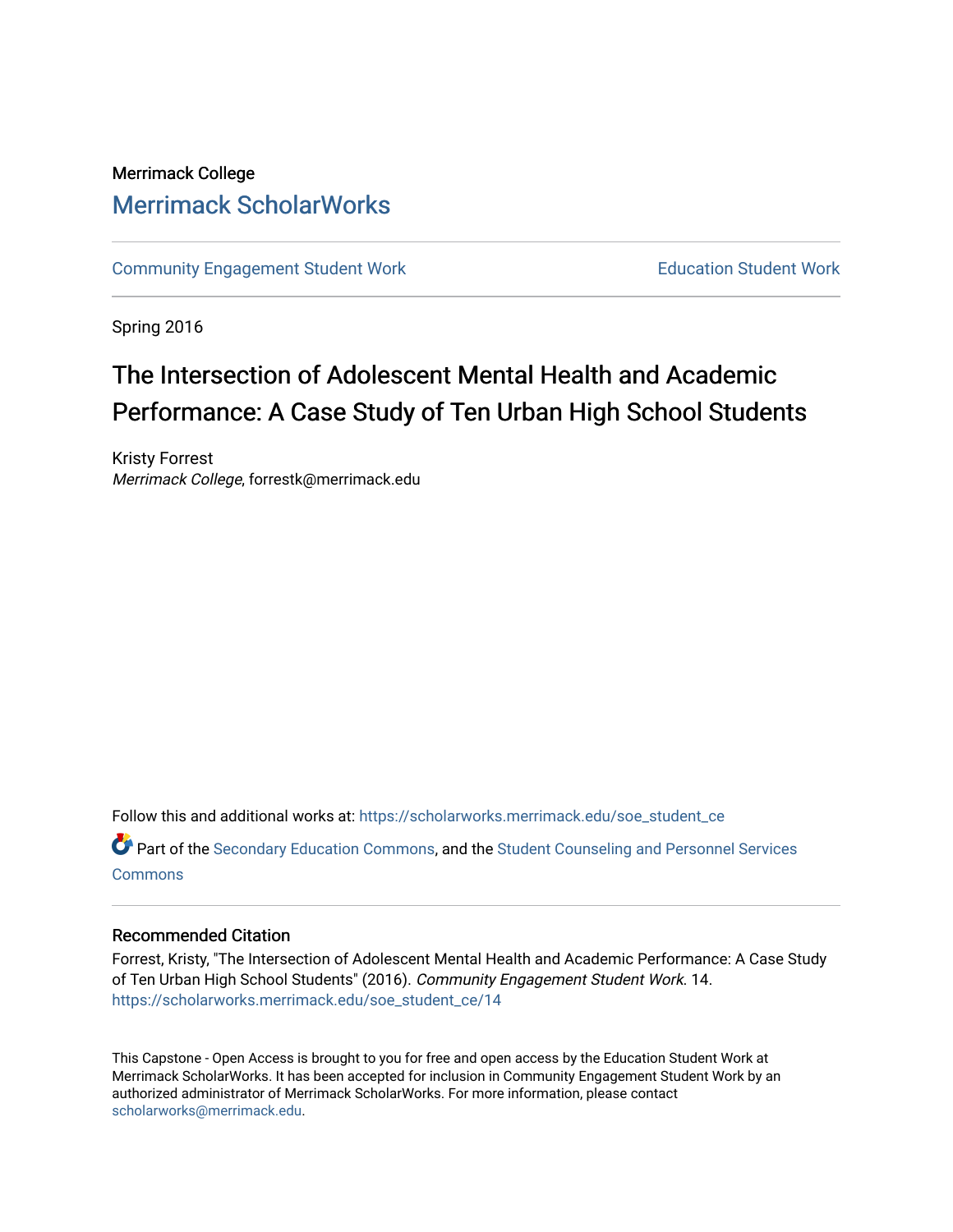Capstone Research Project

The Intersection of Adolescent Mental Health and Academic Performance:

A Case Study of Ten Urban High School Students

Kristy Forrest

Merrimack College School of Education & Social Policy

GRAD 590 A

Dr. Audrey Falk, Ed.D.

April 26, 2016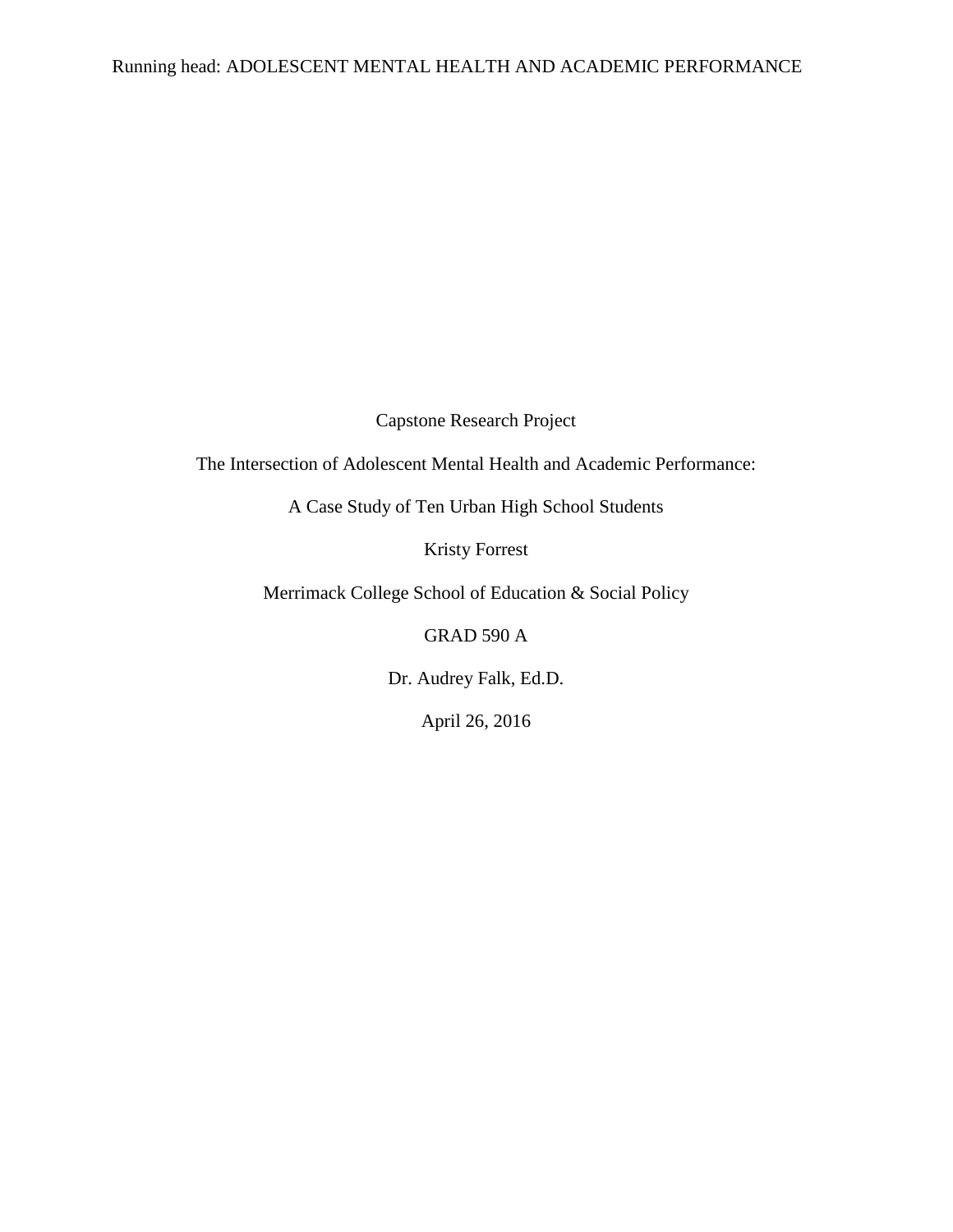# **Table of Contents**

|                                                               | 3 |
|---------------------------------------------------------------|---|
| Introduction 5                                                |   |
|                                                               |   |
|                                                               |   |
|                                                               |   |
| Results 33                                                    |   |
|                                                               |   |
| Implications for Policy, Practice, & Research 2008. [2016] 49 |   |
| Limitations 52                                                |   |
| Conclusion 53                                                 |   |
|                                                               |   |
|                                                               |   |
|                                                               |   |
|                                                               |   |
|                                                               |   |
|                                                               |   |
|                                                               |   |
|                                                               |   |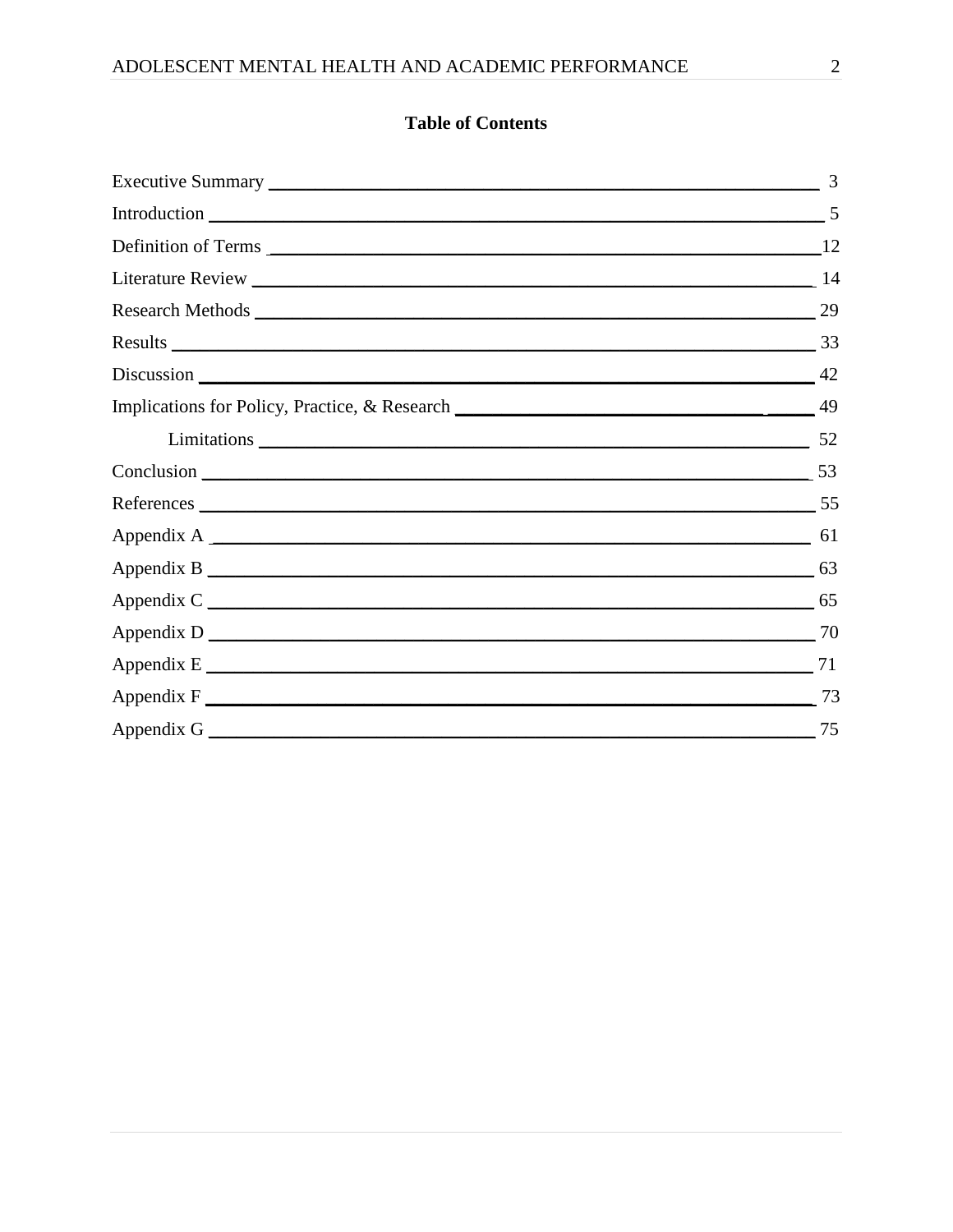#### **Executive Summary**

This research paper summarizes the results of a study entitled, *The Intersection of Adolescent Mental Health & Academic Performance.* The purpose for this research was to evaluate the socioemotional well-being vulnerable students and the mental health services available to them within public high school institutions. The idea is to enhance mental health and social-emotional well-being support services for vulnerable students, decreasing interruptive impact on academic performance. Research increasingly points to the link between students' academic success and adolescent social, emotional, and behavioral health. Given that public school systems access large numbers of adolescents, they are most commonly identified as *the*  best place to provide services promoting universal mental health for its populations (Colorado Framework for School Behavioral Health Services, 2013).

With an ethnographic approach, the study of people in their own environment through the use of methods such as face-to-face interviewing, and focusing on participant voices, the researcher sought to investigate the following three research questions:

**1. What mental health support services are available to our most vulnerable public high school students?**

**2. Who provides mental health services to our most vulnerable public high school students?** 

**3. What theories are currently used to guide practices that address vulnerable public high schools students' mental health and well-being?**

This research is critical in addressing the mental health pandemic faced by America's most vulnerable high school students and its impact on academic achievement. When ignored, education administrators fail to prevent student mental health issues from becoming a barrier to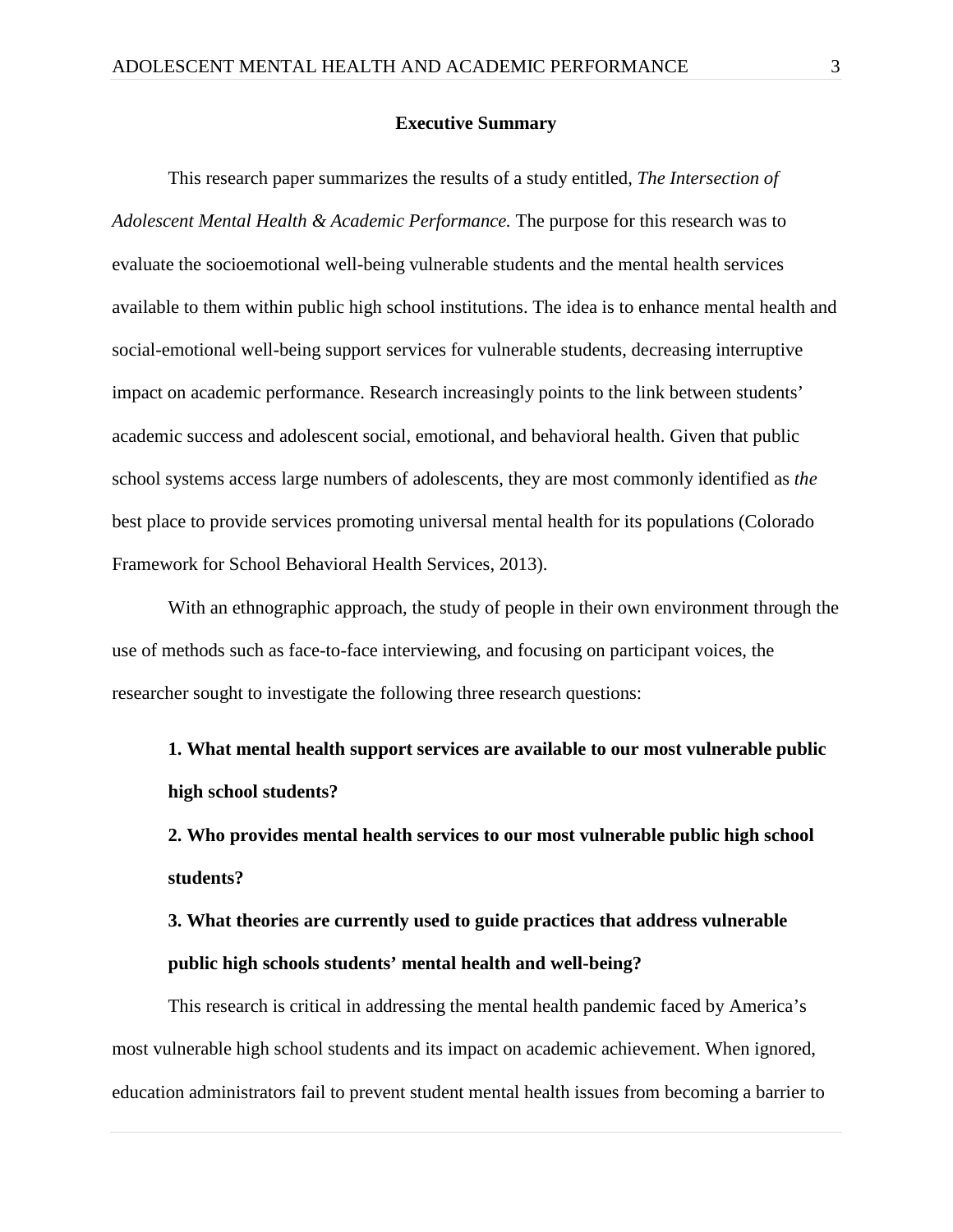high school success. To answer these questions, relevant literature was reviewed, along with the data gathered from study participants which allowed for prominent patterns to emerge.

The research revealed that lifestyle, such as familial structure, did indeed, impact student academic performance. It was also discovered that prevention and early intervention initiatives are exercised as current best practice for addressing student social, emotional, and behavioral health. Therefore, because public schools cannot control every aspect of student life, mental health services must be made available *inside* all public high school institutions. School based licensed mental health counselors, expertly trained in adolescent psychology and development, need to become standard school staff in all public high schools in America.

A comprehensive framework that addresses and supports the mental health needs of America's high school student's needs to be implemented immediately. Policies that include behavioral health professionals working together with families and the community to improve prevention, intervention, and early detection strategies, need to be put in place to meet students' social, emotional, and behavioral health needs. Resources for public high school mental health services need to become more of a priority. With this implemented policy, American public high schools will be better positioned to reach greater academic achievements, enhanced reciprocity between students and staff, and an improved school climate and culture.

# **Introduction**

Education of high school students requires more than just providing a teaching and learning space. Education practitioners must acknowledge the adolescent population they are serving. Adolescence is the transitional period between childhood and adulthood. During adolescence, many crucial milestones must be met in order to ensure optimal emotional health, and identity formation (National Center for Children in Poverty, 2014). Education practitioners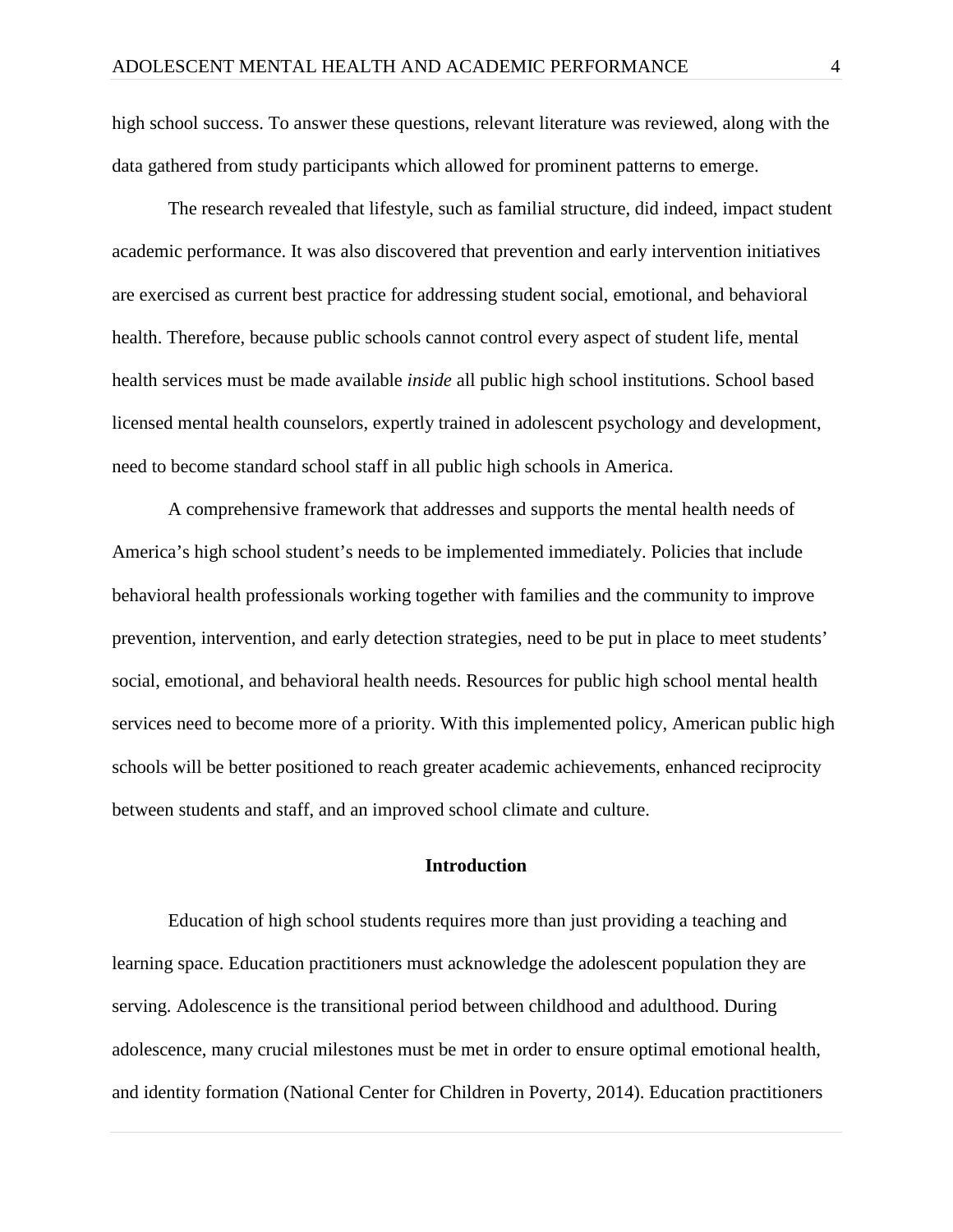also need to connect to students, families and the community to build relationships for successful outcomes. Collaborative efforts by educators, families, community members, including expertly trained counselors, are needed to cultivate a network of care and support that adequately serve student needs.

As high school performance gaps increase and populations becomes more diverse, there lies a need for more multi-disciplined school staff when serving our students (Reardon, 2011). More specifically, in addition to qualified teachers focused on academic learning, licensed school adjustment counselors, social workers and psychologists are an equally important resource for supporting high school student mental health and emotional well-being. Adolescence can be a trying time for students as it is a period of newness and growth. Healthy progress towards the milestones of adolescence is essential for academic and personal success and well-being. As puberty begins and identity is explored, independence and responsibilities increase, social circles shift and relationships change, all these combined adjustments create pressure and anxiety which is processed differently by each student. The natural development of adolescence coupled with with a vulnerable student population indicates a need for the providing proper additional supports. Combining the presence of mental health professionals within the school, alongside educators, and with the efforts of parents and the entire community together, will maximize student academic success and provide the best high school experience for students during this phase of their life.

In 2009, approximately 25 out of every 100 students in America dropped out of high school before graduating (Freudenberg, 2007). Nearly one-third of all students in the United States, and half of black, Latino, and American Indian students, did not graduate from high school on-time (Stillwell, Sable, & Plotts, 2011). From 2003 through 2008, an average of 10,000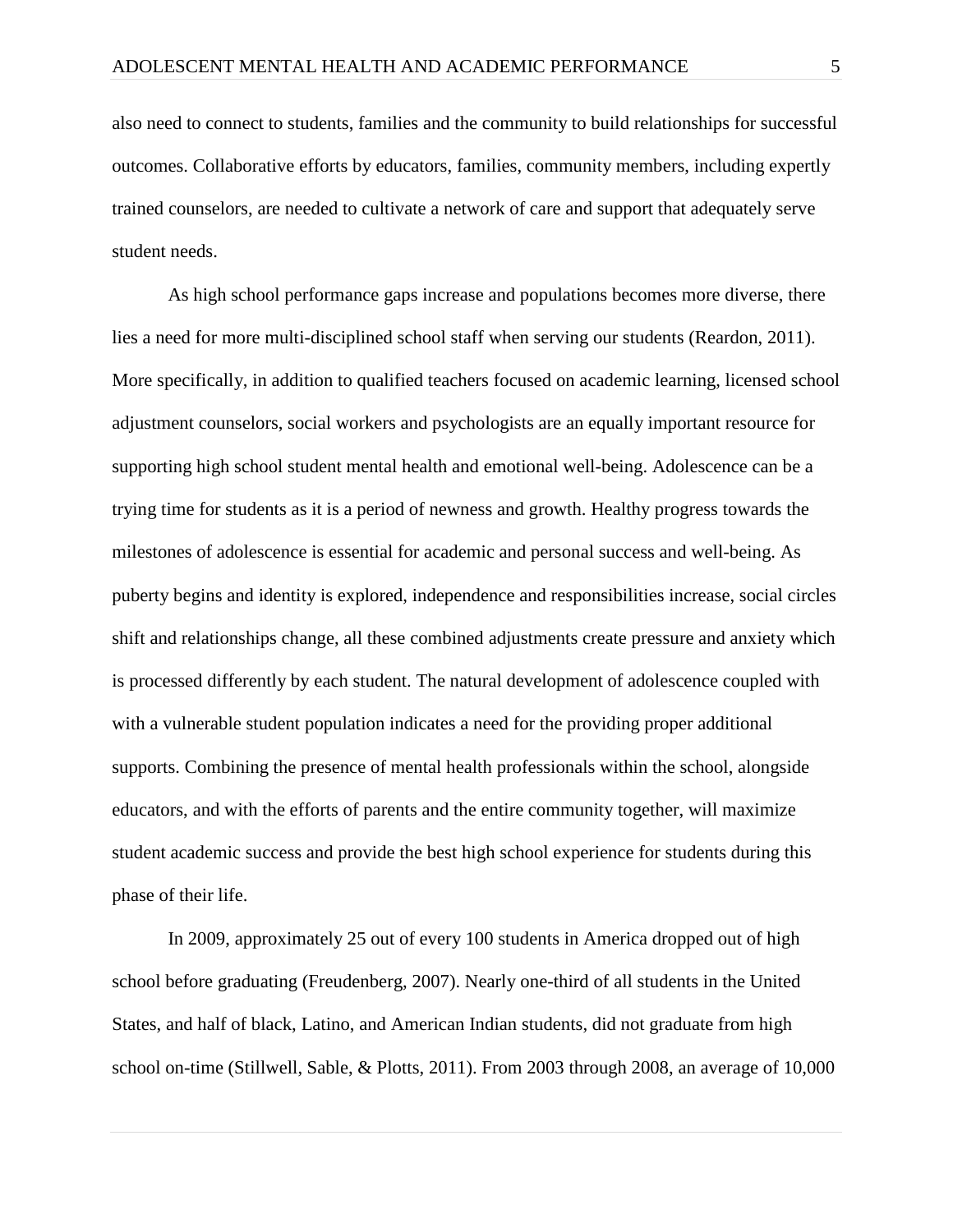Massachusetts high school students dropped out of school annually (Massachusetts Department of Elementary & Secondary Education, 2014). At the school where this study will took place the dropout rate as of 2013 was 5.8%. However, Massachusetts does fair better than most states with 5,746 out of 287,478, or 2 percent of students in grades 9 through 12 dropping out of school during the 2013-14 school year. Constructively, this is the lowest rate in ten years (Massachusetts Department of Education, 2015).

The questions are, why, and what are we doing about it. Are public school education practitioners doing everything they can to best support our most vulnerable population of high school students to graduation completion? Dropping out of high school increases the likelihood of living in poverty. Together, living in poverty and not having a high school diploma, these two risk factors are associated with financial and health care struggles, and an overall decrease in quality of life (Edwards, 2007). Adversely, obtaining higher education thereafter, increases quality of life individually and societally. Prevention and intervention practices are needed to avert our most vulnerable students from failing, along with an investigation of what barriers are preventing our high schoolers from academic success.

Many terms are used to refer to this population of youth. They are often labeled as vulnerable, disengaged, disinterested, underprivileged, marginalized, troubled, at-risk, high needs, opportunity challenged, and even delinquent. According to Valerie Richardson, the term, "at-risk," is used to describe a student that requires temporary or ongoing intervention in order to succeed academically (Richardson, 2008). "There is no consistent definition of at-risk"; the term is highly debated and carries a strong intuitive meaning (Moore, 2006). Whichever label is attached to this population of students will dictate how their needs are addressed. Societal, structural, systemic, and institutional stereotypes only create misconceptions that deviate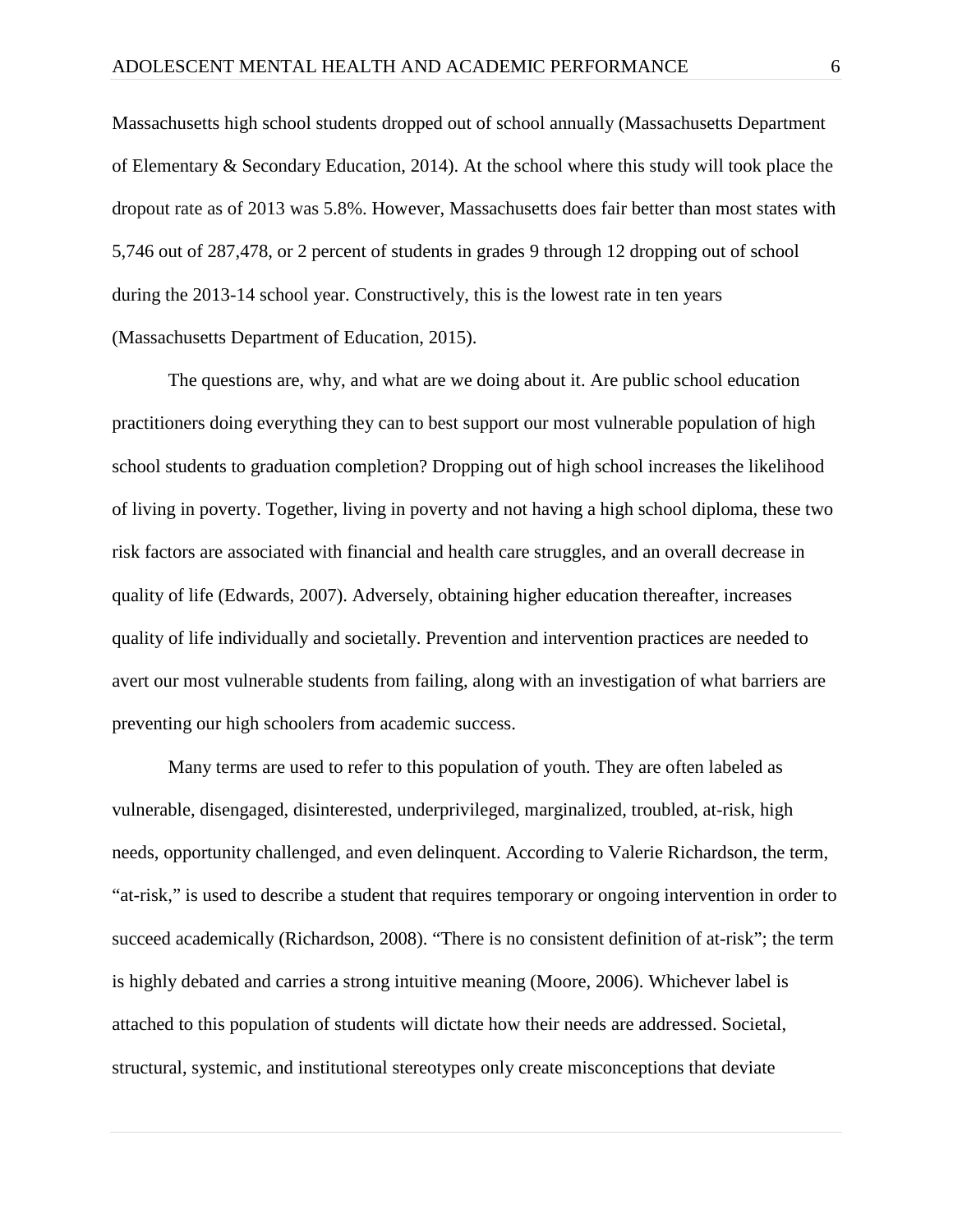practitioners from properly and adequately acknowledging and addressing student needs. How a problem is defined and categorized primarily determines the policies written by legislature to resolve it, often leaving practitioners with few options (Zeldin, 2004; Moore, 2006). Throughout this paper the preferred term used to refer to this student population will be, 'vulnerable'.

Resiliency is another term used to describe students who are somehow able to navigate through adverse circumstances that contribute to their vulnerability. Resiliency is a crucial trait for vulnerable students to develop, as it allows for an adaptive response to adversity. Some identifiable characteristics of vulnerable high school students include: socio-emotional or behavioral issues, absenteeism, low academic performance, disengagement or disinterest in academics, and displaying a disconnection from the school environment (Richardson, 2008). High school students considered vulnerable may also face social and economic barriers to academic progress. Not having the resources to purchase learning tools such as computers, books, or calculators can deter learning. Adolescents, particularly those from low-income households, often carry a unique set of needs and vulnerabilities in a number of areas, including [mental health,](http://www.nccp.org/topics/mentalhealth.html) sexual and reproductive health, substance use, violence and risk-taking behaviors, and nutrition and obesity (National Center for Children in Poverty, 2014).

Other adverse circumstances of vulnerable students that can impede academics as a priority are exposure to an environment of abuse, neglect, or poverty, having minority status, being an English language learner, having low levels of parental engagement, divorced parents, single parent households, mental illness, substance use, criminal history, and teen pregnancy (Massachusetts Department of Elementary & Secondary Education, 2009). All of these potential circumstances create student vulnerability which contributes to having mental health or emotional instability. Having to navigate expected challenges during high school, such puberty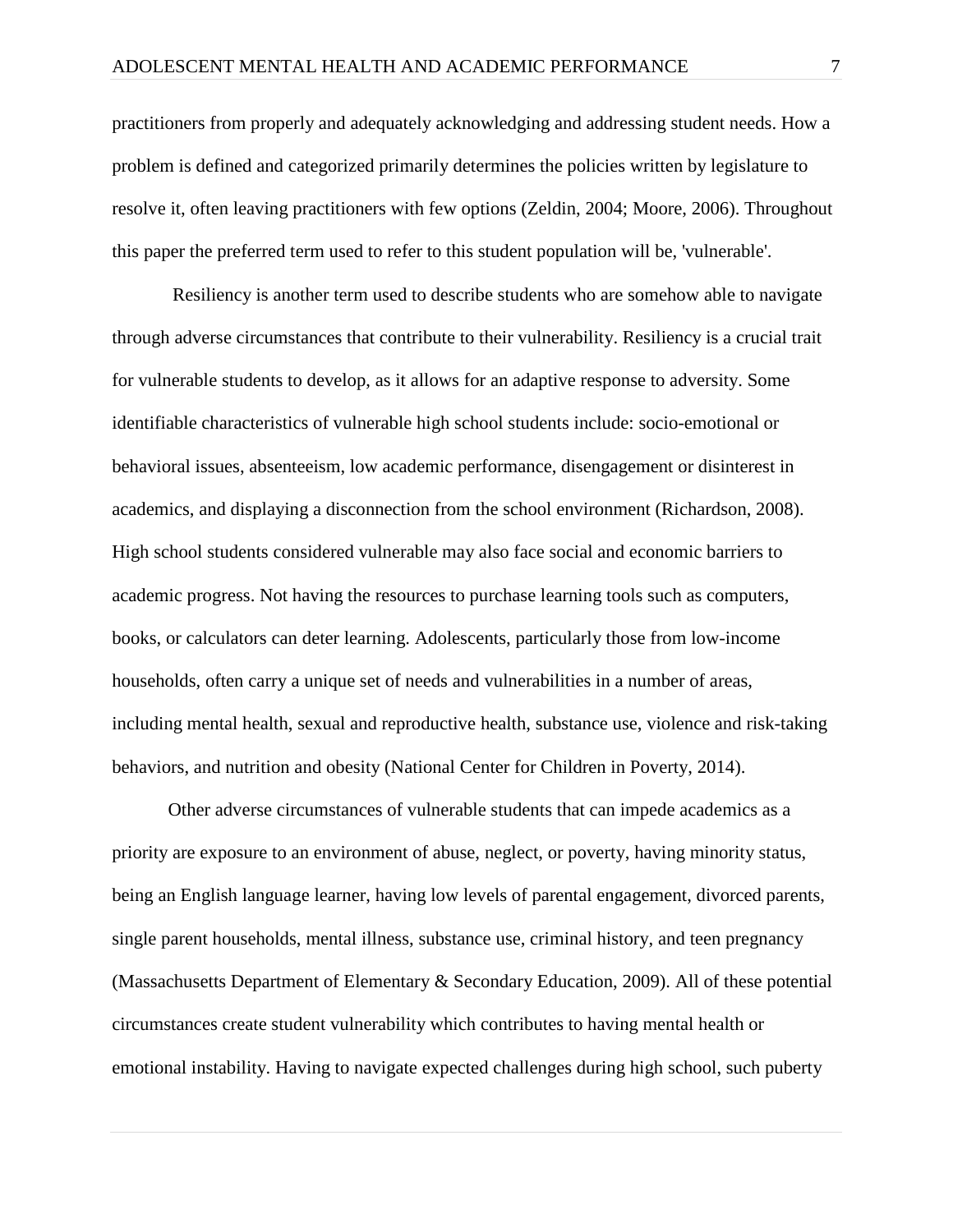and adolescent development, presents enough of a challenge for students without having to endure other adversities. When compound adverse circumstances are added to natural challenges, this reality increases student vulnerability against the successful completion of high school. Having the support of specially trained mental health professionals, such as adjustment counselors or social workers directly inside the high school to help minimize student vulnerabilities, could help build personal and academic resilience.

To diminish student vulnerability and increase academic achievement, the underlying issues need to be acknowledged and addressed. School staff cannot just respond to the surface behaviors and expect to rectify the problem. For example, punishing a disengaged student with detention for not doing their homework is not going to motivate that student to do homework, especially if they are mentally preoccupied or feeling overwhelmed by deeper issues occurring outside of school. Another example is when a high school student is suspended or expelled, there is a significant increase in the likelihood they will become involved in the juvenile justice system, which clearly does not help the situation (Fabelo, Thompson, Plotkin, Carmichael, Marchbanks, & Booth, 2011). All high school staff and faculty should be conscious of student behaviors that indicate when a referral to a mental health practitioner is needed.

Many struggling high school students need support beyond academics and classroom learning. Professional staff need to confront the deeper explanation for problem behavior. Problems at home or outside of school may not go away, but identifying the best way to support our students can help develop their resiliency and influence their priorities (Edwards, Mumford, & Roldan, 2007). With appropriate support systems, academic achievement should be attainable for all students. My desire is for vulnerable high school students to utilize education as an opportunity to transform their label of "vulnerable" to one of success. My objective is to help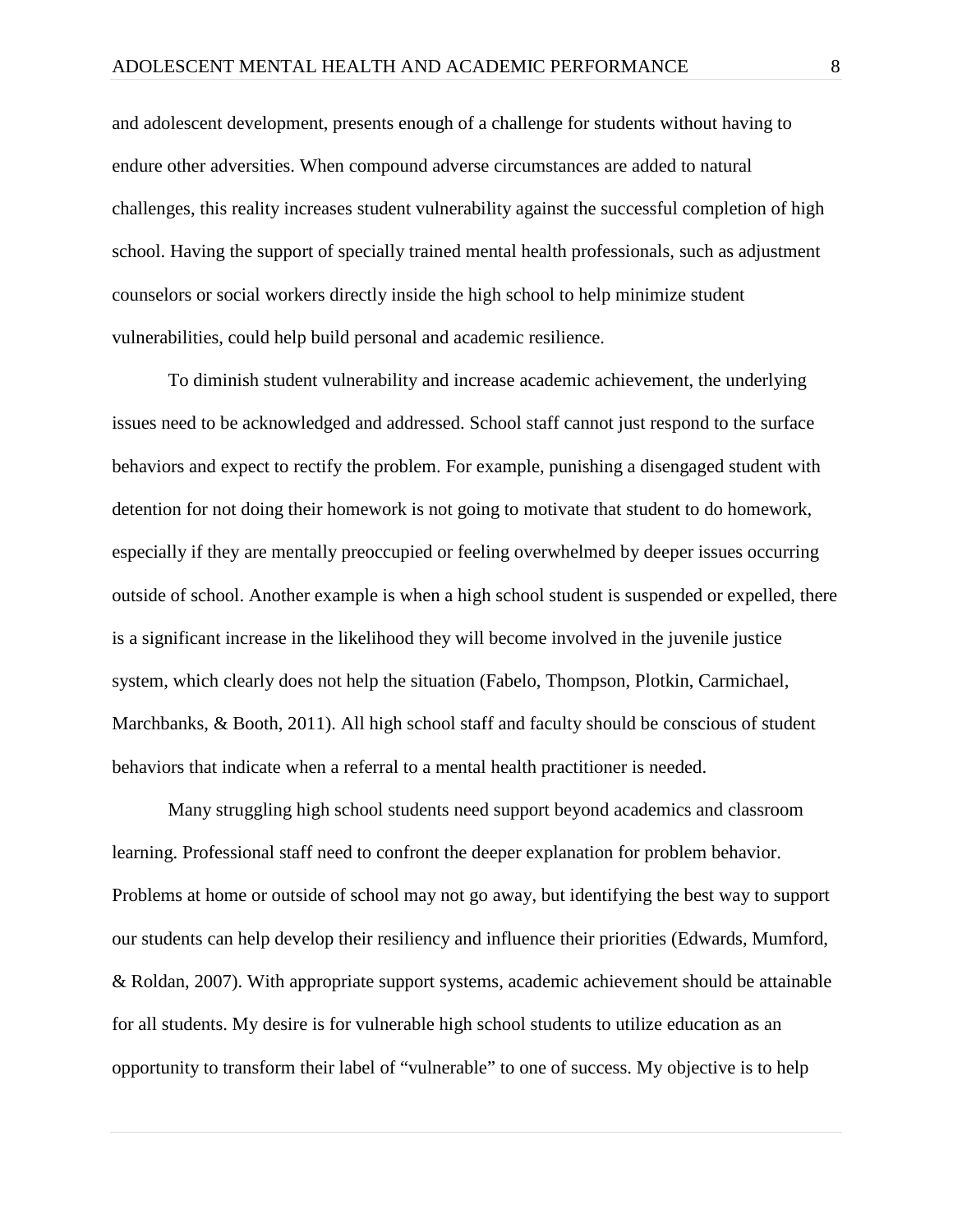vulnerable high school students feel empowered by building their self-esteem, self-confidence, and an internal sense of responsibility to recognize that persistence will persevere (Santrock, 2014).

It is the promise of the United States government's public school system to ensure students are receiving the support needed to obtain a high school diploma. "Equal access to a free, public school education from primary through secondary school is a right of all children in the United States" (The Commonwealth of Massachusetts, 2015). The quality of free education in urban areas is also a concern as we know that all public education is not equal. High schools need to be better prepared to serve all students in navigating through their difficulties, academic or otherwise. Each vulnerable student faces different challenges and has a different learning style. Thus, the education administered should be responsive to the individual needs of each student.

In order for vulnerable high school students to gain financial independence, stability, and security and to obtain a greater quality of life after high school, a diploma is a minimum necessity. Five reasons for getting a high school diploma are: 1. Career opportunities, 2. Furthering your education, 3. Higher salary, 4. Staying employed, 5. More overall opportunities such as home ownership (Work at Home Jobs, 2014). Fortunately, most schools and local community organizations provide support services to students with these vulnerabilities (Corrin, Parise, Cerna, Haider, & Somers, 2015). Social services such as offsite counseling, intervention and prevention programs are available however, access to such off-site locations may eliminate access to these social services for many students. Another missing resource in many Massachusetts public high school institutions is on-site adjustment counselors or social workers. School adjustment counselors are responsible for the promotion of cognitive, social, emotional,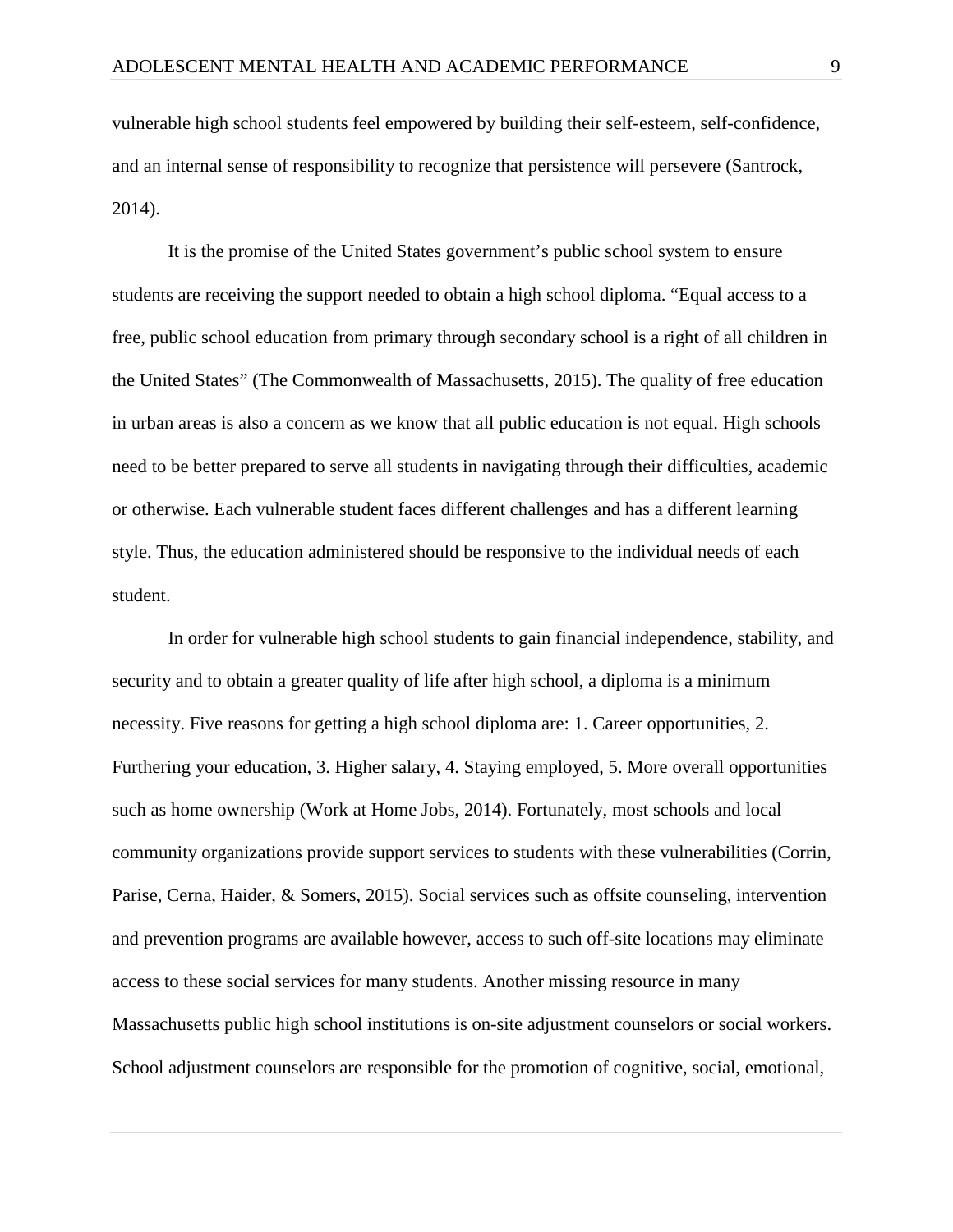behavioral and personal development of students. By placing school adjustment counselors or social workers inside all high schools, such intervention and prevention services would be readily available and accessible to all students.

#### **Purpose**

The purpose of this study is to identify the best mental health and education practices for supporting vulnerable public high school students through their high school career. Moreover, this study will be used to identify, establish and enhance effective educational prevention and intervention strategies and encourage the implementation of school mental health adjustment counselors and social workers. This study will consider the cultural, psychosocial and emotional wellbeing of students, their families and their current environment. Through the use of participatory action research, this study will take place at a local public high school to identify structural inadequacies within the school system as well as barriers and recommend action for providing adequate mental health services.

#### **Rationale**

This investigation will evaluate whether current practices are effectively serving vulnerable public high school student populations beyond academics only. It is important for practitioners to maintain current knowledge of the best practices in their field for meeting the needs of the population they serve, and to also retrieve feedback from students on whether they feel they are being well served. The needs of vulnerable public high school student populations are rising, therefore professional training needs to adapt and evolve to meet these emergent demands (Howard, 2007). This is especially important as the United States student population becomes increasingly diverse in class, race, gender, culture, and language (Howard, 2007). Current efforts may be working in part, but are not entirely addressing all the needs of our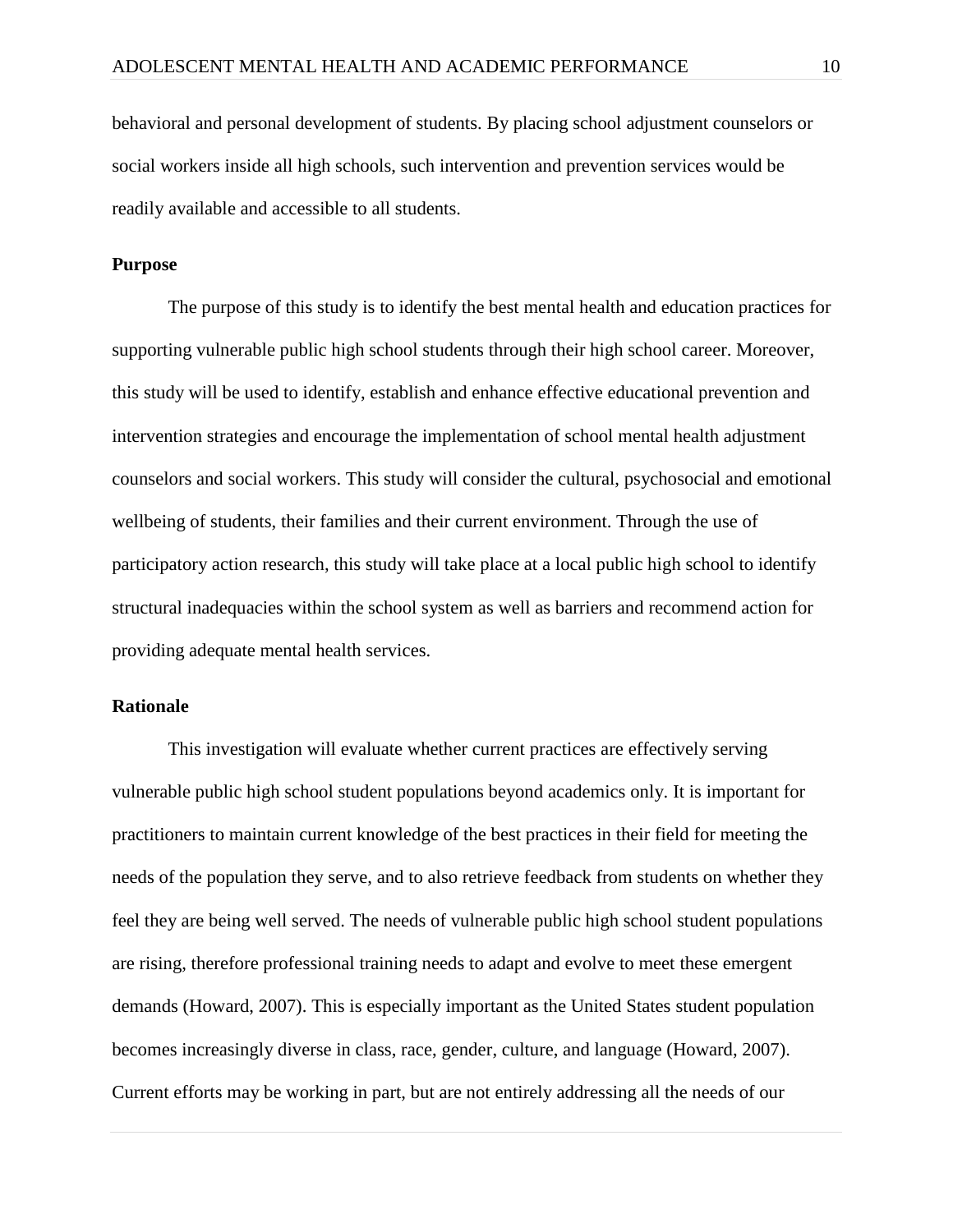changing population. Therefore, a growing gap exists and increasing amounts of students continue to fail and drop out of high school (Howard, 2007). How much are diversifying demands really changing United States educational policies? Is the United States government finally acknowledging our shifting demographics or is the United States still maintaining the conventional "boot straps" strategy of equal opportunity? Are we acknowledging the systems that create such social inequality for our vulnerable students? To dissolve these problems practitioners in education need to provide equitable service to all students. The job is to individually empower each and every of student.

## **Research Questions**

This study sought to answer the following research questions:

**1. What mental health support services are available to our most vulnerable public high school students?**

**2. Who provides mental health services to our most vulnerable public high school students? 3. What theories are currently being used to guide practices that address vulnerable public high schools students' mental health and well-being?**

#### **Significance**

This study will be significant for students, parents, local public school districts, educators, practitioners, and other members of the community that are contributing to the education of our vulnerable P9-12 student populations. A current and thorough investigation of vulnerable student needs that also evaluates services provided will inform students, parents, schools, and communities whether existing practices are the most effective or if there are more effective, yet absent alternatives.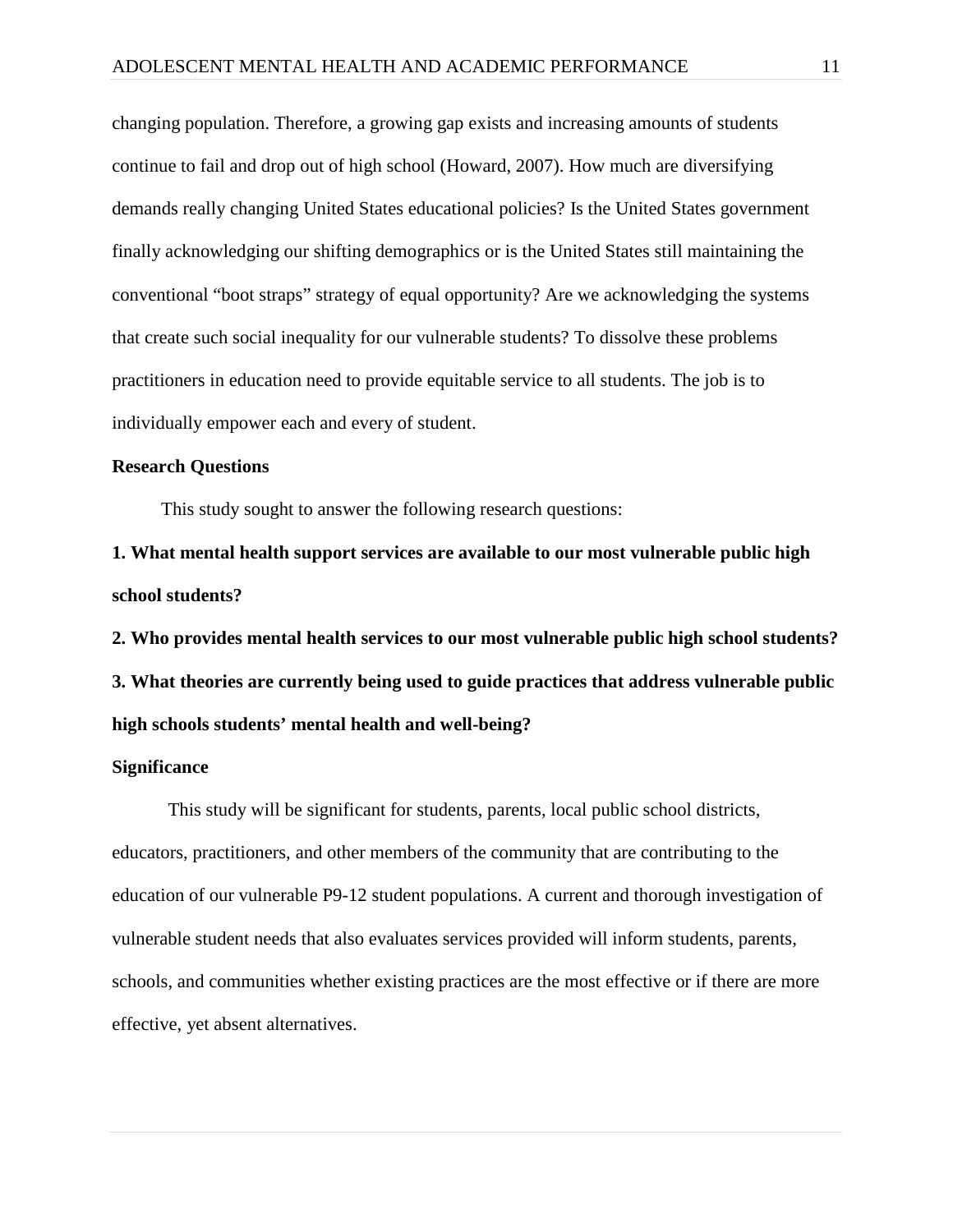# **Definition of Terms**

- 1. Achievement gap-The difference in the performance between each ESEA subgroup within a participating LEA or school and the statewide average performance of the LEA's or State's highest achieving subgroups in reading/language arts and mathematics as measured by the assessments required under the ESEA.
- 2. Adolescence- the period following the onset of puberty during which a young person develops from a child into an adult.
- 3. At-risk student- a student who requires temporary or ongoing intervention in order to succeed academically and obtain a high school diploma.
- 4. Behavioral issues-troublesome, risk taking, or disruptive behavior that is more extreme than occasional errors in judgment and requires professional intervention to avoid legal difficulties. i.e.; Delinquency, drug use, academic failure, risky sexual behavior, violence, property damage, vandalism and disregard for the rights of others.
- 5. Delinquent-typically of a young person or that person's behavior showing or characterized by a tendency to commit crime, particularly minor crime.
- 6. Economic Barriers- poverty, general scarcity, dearth, or the state of one who lacks a certain amount of material possessions or money.
- 7. Educators- All education professionals and paraprofessionals working in participating schools including principals or other heads of a school, teachers, other professional instructional staff (e.g. staff involved in curriculum development, staff development, or operating library, media and computer centers), pupil support services staff (e.g. guidance counselors, nurses, speech pathologists, etc.), other administrators (e.g. assistant principals, discipline specialists.), and paraprofessionals (e.g. assistant teachers, instructional aides).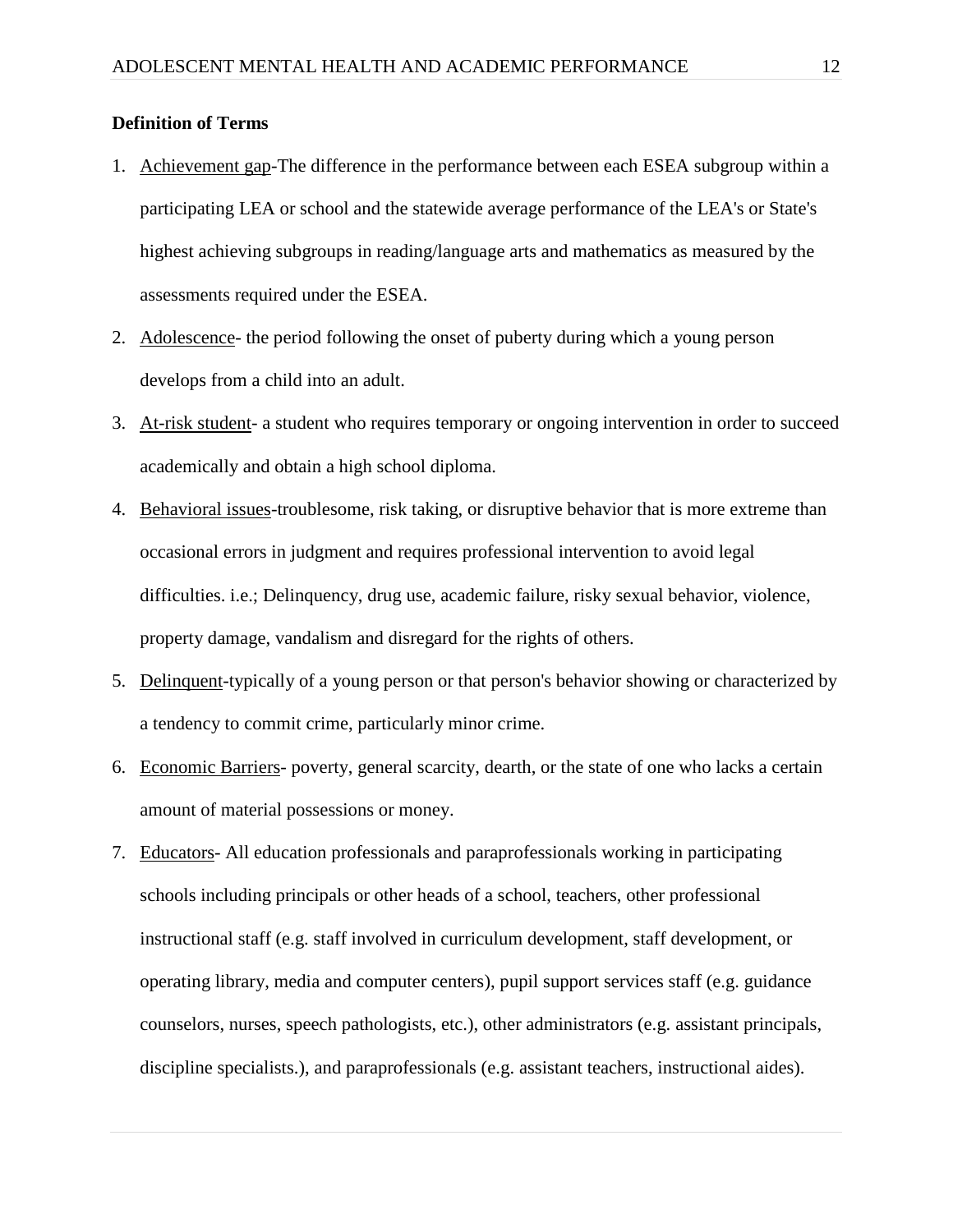- 8. High-needs students- Students at risk of educational failure or otherwise in need of special assistance and support, such as students who are living in poverty, who attend high-minority schools (as defined in the Race to the Top application), who are far below grade level, who have left school before receiving a regular high school diploma, who are at risk of not graduating with a diploma on time, who are homeless, who are in foster care, who have been incarcerated, who have disabilities, or who are English learners.
- 9. Interventions-strategies, programs, frameworks, and methods that seek to avert obstacles.
- 10. Participatory action research-(PAR) is an approach to research in communities that emphasizes participation and action. It seeks to understand the world by trying to change it, collaboratively and following reflection. PAR emphasizes collective inquiry and experimentation grounded in experience and social history.
- 11. Prevention-to keep something from happening, i.e. dropout prevention.
- 12. Risk Assessments-a systematic process of evaluating the potential risks that may be involved in a projected activity or undertaking.
- 13. School Adjustment Counselor- professional staff responsible for the promotion of cognitive, social, emotional, behavioral and personal development of students.
- 14. Socioemotional- process that consists of variations that occur in an individual's personality, emotions, and relationships with others during one's lifetime (Santrock, 2014).
- 15. Social Barriers-obstructions to entry which are created by the culture of the community, i.e. people's behavior towards newcomers or others in general.
- 16. Vulnerable Student-students in need of special care, support, or protection because of age, disability, or risk of abuse or neglect.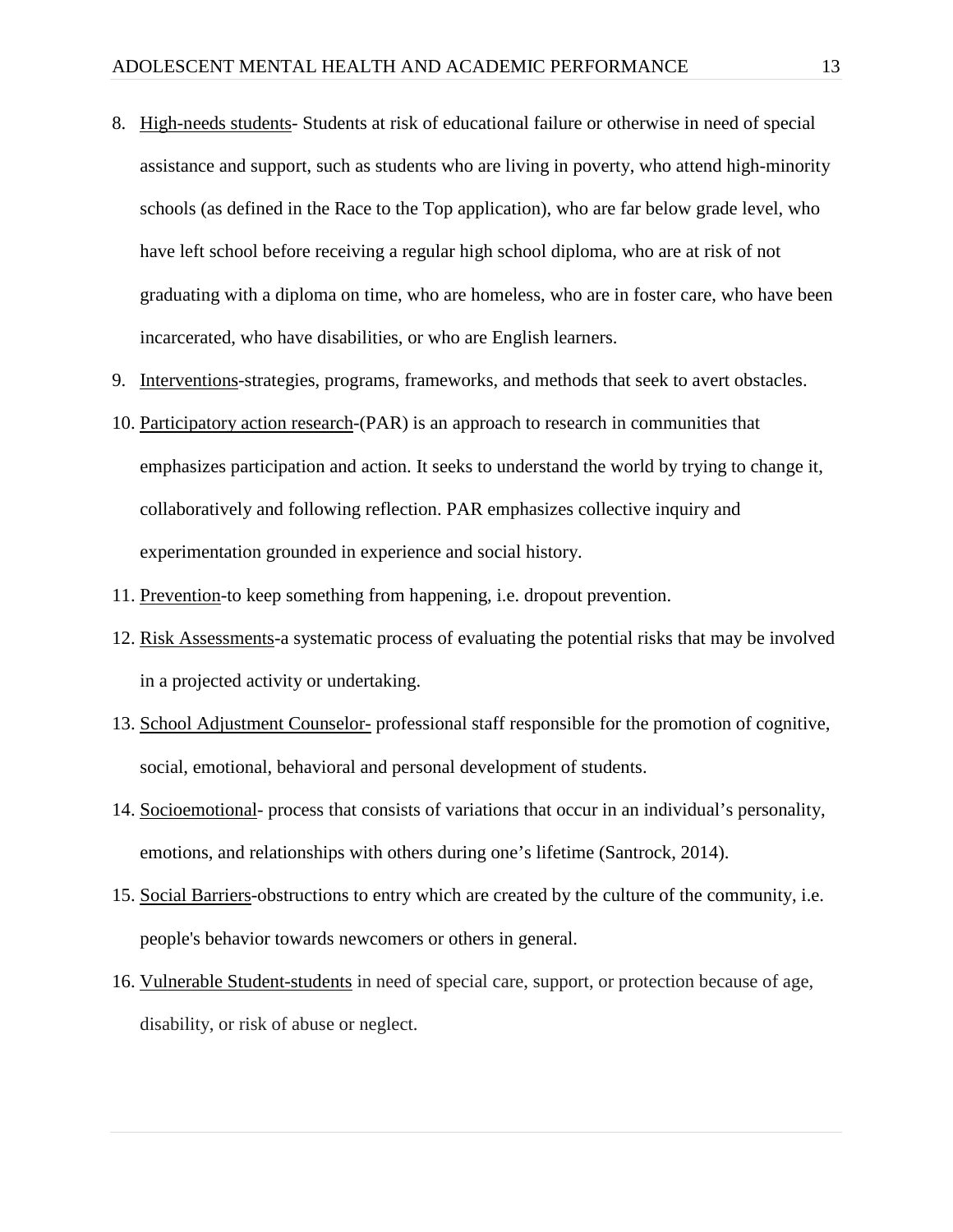#### **Review of the Literature**

The following literature review is a compilation of the research done on the intersection of vulnerable public high school student's psychosocial and emotional wellbeing and their academic performance. Despite the best efforts of professional educators and years of research backed intervention and prevention programs, identifying the best practices for supporting vulnerable students and how to successfully engage them remains a challenge. Educators must acknowledge increasing social and cultural shifts in our demographics, socioeconomics, and languages, while at the same time respecting the boundaries of families. Here, the role of teacher can become varied and collaborating with a qualified school adjustment counselor or social worker would be most appropriate.

There is a growing interest in defining the characteristics of psychosocial services that are most effective in improving the outcomes for vulnerable youth who are exposed to individual, family, and contextual risks such as abuse, neglect, educational disengagement, mental illness, substance abuse, and neighborhood crime (Berzin, 2010). Successful education of vulnerable high school students is the result of cross collaboration with other fields of practice working together as a team utilizing best practices. The concern is that vulnerable high school students are not receiving adequate supplemental services needed beyond their academic teachings in supporting them to successfully graduate high school. This literature review looks to identify the best strategies for educating our most vulnerable population of high school students by responding to the following questions:

● **What mental health support services are available to our most vulnerable public high school students?**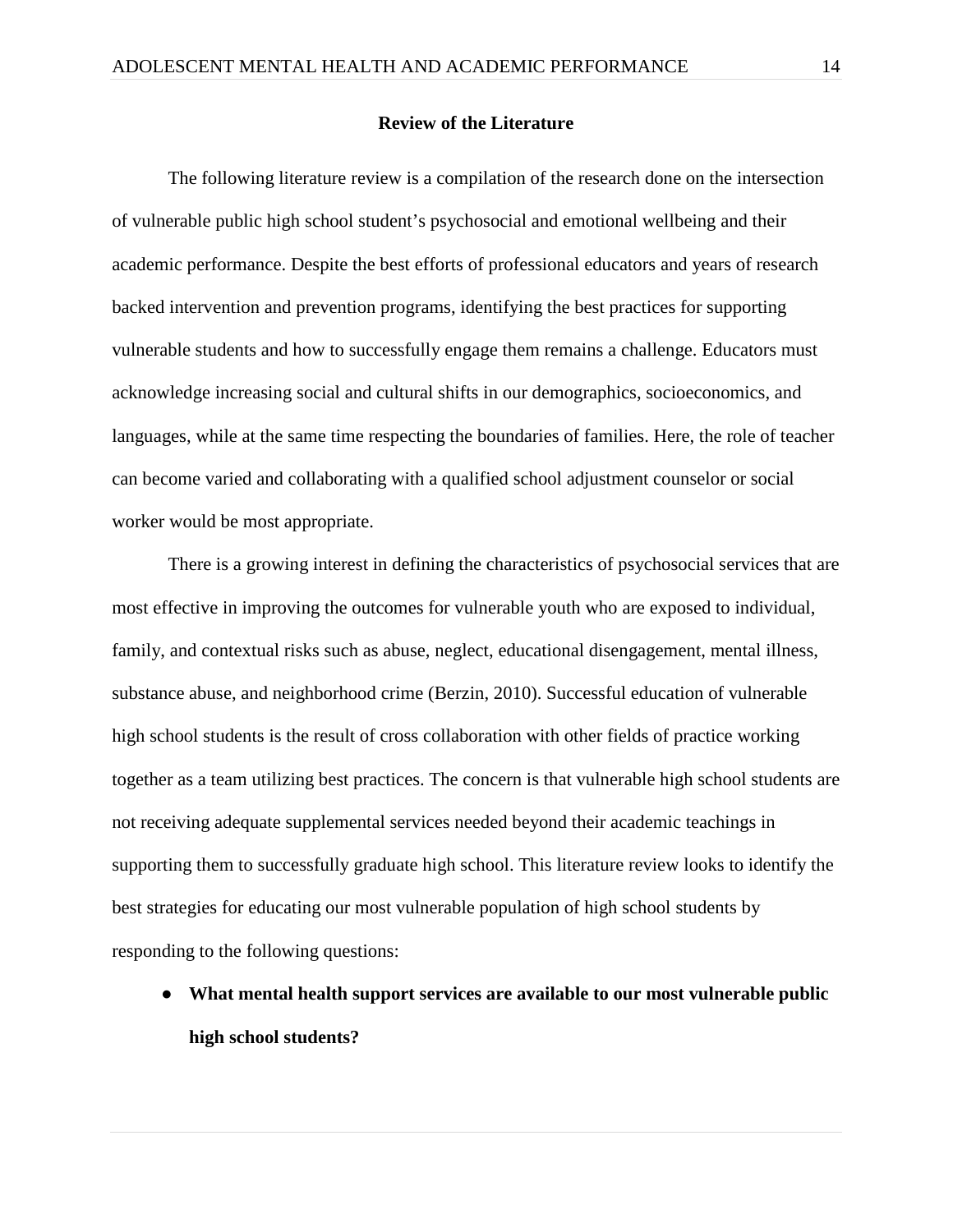- **Who provides mental health services to our most vulnerable public high school students?**
- What theories are currently used to guide practices that address vulnerable **public high schools students' mental health and well-being?**

Understanding the limitations of teachers working to educate students, and the deeper complexity of vulnerable students underscores the need for educators, school administrators, communities, and families to urge policymakers to change current systems and enact more cross collaboration between the professional disciplines allowing for a team of professionals to address high school student needs. Teachers state that the biggest obstacle to student achievement and to their own ability to teach, is student emotional and behavioral problems (Desrochers, 2014).

# **What mental health support services are available to vulnerable public high school students?**

Building an understanding of the adversity confronted by vulnerable youth outside of school, and what configuration of supports can best assist students to thrive academically is the first step for moving past the risks. Existing intervention and prevention programs, such as services provided to vulnerable high school students, were explored. The literature shows vast consensus that simply being in school and staying in school is the best intervention and prevention strategy for decreasing student risk, and it takes a combination of systematic efforts at the community, school, and individual student levels to decrease student risk (Massachusetts Department of Elementary and Secondary Education, 2015).

Government reaction to this problem forced the Bush Administration to enact the No Child Left Behind Act of 2002, developed to improve the educational outcomes of students considered at-risk for school failure (U.S. Department of Education, 2015). Unfortunately, the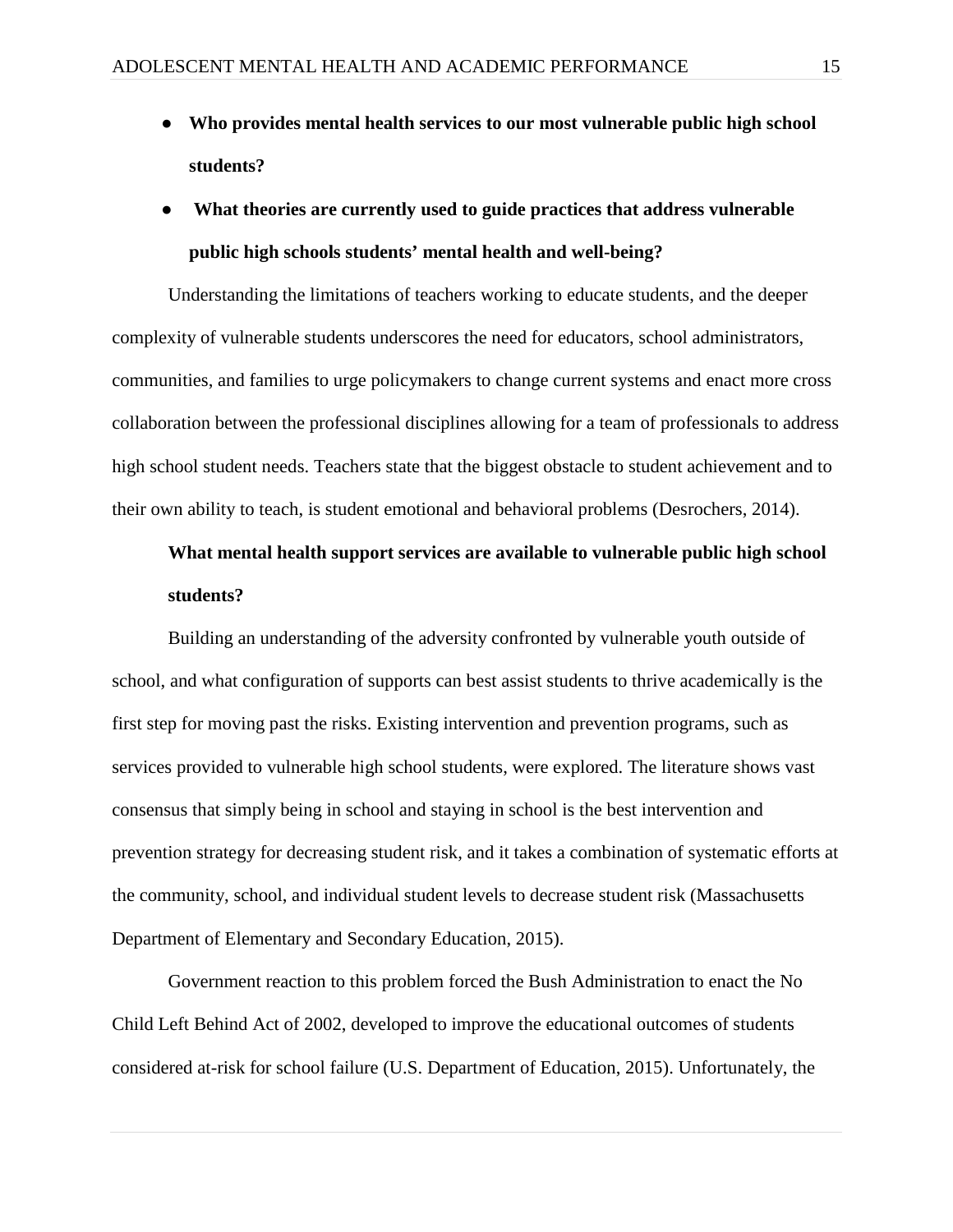No Child Left Behind Act concentrated primarily on academic interventions from the teaching perspective, not from a student learning perspective, and without consideration for social and emotional impacts on learning (Nieto, 2010). School-based mental health programs that task staff teams with a wide range of responsibilities in a comprehensive plan, and include community input and support, reduce behavior problems, improve school climate, and increase academic achievement (Desrochers, 2014). According to Desrochers, the time is far overdue that we acknowledge student emotional and behavioral performance as a part of student academic performance and not separate from (Desrochers, 2014). Current statistics from the National Alliance on Mental Illness are that twenty percent of youth ages 13-18 live with a mental health condition, 11 percent of youth have a mood disorder, 10 percent of youth have a behavior or conduct disorder, 8 percent of youth have an anxiety disorder, and approximately fifty percent of students age 14 and older with a mental illness drop out of high school (NAMI, 2015). Clearly there is a need for public schools to acknowledge the mental health of adolescents attending our schools and to provide them with professional support they require. High school is not an either or situation where it is sufficient to provide academics only.

One of the first intervention concepts was the introduction of the after school program. The after school program was originally introduced as a space for students to receive further supervised academic and social enrichment. Due to economic and demographic shifts in the 1970s, after school care shifted from the responsibility of family and community members to facilities with managed programs (Bowen & Dodd, 2011). The formalized after school program concept was a direct result of the increase in divorce rate, single parent homes, and dual career couples (Bowen & Dodd, 2011). From 1987 through 1999, public after school programs have tripled from 13 percent to 47 percent (Bowen & Dodd, 2011). Today, according to the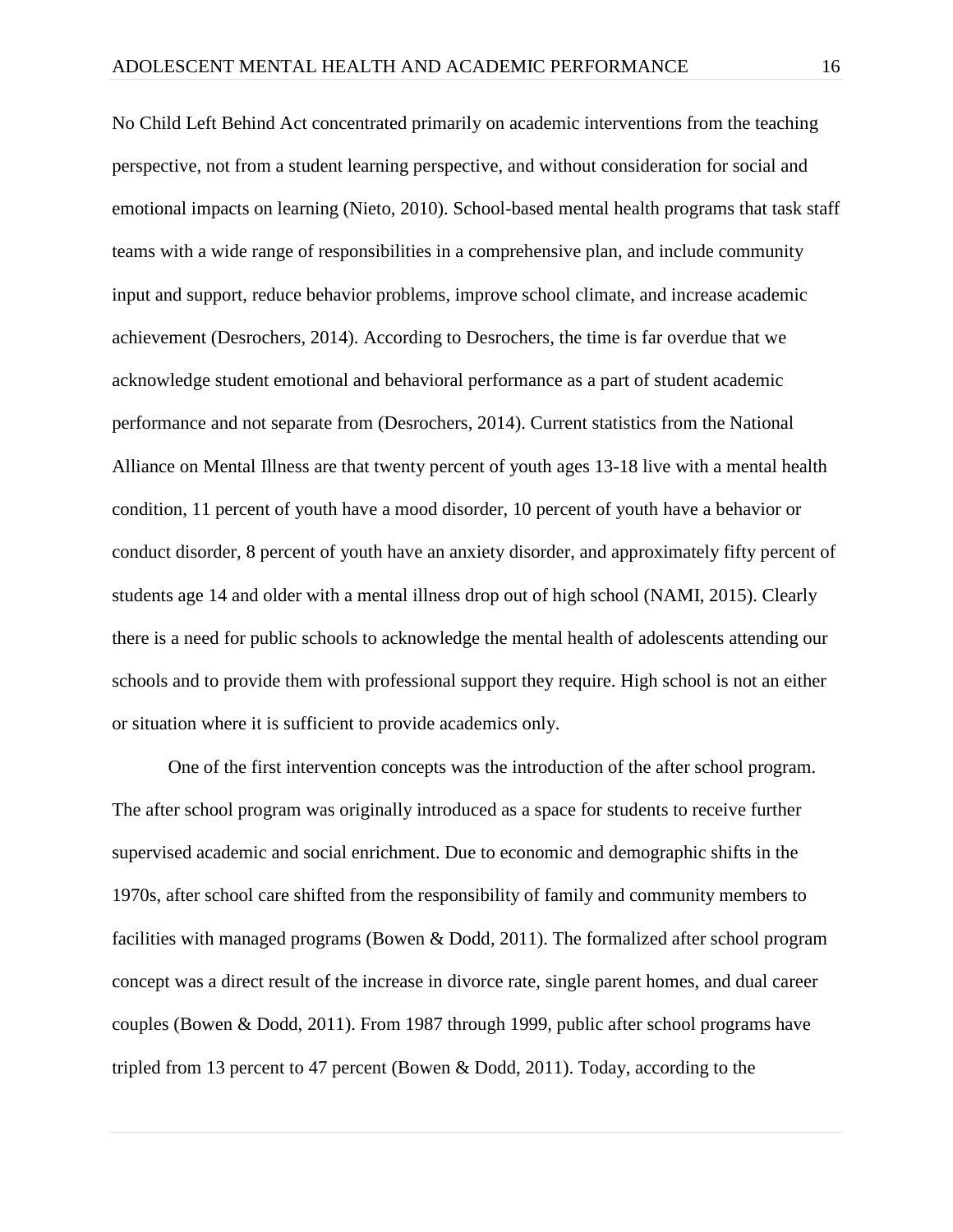Afterschool Alliance, more than 6 million children and youth participate in after school programs (Bowen & Dodd, 2011). Many of these programs are non-profit, not for profit, and entirely volunteer operated with no budget.

In Dodd and Bowens' 2011 research report, one after school program in New York run by a non-profit community action group hypothesized that this intervention program, offering to further develop academic and social skills of students, would reduce barriers, improve after school experiences, and academic performance of vulnerable students (Bowen & Dodd, 2011). The literature also acknowledges that other factors, such as family dynamics, home environments, access to resources, and intellectual or mental health challenges may affect student ability to learn and succeed (Bowen & Dodd, 2011; Desrochers, 2014). School is not the original or primary source of learning. Realistically, learning begins at home. Recognizing the significant role of family is a key part of student academic achievement (Bowen & Dodd, 2011). To measure the success of this program, assessments of the relationships between parents, teachers, and students was made along with reevaluation of academic performance of students. Through survey methods, improvements in students' performance relating to attendance, academic work, discipline and social behaviors were reported (Bowen & Dodd, 2011).

Another approach is in-school intervention programs. In a study done in 2013 funded by the U.S. Department of Education's Institute of Education Sciences, researchers examined the implementation of a universal systems-level intervention strategy called *school wide positive behavior support* (SWPBS). SWPBS is an asset based model used with the intention to prevent the occurrence of problem behavior at school and increase academic competence of students (Flannery, Frank, Kato, Doren, & Fenning, 2013). The study examined 8 high schools serving more than 15,525 students over 3 years. Through the use of SET measures (school wide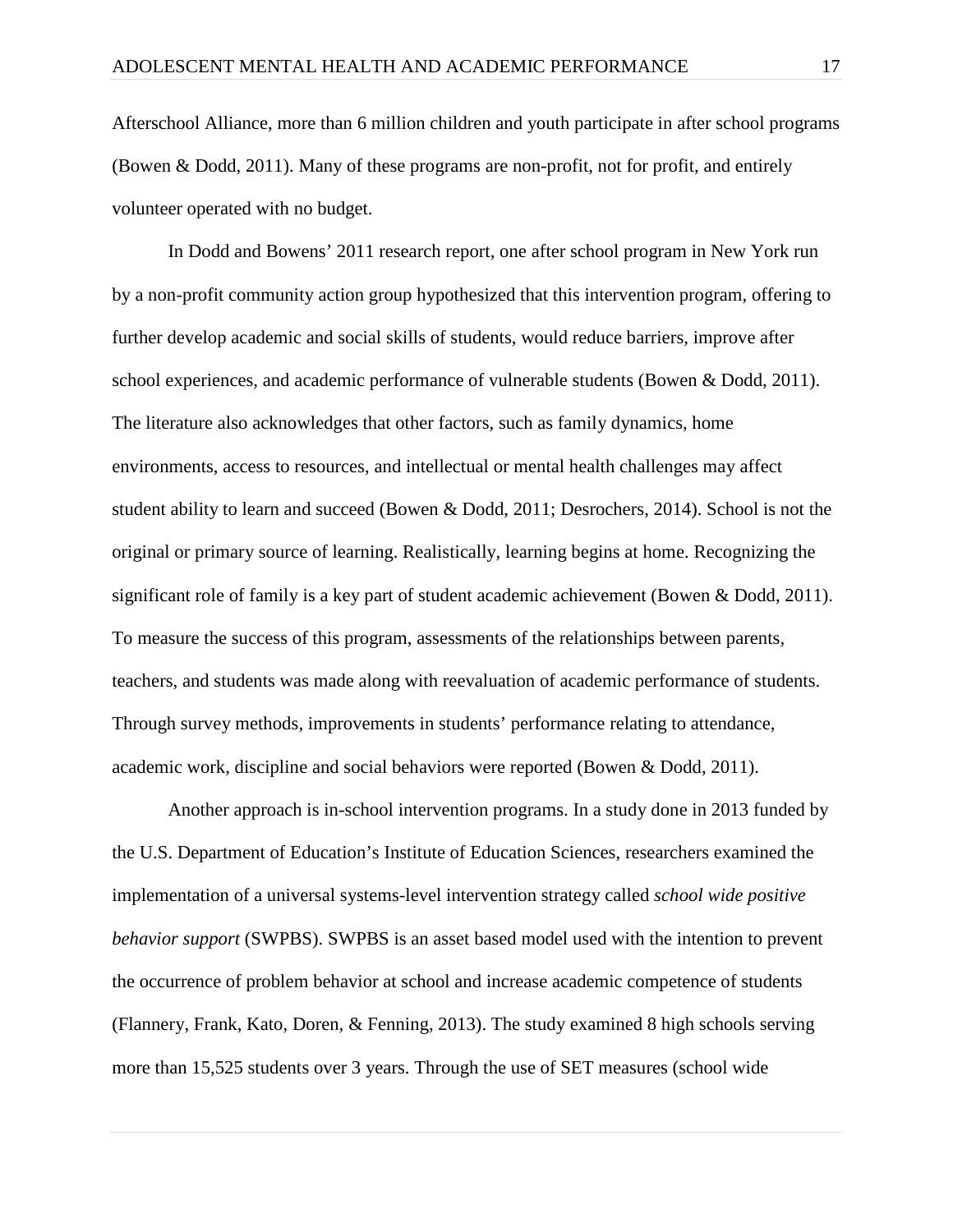evaluation tool), their findings in improvements were evident between baseline and the end of year one. However, implementation of the new practices proved most challenging and took over 2 years at some high schools due to unwillingness to change.

By utilizing the SWPBS structure, the goal was to establish the behavioral supports and social culture needed to improve the social and academic behavior of all high school students (Flannery et al., 2013). Core practices at the universal level include: "(1) defining and teaching expectations; (2) acknowledging and reinforcing appropriate social and academic behavior; (3) adopting consistent and effective consequences for misbehavior; and (4) integrating behavioral and academic practices to improve learning." However, for many students, *universal* support is not sufficient. For this reason, schools also adopt a continuum of targeted and intensive intervention options with more individualized support. *Targeted* interventions offer study skills groups, social skills groups and dropout prevention programs. The more *intensive* intervention programs offer individualized behavior support plans and wrap around services (Simonsen, Meyers, & Briere, 2010). Due to the intense amount of time prescribed by these services, schools strive for full implementation of universal and targeted supports first so that less than five percent of students need intensive services (Flannery et al., 2013).

A growing body of research has demonstrated that SWPBS is effective at reducing the overall occurrence of problem behavior and has made a positive impact on academic skills (Flannery et al., 2013). Some in-school interventions typically center on training in decision making, impulse control, and anger management, and may include intensive family counseling and sustained home visiting programming (Zeldin, 2004). Unfortunately, the majority of empirical research has been tested at the elementary and middle school level. Enforcing a universal systems plan at the high school level is more difficult than at elementary and middle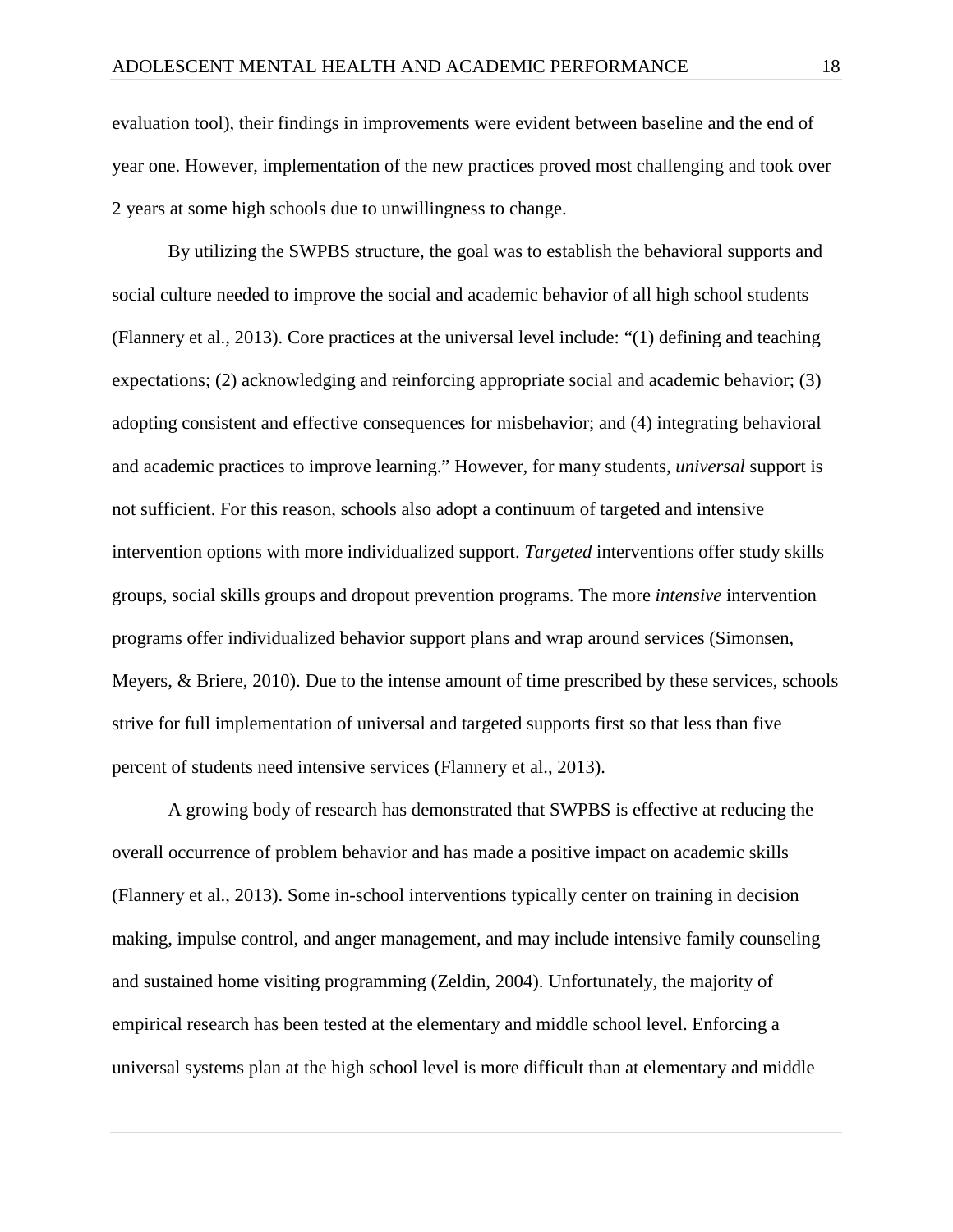school because of the much larger number of students and diverse levels of development, culture, languages, and socio-economic status. An expanded scope of measurement on the effectiveness of SWPBS at the high school level is needed for a full comprehension of evidence. However, recent estimates suggest approximately 2,403 high schools, or 12.6 percent are actively implementing SWPBS (Horner, 2013).

Because secondary school students are more developmentally advanced than primary school students, it is common to find that high school faculty is less likely to view behavior reinforcement as their responsibility (Flannery et al., 2013). Students are typically expected to have learned acceptable and appropriate social behavior and self-management skills prior to arriving at high school (Flannery et al., 2013). There is a tremendous need for faculty cooperation for the SWBPS approach to work. One way to achieve faculty cooperation may be to provide professional development education specifically on student psychosocial and emotional states and its impact on academic performance. Partnering students and school adjustment counselors, social workers and psychologists in creating a bridge of communication between faculty and students could also become part of the solution. School psychologists, adjustment counselors, and school social workers are well-positioned to collaborate with teachers and other educators to play vital roles in implementing a proactive model to support vulnerable students (Edwards et al., 2007). The most sensible solution is to dramatically improve the prevention and mental health promotion programs delivered to students along with academic support services (Desrochers, 2014).

This approach to servicing vulnerable high school students through mental health prevention and intervention programs should be led by mental health practitioners, not academically focused educators. These programs are designed to improve students' cognitive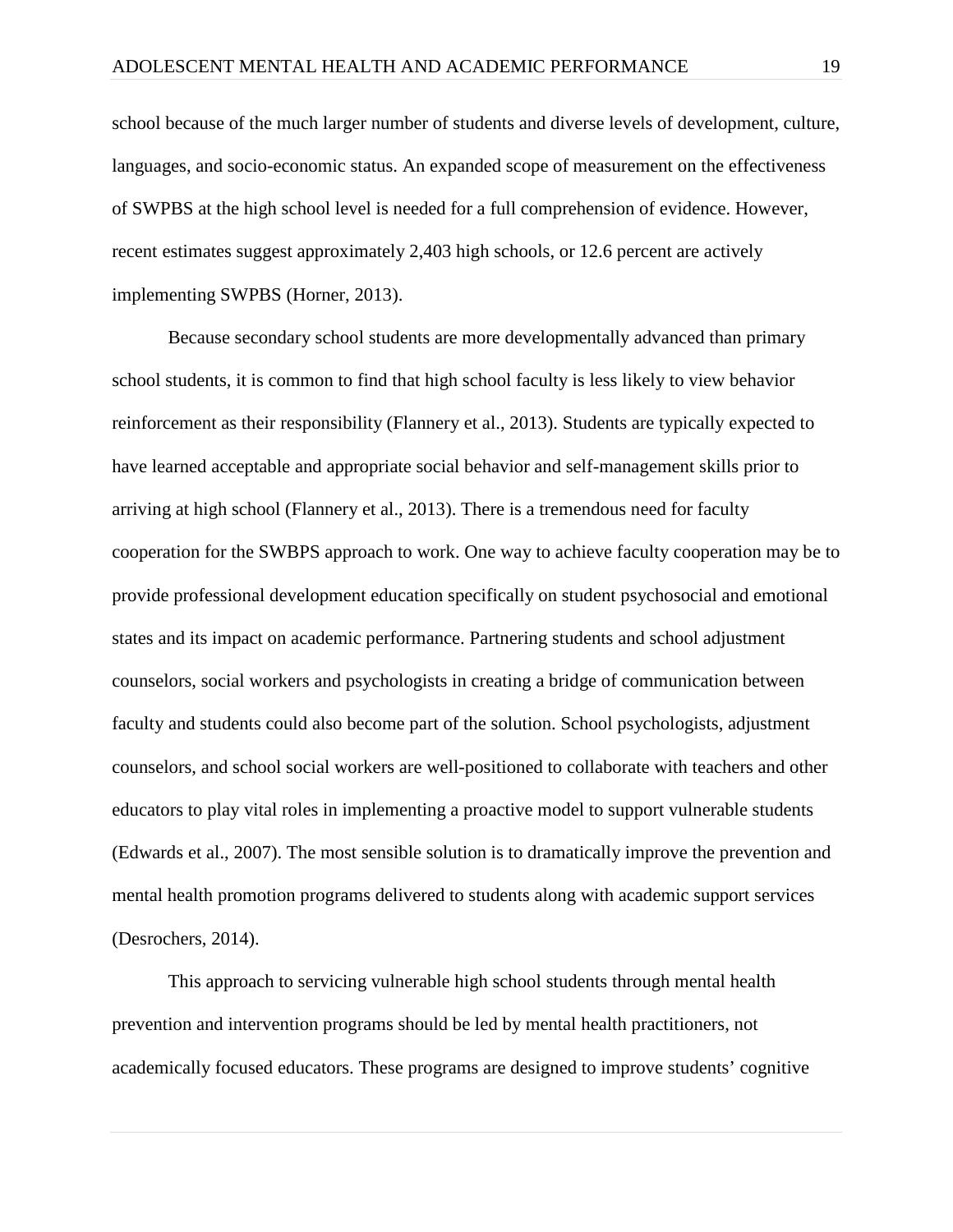health through increased mindfulness, such as self-awareness skills and how to identify strengths and weaknesses; self-management and responsible decision making; empathy, teamwork, and conflict resolution; and emotional and behavioral self-control through meditation, and physical activities (Desrochers, 2014). The goal of these programs is to teach students how to cope with anxiety, adversity, how to solve problems, and communicate feelings (Desrochers, 2014). These programs typically focus on building resilience within students. Other interventions supporting student social and emotional well-being include staff development and parent education, improving home-school collaboration, and school wide efforts to improve school climate (Desrochers, 2014). Screening for emotional and behavioral problems is considered best practice and expected by all schools. The most common screening process is the response-to-intervention (RTI) framework (Desrochers, 2014).

#### **Who provides mental health services to our most vulnerable high school students?**

Multiple studies concur with the need for interdisciplinary interventions when serving vulnerable high school students, suggesting that public schools, social services, and law enforcement professionals work together as part of one community, as opposed to independently of each other in separate silos, to offer the best support services (Corrin, Parise, Cerna, Haider, & Somers, 2015; Desrochers, 2014; Haight, Bidwell, Marshall, & Khatiwoda, 2014; Sanders & Munford, 2014; Ungar, 2005). An interdisciplinary approach is the use and integration of methods and analytical frameworks from more than one academic discipline to examine an issue (Carlton College, 2012). Most of the literature refers to the interdisciplinary approach, as crosssystems collaboration, describing each system working alongside one another to combine their expertise in offering services for those in need. This requires various partnerships across multiple service systems to attend to the needs of our most vulnerable youth who face significant risk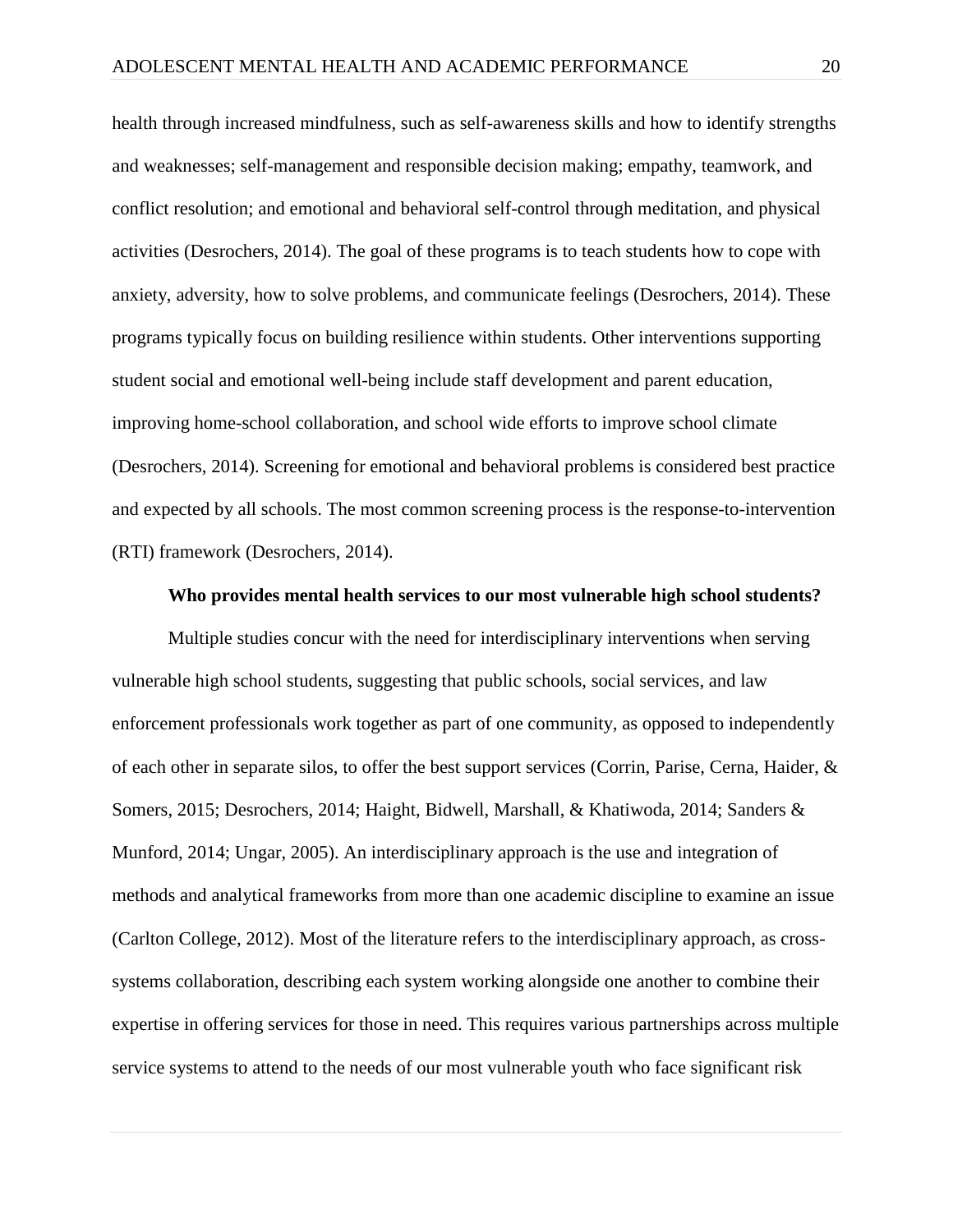factors. Cross-system collaboration enhances the strengths of partners to promote a cohesive system of services for youth and families (National Child Traumatic Stress Network, 2013). Schools with well-developed programs of academic, emotional, and behavioral support, especially those embedded in an interdisciplinary approach of support, demonstrate the best outcomes for vulnerable students (Desrochers, 2014).

In recent years, attention has increasingly focused upon understanding the ways in which interventions offered by multiple service systems combine to have an impact on outcomes for vulnerable students (Sanders & Munford, 2014). In fact, young people who face the most risk as they move through adolescence are typically clients of more than one service system (Sanders  $\&$ Munford, 2014). Involvement in multiple service systems can provide numerous supports available for vulnerable students, helping to reduce risks and enhance capacity to make better choices (Sanders & Munford, 2014). Teacher referrals are the first and best option for identifying student conduct or behavioral issues. However, these are not adequate for finding students with less obvious mental health problems, such as anxiety or depression. Here, a referral to a trained mental health professional such as a school adjustment counselor, social-worker, or psychologist would be the appropriate specialist in identifying the student's issue. However, both teachers' and mental health professionals' expertise are needed to holistically support students in achieving academic success.

Some disadvantages are that not all intervention and prevention programs can accommodate all students. Each student is best served when treated as an individual, however, lack of qualified staff and resources can leave the most vulnerable students without support. Parent workshops are often a great idea offering education on many topics from parenting to English lessons, but are often held during working hours. One area of major concern is parental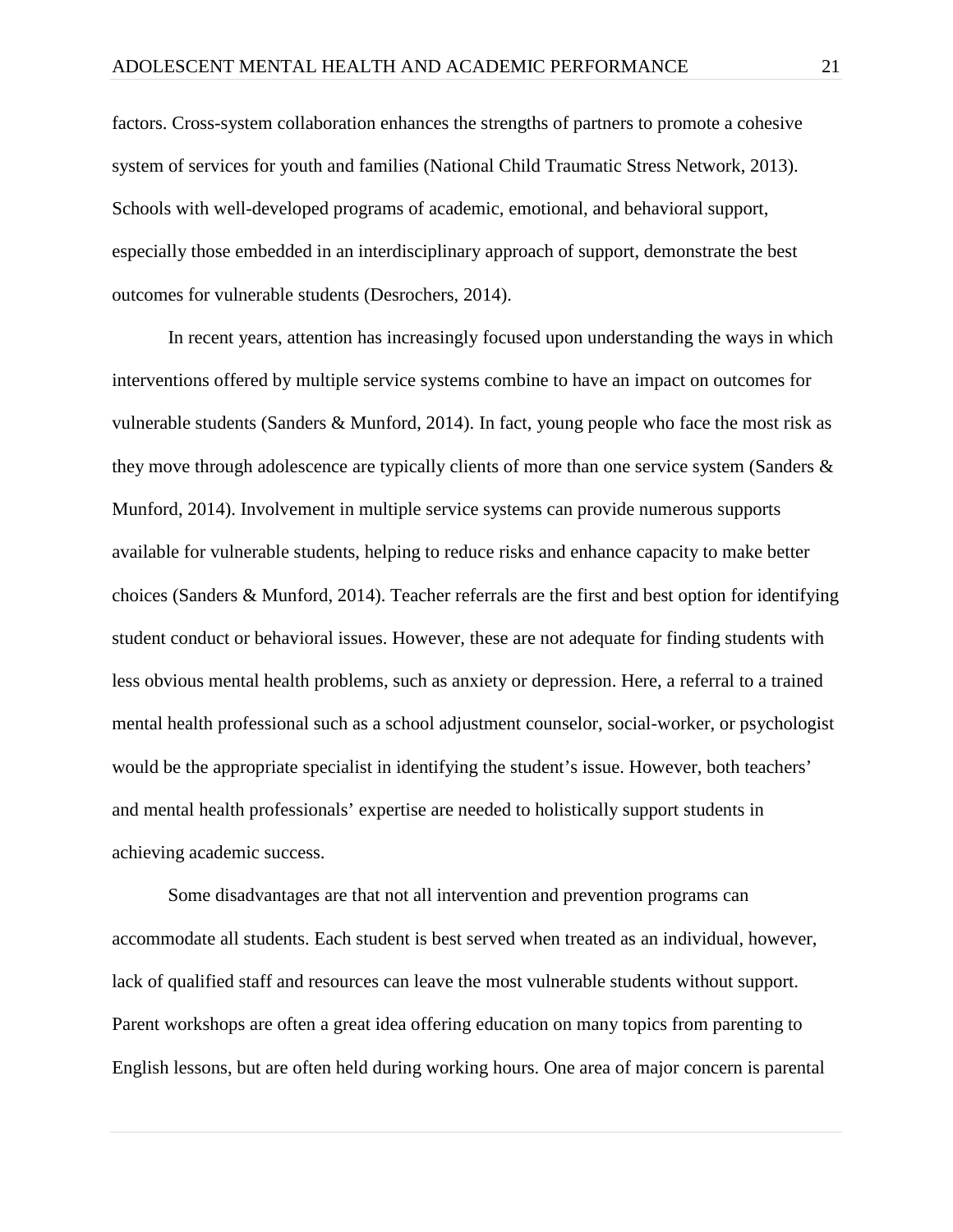engagement is critical to student success and scheduling is often a conflict. Also, teachers are resistant to change. When implementing new practices, even when proven successful in research, staff are reluctant to change. This statement is not just reflective of teachers; it is true for all employees that are comfortable with routine. For students that are clients of multiple service systems, unfortunately, having an array of providers can result in fragmented or inconsistent service delivery, redundancies, and gaps, which can limit the quality of these services being provided (Corrin, Parise, Cerna, Haider, & Somers, 2015). Use of the cross-system collaboration model within the school can eliminate redundancy and provide better quality support overall for students.

There are stereotypical misconceptions that vulnerable adolescents are labeled with, and these misconceptions can prevent adults from providing opportunities for students to become successful. As stated by Zeldin, and based on G. Stanley Hall's 20th century philosophy of adolescents, "youth policy in the United States reflects the public assumption that adolescence is a time of storm and stress and that youth are therefore in need of protection and control from their communities" (Zeldin, 2004). Objectives and expectations of adults must be observably noticeable by students (Edwards et al., 2007). Adults need to provide students with model behavior, lead by example and give students a chance. Policies are far overdue for updates to reflect our current adolescent population in the present world not that of which existed one hundred years ago.

Heinze, Sanders and Munford assert that positive relationships are a critical dimension of adolescent development (Heinze, 2012; Sanders & Munford, 2014). When young people have mutually beneficial relationships with the people and institutions in their social world they will thrive and contribute (Heinze, 2013). Relationships with school counselors can open up new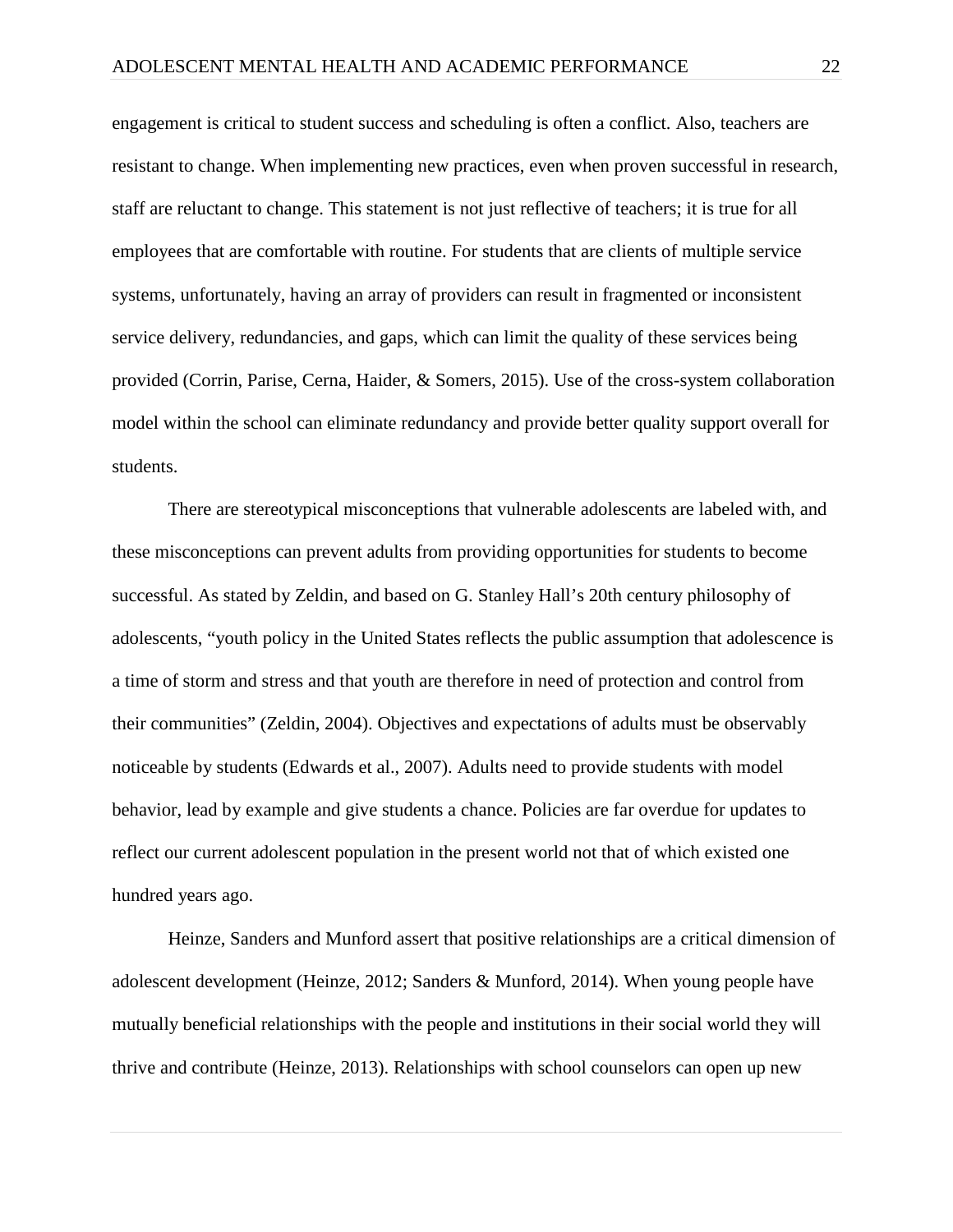networks and provide opportunities for emotional connection and attachment (Sanders & Munford, 2014). These relationships are also likely to influence resilience processes – those relational and personal resources youth can draw on as they cope with adversity, stress and challenge (Sanders et al., 2015). Positive and influential relationships with vulnerable adolescents can develop with any mentoring adult that has the students' best interests at heart. Such a mentor can be a coach, a volunteer, a family friend, a teacher, principal, community leader, or a school counselor. Students who have parents or other significant adults who show desire for the student's success, attempt to understand student perspectives, consistently inform students that they are valued, and communicate with students about their own difficulties in life are less likely to engage in destructive behavior (Blanchett, Mumford, & Beachum, 2005). Open lines of communication with significant adults in the students' lives is a developmental asset associated with students who make responsible choices (Edwards et al., 2007).

School psychologists, social workers, and adjustment counselors are in the greatest position to work alongside teachers to provide vital roles in embracing an interdisciplinary approach to educating vulnerable high school students (Edwards et al., 2007). Through the comprehensive and varied training offered by the collaboration of professionals, the likelihood of student academic success is increased. The positive youth development model puts the academic responsibility in the hands of the student as well as various combinations of parents, teachers, school psychologists, other professional school staff and the students' community (Edwards et al., 2007).

#### **What theories influence practices that address vulnerable students' mental health?**

This ecological approach seems particularly relevant for school psychologists who emphasize prevention and early intervention models (Edwards et al., 2007). Reframing school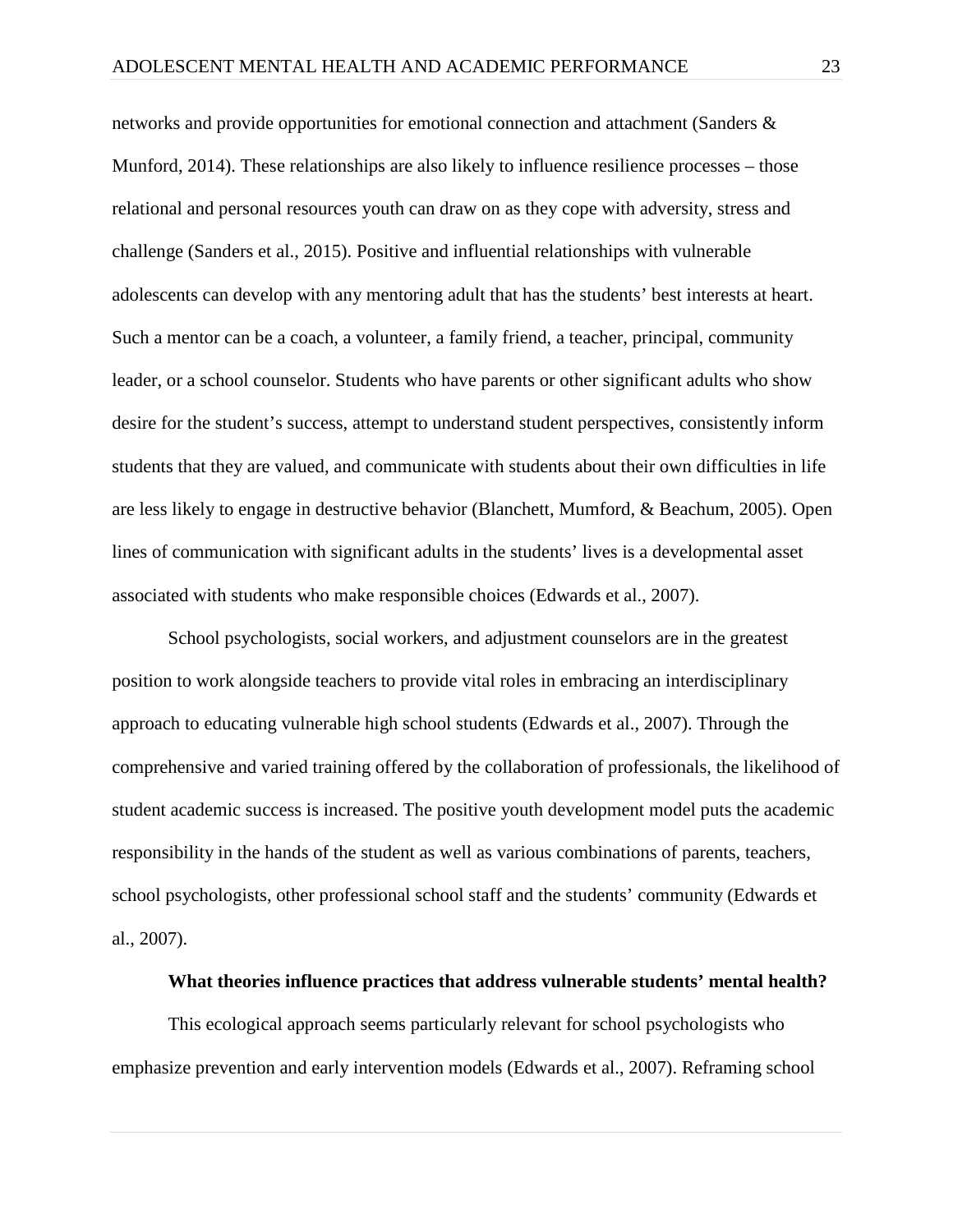psychology practice as a means of providing systematic prevention services to all students is a meaningful method for building a framework that encourages engagement and collaboration among the various systems involved in each student's life. This reframing approach motivates parents, educators and community members to combine their developmental resources in a consistent, long-term manner to enhance student academic outcomes. The student's teachers, school counselors, and parents should articulate a consensus of objectives and expectations to the students (Edwards et al., 2007).

An immense amount of literature focuses on Positive Youth Development (PYD) as an approach to support vulnerable youth. The traditional, negative perspective of first identifying deficits and pathology before offering aid drastically contrasts with resiliency research and the emerging positive youth development model (Edwards, Mumford, & Roldan, 2007). The PYD perspective is a strength-based concept of adolescence (Lerner, Almeriji, Theokas, & Lerner, 2005). PYD evolved from Urie Bronfenbrenner's ecological systems theory, which provides a framework from which [community psychologists](https://en.wikipedia.org/wiki/Community_psychology) study the relationships with individuals' contexts within communities and the wider society (Santrock, 2015). Martin Seligman has been an avid promoter within the scientific community for the field of positive psychology and has also been a major force behind the concept of PYD.

Positive youth development theory and practice is increasingly shaping the adolescent research, policy, and practice agenda (Sanders & Minford, 2014). According to Lerner, "PYD has redefined adolescence so that rather than being seen as broken, in need of psychological repair, or as problems to be managed all youth are seen as resources to be developed" (Sanders, Munford, Anwar, Liebenberg, & Unger, 2015). However, outdated youth policy in the United States reflects the public assumption that adolescence is a time of storm and stress, and that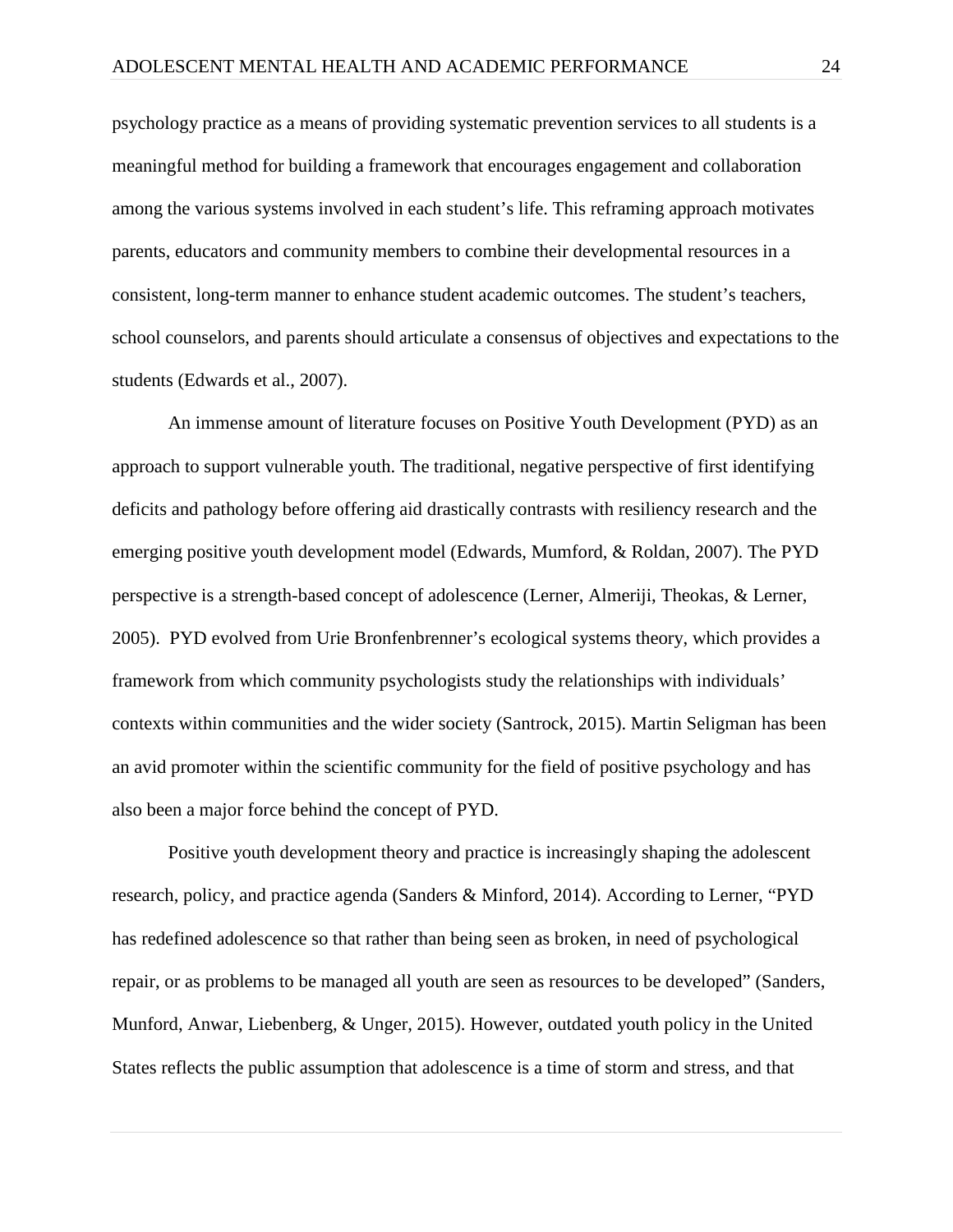youth are therefore in need of protection and control from their communities (Zeldin, 2004).

Evidence suggests that positive gains can be made with vulnerable youth when a PYD approach guides practice (Sanders et al., 2015). The focus on growth and development, of PYD, is a valuable characteristic of practice with vulnerable students because it emphasizes that change is achievable, even for those who confront significant adversity (Sanders et al., 2015). Key components of PYD programs include the encouragement of personal agency in youth, respectful approaches to youth and their families, and a focus on young people's strengths and competencies alongside the risks and challenges they may confront (Sanders et al., 2015). In an article titled, "Preventing Youth Violence Through the Promotion of Community Engagement and Membership" Shepherd Zeldin explores engagement of youth in community decision making as a public response to violence allowing for them to be contributing citizens on the issues in their community (Zeldin, 2004). A broad body of research indicates that youth engagement reduces the likelihood of delinquency, while concurrently promoting community membership and the development of positive youth competencies and emotional wellbeing (Zeldin, 2004).

Creating agency for youth and including them in decision making provides a needed sense of autonomy, self-efficacy, empowerment, identity development, belonging, and connectedness (Zeldin, 2004). The goal of the PYD approach with vulnerable students is to provide youth with developmental opportunities and supports. There are consistent data indicating that students who feel rejected by their teachers or socially isolated from the school community are more likely to drop out of school and engage in delinquency and drug use (Zeldin, 2004). This research consistently indicates that young people with a stronger sense of connectedness with school and family show significantly lower rates of emotional distress,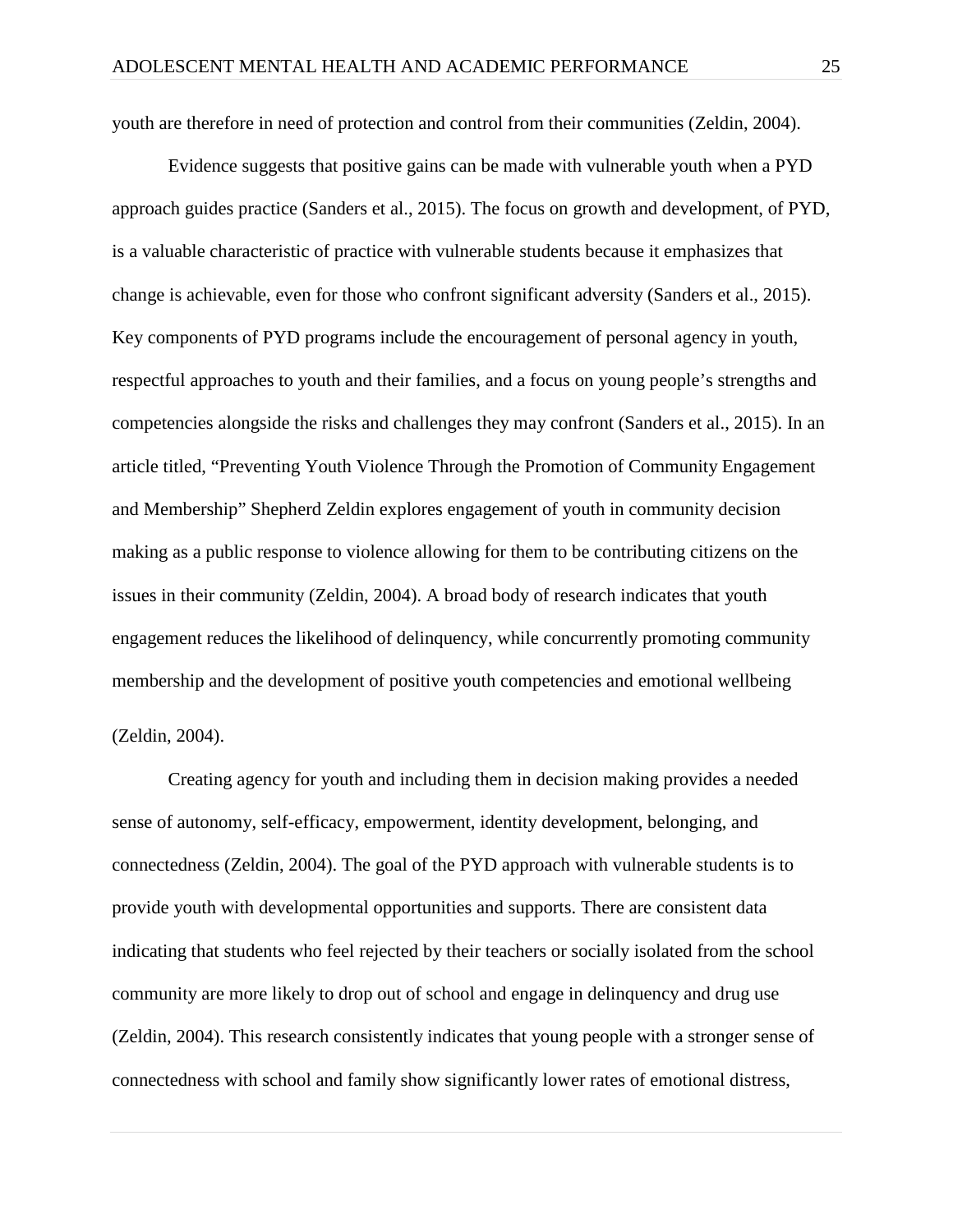violent behavior, and substance use (Zeldin, 2004). When teachers engage students in shared inquiry, construction of knowledge, and service learning, there are often positive developmental outcomes (Zeldin, 2004).

These experiences produce legitimate opportunities for self-directed and challenging learning and allow for a sense of membership and emotional support from non-familial adults. When provided these opportunities for developmental growth, students are more likely to achieve positive outcomes, such as school success and emotional stability, and are less likely to engage in risky behaviors such as delinquency (Zeldin, 2004). Becoming engaged in one's community may also provide encouraging relationships to students that may be lacking from home, in turn, helping to build resiliency. If society expects students to become successful contributing citizens, nurturing their development is critical.

A study conducted in 2015 examined whether or not services that adopt PYD approaches are related to improved outcomes and resilience for vulnerable youth (Sanders, Munford, Anwar, Liebenberg, & Ungar, 2015). The sample included: 605 clients of child welfare, juvenile justice, special education, and mental health systems aged  $12 - 17$  years. Data was collected via a selfreport questionnaire administered by research staff with youth clients. The combination of Pathways to Resilience Youth Measure (PRYM) and Multivariate Analysis of Variance (MANOVA) were utilized for analysis. The study concluded that "data from vulnerable young people who experience multiple concurrent service system involvement suggests that better quality services, rather than more services, make the most difference to risk reduction, resilience enhancement and improved wellbeing outcomes" (Sanders et al., 2015). The findings from this study constitute that the quality of interactions professionals have with vulnerable youth do make an important difference (Sanders et al., 2015). In particular, "professional practices that provide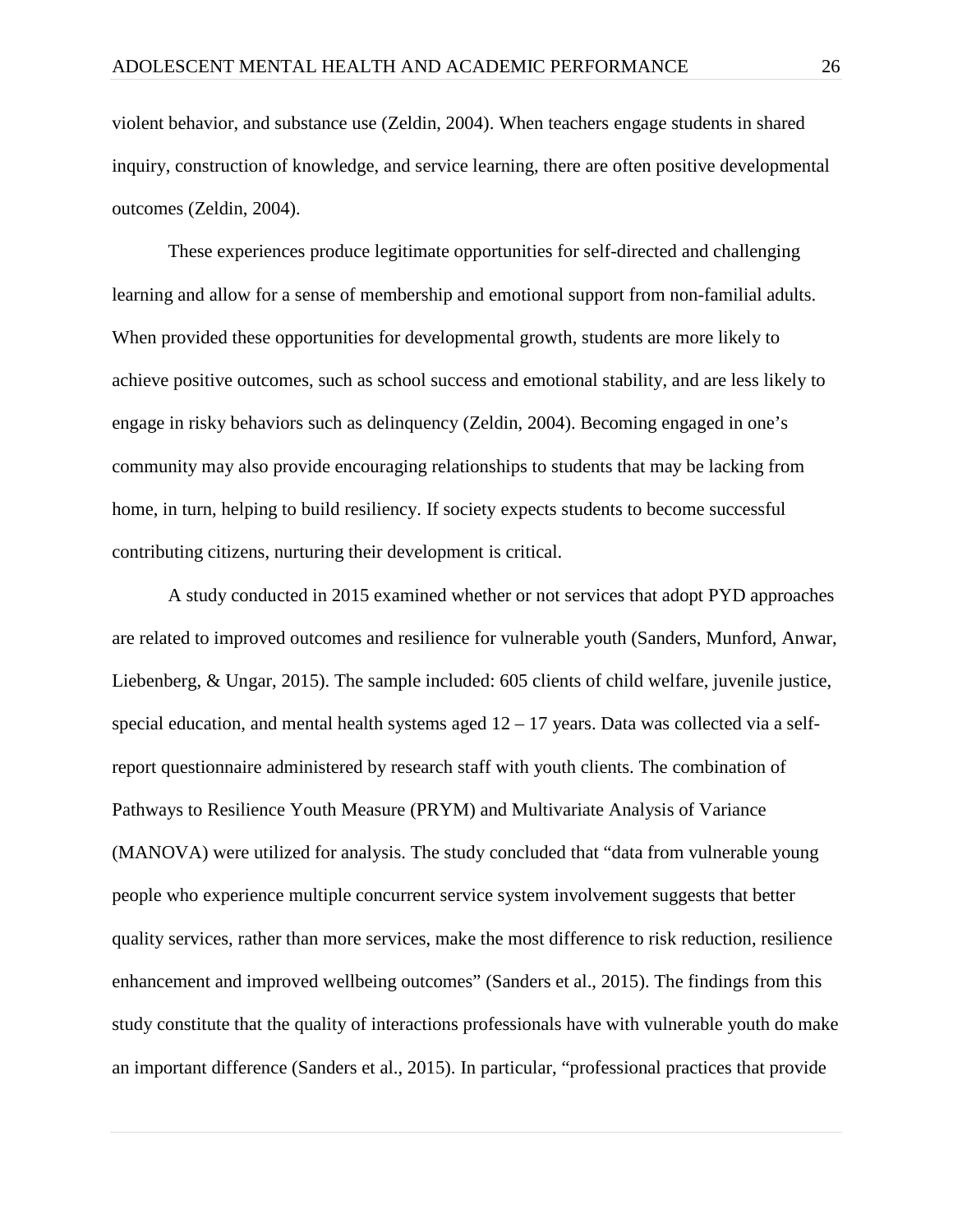spaces for youth engagement and decision-making and that work in respectful ways taking into account youth circumstances bring benefits in terms of enhanced resilience and improves youth wellbeing outcomes" (Sanders et al., 2015). Because vulnerable youth do not typically sign up for extracurricular activities or community programs on their own, aggressive outreach is necessary, and when connections are made, program staff need to quickly and thoughtfully move to integrate youth into decision-making roles consistent with their interests and abilities, creating leadership opportunities (Zeldin, 2004).

Erik Erikson's psychosocial stage theory is another popular perspective often referred to by practitioners working with adolescents. Erikson was an ego psychologist. He emphasized the role of culture and society and the conflicts that can take place within the ego itself (McLeod, 2013). According to Erikson, the ego develops as it successfully resolves crises that are distinctly social in nature. These involve establishing a sense of trust in others, developing a sense of identity in society, and helping the next generation prepare for the future (Erikson, 1968). Erikson emphasized the adolescent period, feeling it was a critical stage in identity development. Erikson assumes that a crisis occurs at each stage of development. For Erikson, these crises are of a psychosocial nature because they involve psychological needs of the individual (psycho) conflicting with the needs of society (social) (Erikson, 1968). According to Erikson's psychosocial stage theory, successful completion of each stage results in a healthy personality and the acquisition of basic virtues.

In Erikson's theory, adolescence is most important. In the process of transitioning into adulthood, children are becoming more independent, and begin to look at the future in terms of career, relationships, families, and residence. The individual wants to belong to a society and fit in. Here exists a major stage in development where the child has to learn the [roles](http://www.simplypsychology.org/social-roles.html) one will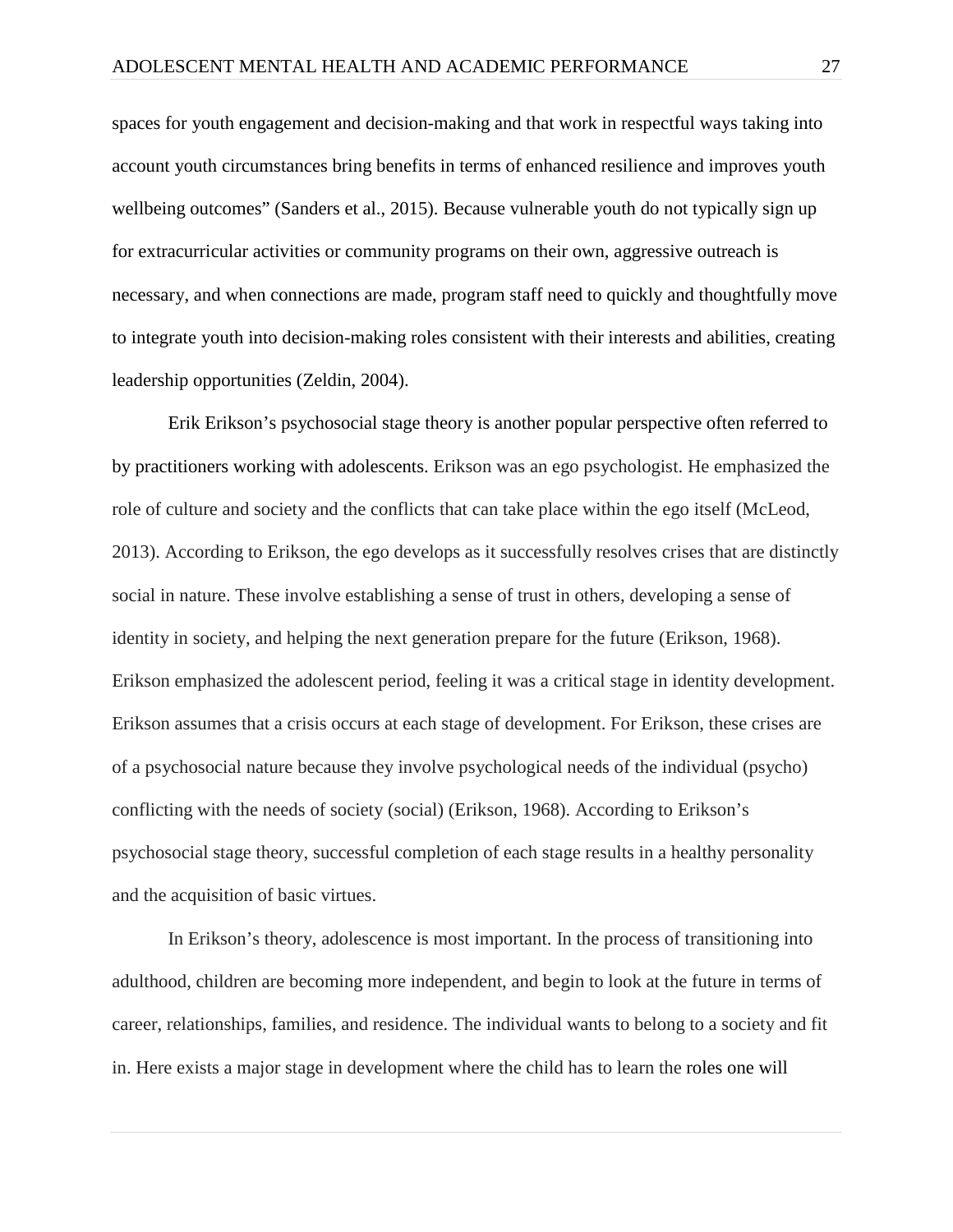occupy as an adult. It is during this stage that the adolescents will re-examine their identity, explore the self, and try to figure out who they are (Myers, 2013). During adolescence, youth explore possibilities and begin to form their own identity based upon the outcome of their explorations (McLeod, 2013).

Failure to establish a sense of identity within society, for example, "I don't know what I want to be when I grow up," or questioning oneself, can lead to role confusion. Erikson believes, that if parents allow children to explore, they will achieve their own identity. However, if the parents constantly push children to conform to their views, the teen will face identity confusion (Schulz & Schulz, 2013). Role confusion involves the individual not being sure about themselves or their place in society (Myers, 2013). In response to role confusion, or what Erikson famously coined as "identity crisis," an adolescent may begin to experiment with different lifestyles (work, school, music, sports, fashion, or political views). Ego identity enables each person to have a sense of individuality. Adolescents, therefore, form their self-image and endure the task of resolving the crisis of their basic ego identity. Successful resolution of the crisis depends on one's [progress through previous developmental stages,](https://en.wikipedia.org/wiki/Erikson%27s_stages_of_psychosocial_development) centering on issues such as trust, autonomy, and initiative (Schulz & Schulz, 2013).

As a contribution to the literature, this study aims to identify whether or not students at a local urban high school are receiving the best academic and psychosocial support services needed to obtain academic success. By obtaining first-hand accounts from students and from staff on whether or not current best practices or services offered are working and comparing their responses with previous studies, the goal was to discover potentially new and better strategies for serving students. High school students must overcome adversity on a daily basis, often in situations that are completely out of their control. It is imperative that adults in a position to do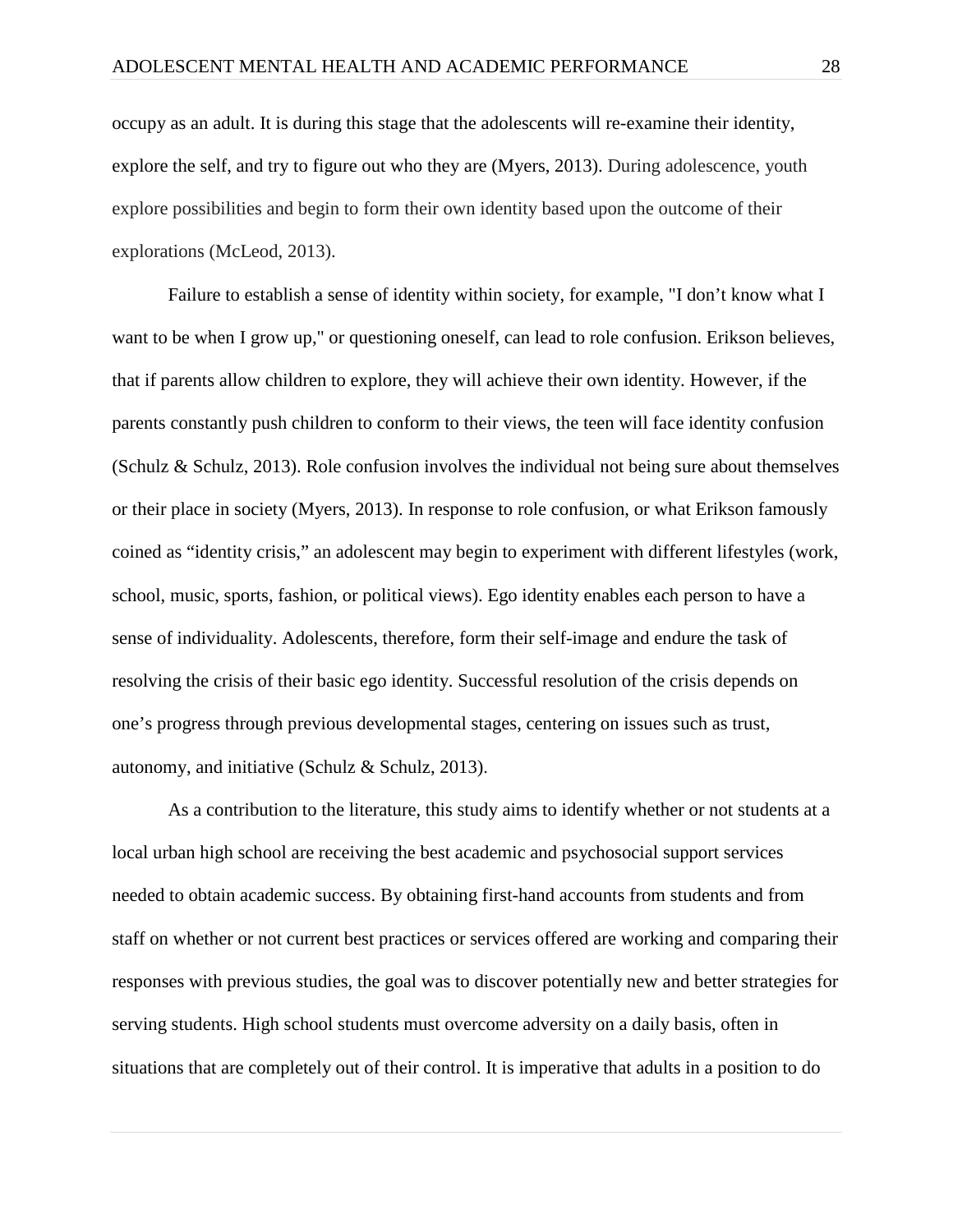so provide adolescents with the support necessary to accomplish their goals. Being proactive by focusing efforts on keeping education at the forefront of vulnerable youth is critical to their future success in adulthood. By integrating mental health support services in tandem with educational services, professionals can enhance the opportunity for students to transform their vulnerability into a secure and stable future.

#### **Research Methods**

# **Paradigm**

This research project is a qualitative study with a focus on community-based participatory action research (CBPAR). CBPAR is a collaborative research approach that equitably involves [community](https://en.wikipedia.org/wiki/Community) members, organizational representatives, and researchers in all aspects of the research process and in which all partners contribute expertise and share decision making and ownership (Israel, Schulz, Parker, Becker, Allen, & Guzman, 2008). The goal of CPAR is to produce research that is relevant to the life circumstances of communities and the people who reside within them.

In this research project, the students of a local urban high school were the focus of study (Hacker, 2013). CBPAR has enhanced the effectiveness of interventions by integrating culturally based evidence and internal validity. Youth participatory action research will also be incorporated where appropriate. YPAR is characterized as efforts that are conducted by students within or outside the classroom, with the goal of affecting or informing the school of issues and problems, and in the process contributing to the positive development of a variety of academic, social, and civic skills of participating students (Hacker, 2013).

The objective was to identify the most effective practices for keeping vulnerable high school students academically engaged by taking on the position of the student and listening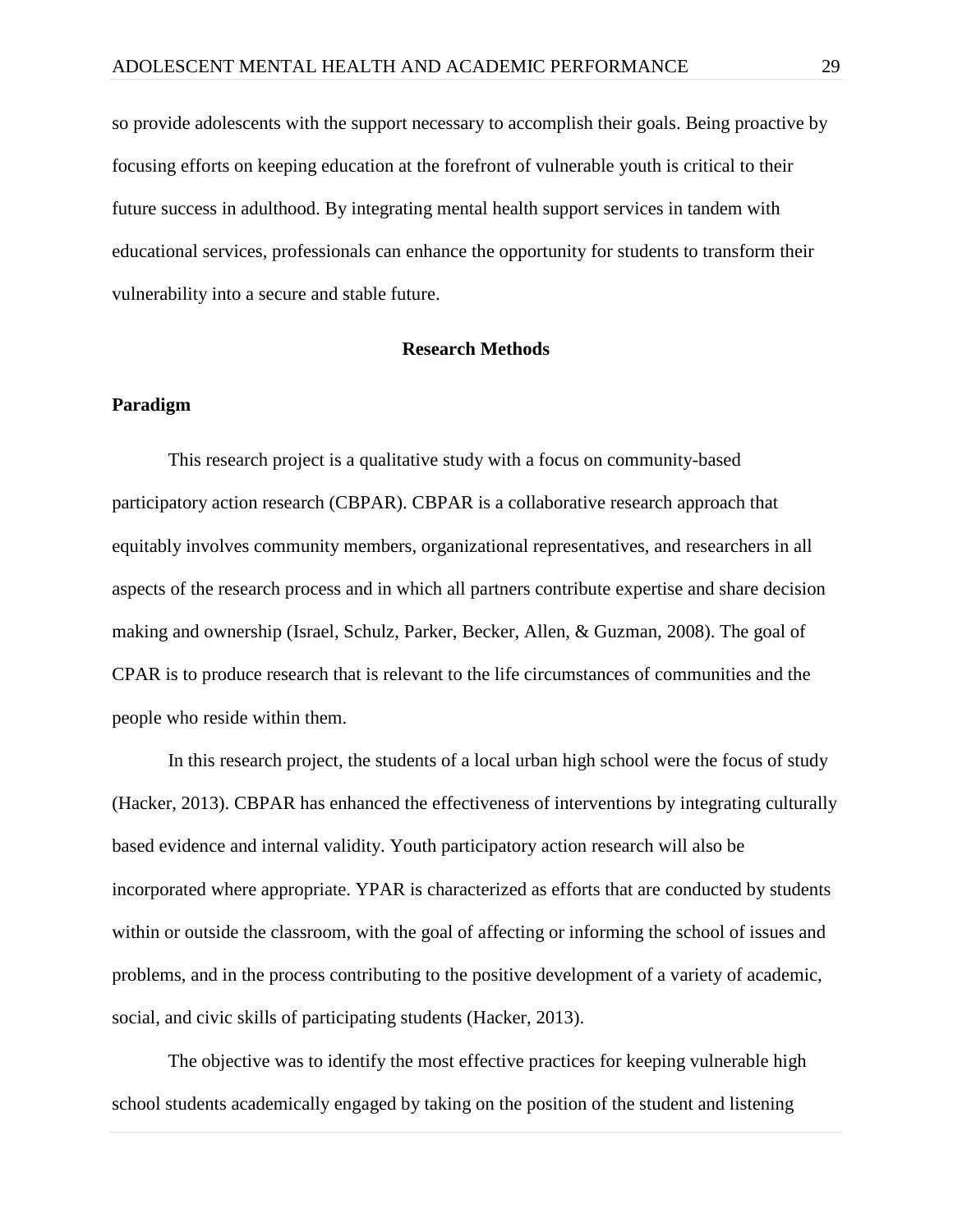intently to their responses to thirteen interview questions. This study approached the research questions under the humanistic or interpretive paradigm. This paradigm aims to understand other cultures from the inside. The primary research tools of observation, semi-structured interviews, and focus groups were used for data collection. These tools provided rich sources of perceptual data that reflected the students' point of view on impact and allowed for triangulation of data in order to better understand the situation and plan for future interventions (Hacker, 2013).

The epistemology of this paradigm is intersubjective knowledge construction produced through the prolonged process of interaction undertaken by ethnographers who immerse themselves within the culture they are studying (Taylor & Medina, 2014). Using ethnographic case study methods of informal interviewing, participant observation, and establishing culturally sound relationships, interpretive researchers construct trustworthy and authentic accounts of the cultural other (Taylor & Medina, 2014). When applied to educational research, this paradigm enables researchers to build rich local understandings of the life-world experiences of teachers and students and of the cultures of the classrooms, schools and communities they serve (Taylor & Medina, 2014).

#### **Research Design**

Based on qualitative research design this study relied on semi-structured interviews and discussions between the researcher and participants for evaluation of this high schools approach to vulnerable student's mental health needs. A prosocial humanistic approach allowed for deep reflection of student perspectives, and empathetic observation from the researcher. Via student interviews, the researcher evaluated whether existing mental health and emotional well-being support services are most effective or if improvements could be made. This was a form of evaluation research, which is considered the "systematic collection of information about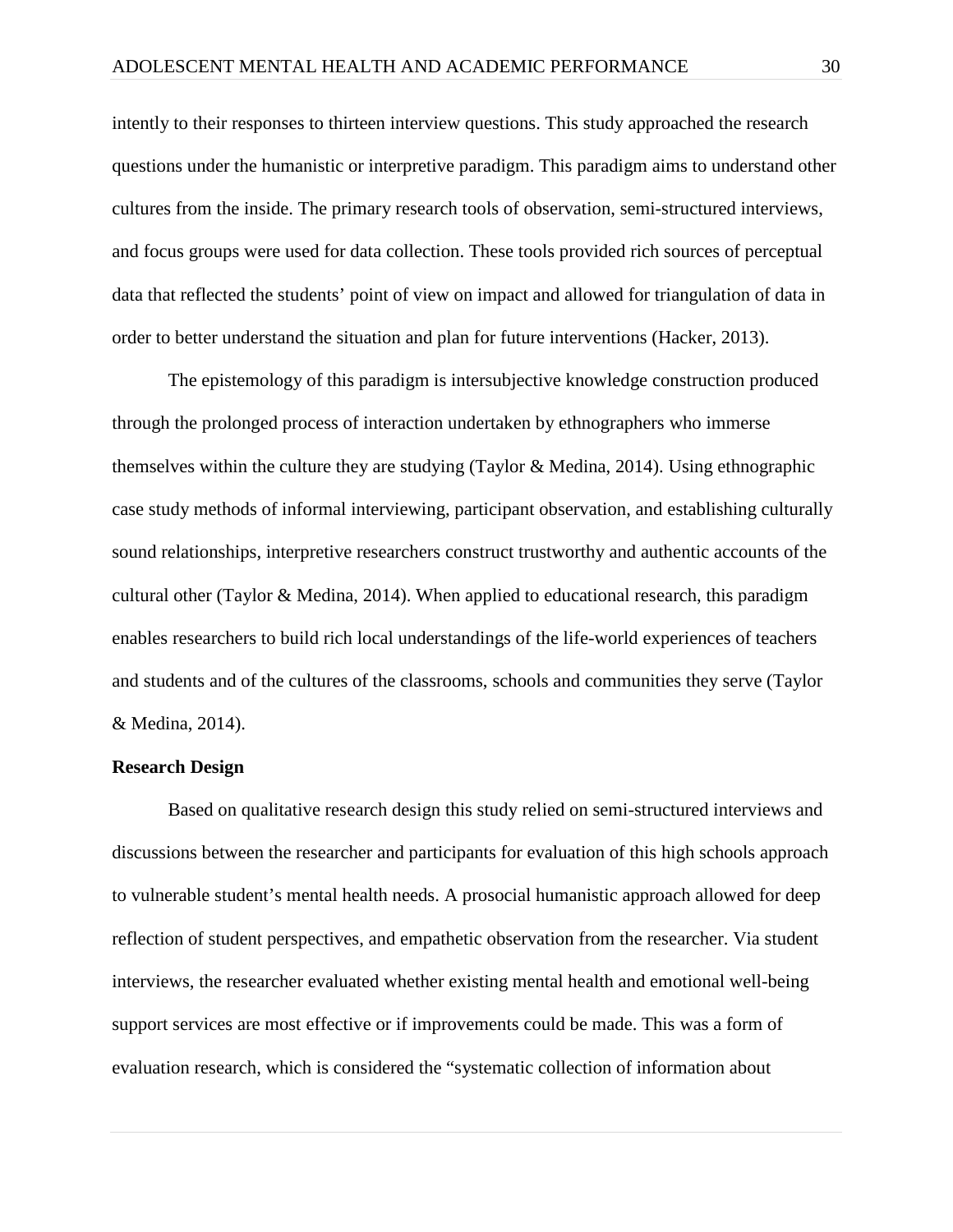activities, characteristics, and outcomes of programs" (Hacker, 2013). The overall design of this study relied on reflective responses from participants to researcher to create stronger support for vulnerable students with the goal of increasing academic performance.

As the researcher, I chose this topic because I am passionate about working with adolescents that are struggling in school because of personal circumstances that are out of their control. I feel obligated to offer these students an alternative approach to navigating through whatever challenges may be preventing them reaching their highest academic potential. I feel this obligation because I believe that obtaining an education is the key to personal freedom. By providing appropriate support systems, many more vulnerable high school students can be given the opportunity to succeed and develop resilience to overcome circumstantial adversities. With an ethnographic research style, I pragmatically collected data and reported the results of my participants with the purest intentions of assessing without interfering, but with listening and observing.

## **Sample & Recruitment**

Ten high school students aged 17-22 were individually interviewed and asked 13 questions to provide the service recipient perspective. These interviews were recorded for use in confirming data during analysis. All participants were students that attended a local urban public high school. Requests to participate were sent via email by the school Dean. Staff that are employed at this local urban public high school were to be requested to participate. This study was to include faculty and other school staff participants to provide the service *provider*  perspective. Staff and faculty were to be requested to participate in semi-structured focus groups via email from the school Dean. Focus groups with staff and faculty were to consist of three to four participants in three separate focus groups. The researcher intended to have an equal male to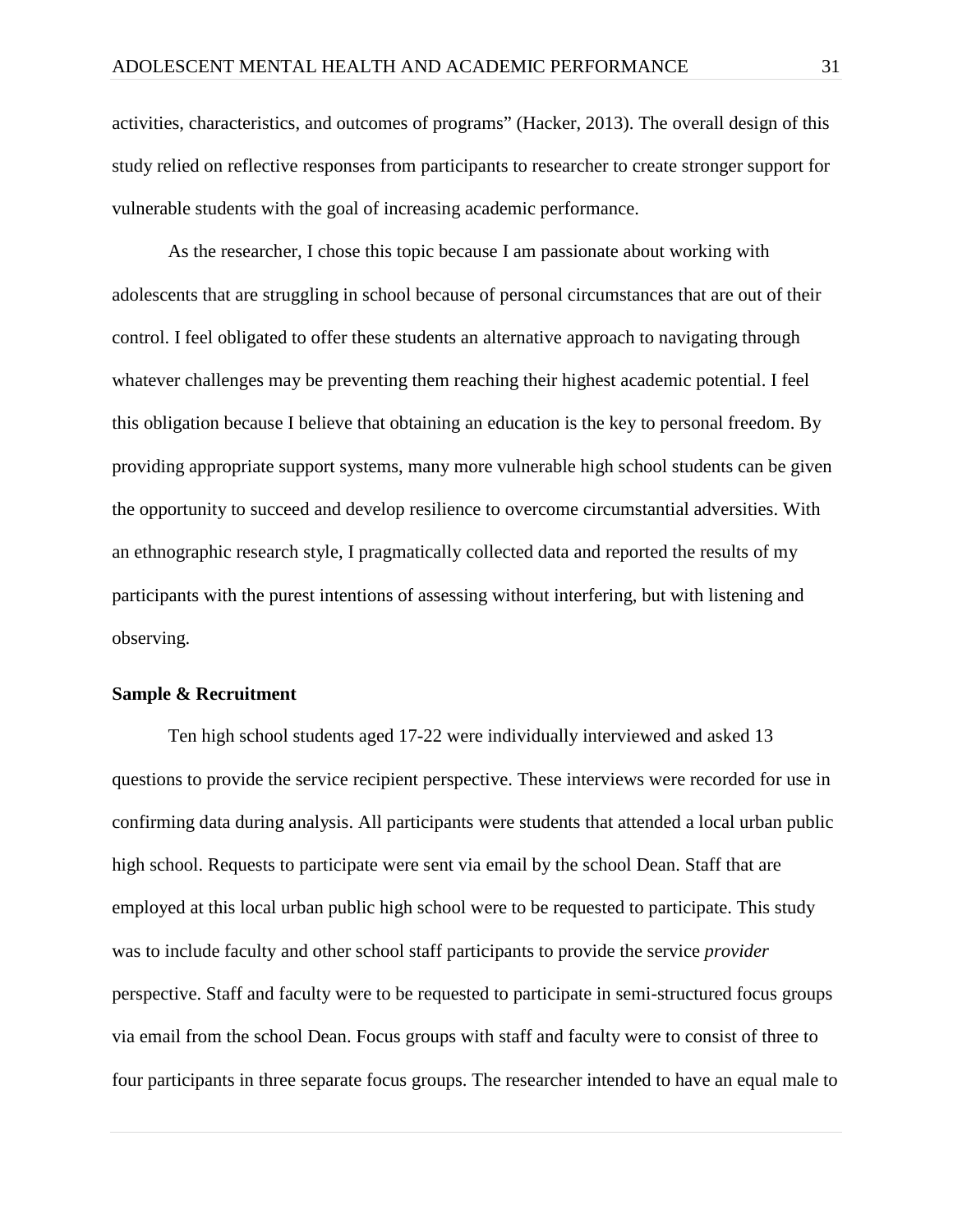female ratio of respondents with students and staff.

Data collection took place during February 2016. Retrieving student accounts, in comparison to staff accounts, was to provide commonalities and/or disparities regarding support services provided to vulnerable students of the local urban high school. Students were sent a short email by the Dean inquiring of their interest to participate in this study. The email contained a description of and an explanation for the project. All student participants were considered to be academically, socially, or emotionally vulnerable or identify with having behavioral issues, absenteeism, low academic performance, disinterest in academics, and displaying a disconnection from the school environment.

#### **Data Collection & Analyses**

Grounded theory practices were utilized in performing this data collection and analysis. Grounded theory is an inductive methodology and a research method that enabled the researcher to develop a theory which offers an explanation about the main concern of the population of substantive area and how that concern is resolved or processed. Grounded Theory is a general research method which guides the researcher on matters of data collection (where the researcher can use qualitative data of any type e.g. interviews, audio/video, images, text, observations, spoken word etc.) and details strict procedures for data analysis. This theory as a research tool has enabled the researcher to seek out and conceptualize the latent social patterns and structures of the area of interest through the process of constant comparison. The researcher identified and reported the most prominent patterns of response and tied those responses to the study's original purpose.

## **Semi-structured Interviews**

In alignment with the principles of qualitative research, the primary data source included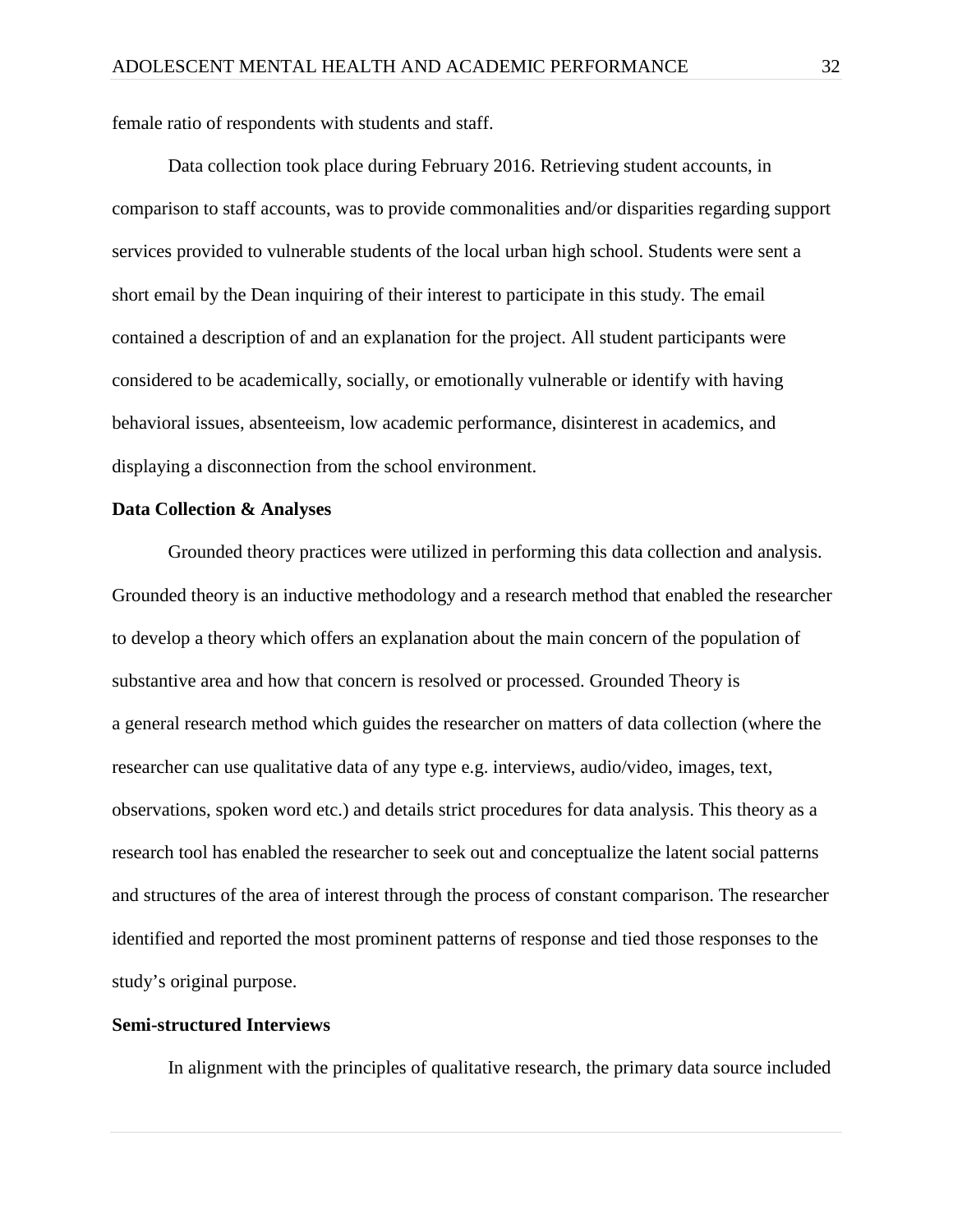a series of 10 semi-structured one-on-one interviews with local public high school students, each lasting approximately thirty to sixty minutes. A list of 13 interview questions were used to guide the interview structure throughout the sessions, however during the process the researcher allowed for participants to share their story in whatever capacity they were comfortable to allow for a deeper sense of experiences or themes to emerge.

#### **Results**

The goal of this section is to report the findings of data collected from students and staff at a local urban public high school. This data has provided insider perspectives regarding how student mental health or emotional well-being is addressed and how it intersects with academic performance. These interviews were conducted to comprehend empathetic student accounts of mental health support services available to them inside their school. Student responses allowed for direct insight into the intersection of their own mental health and their academic performance through self-report. Responses from school staff focus groups were to be used to understand staff perspectives of the best practices addressing student mental health in conjunction with student learning.

Examining multiple student and staff responses would have allowed the researcher to identify common patterns and themes or disparities of both; the services being *received* by students, and the services being *provided* by staff. However, the researcher was unable to obtain access to the staff perspectives due to restrictions of the institution. In communication with the school's Dean, the gatekeeper to the research, it appeared that her own bias may have played a role in the prevention of this portion of the study. The Dean had expressed to the researcher that she was unsure staff would have time or interest in participating. This led to the Deans' hesitation in inviting the staff to participate, which then led to the loss of time needed to execute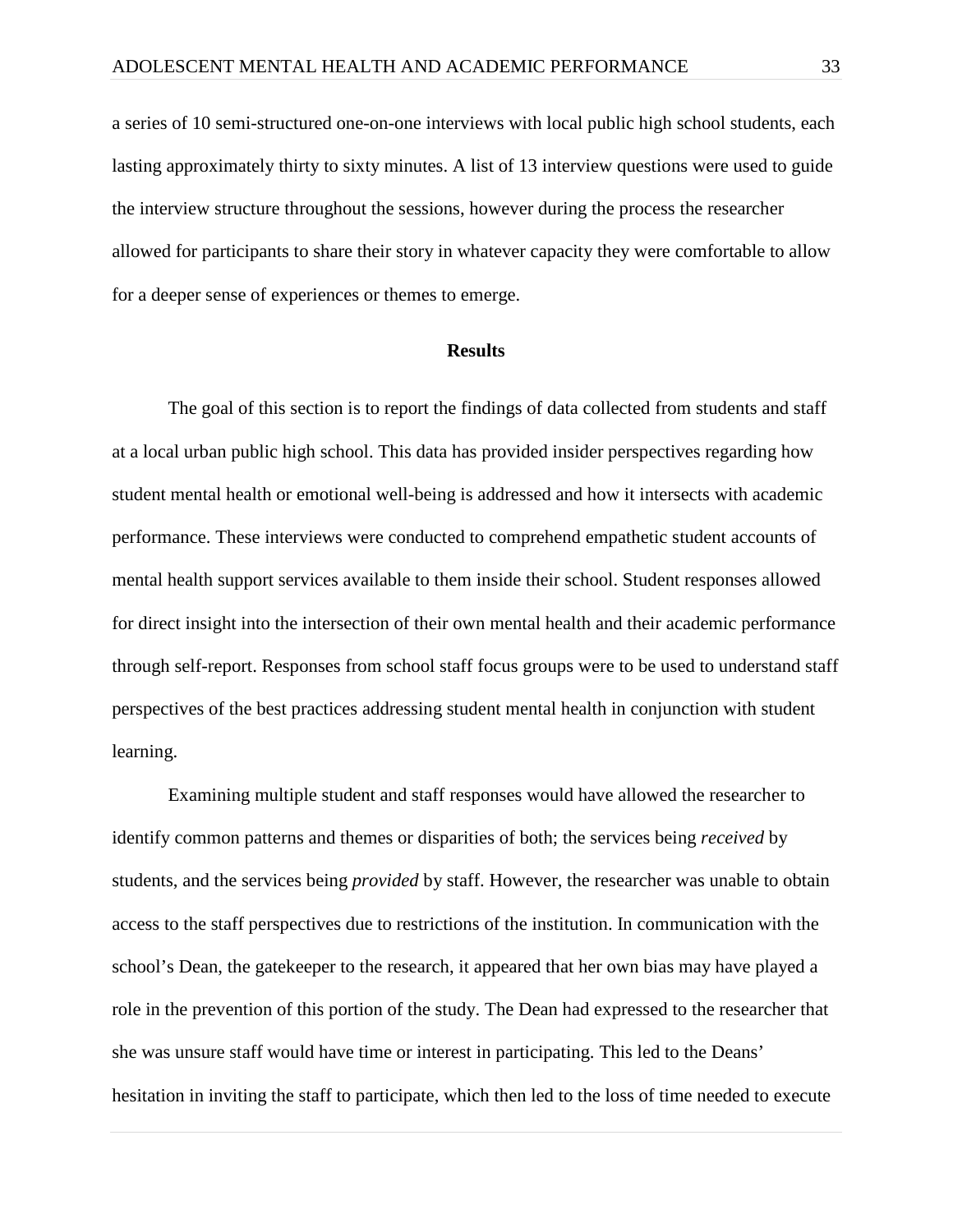this portion of the study. After the lapse in time, of approximately 3 weeks, it was learned that there would be another level of approval required by the institution to conduct focus groups with staff. This study's time restriction did not allow for the researcher to proceed with obtaining the required permissions needed to conduct focus groups with staff.

The below table provides a brief descriptive profile of each of the 10 student participants.

Listed in the profiles are student's age, grade level, family structure with whom they reside, how

long they have lived in the city, whether they are involved in sports, and/or work, and if the

student has plans for college.

# **Table 1**

Participant Profiles

|                  | All participants are high school students attending a local urban high school.                                                                                                                                                                                                                                                                                                                                  |
|------------------|-----------------------------------------------------------------------------------------------------------------------------------------------------------------------------------------------------------------------------------------------------------------------------------------------------------------------------------------------------------------------------------------------------------------|
| 1.               | Stacy-17 year old Junior. Resides with both parents and one younger sister. Moved to New<br>Jersey at age 9 from the Dominican Republic. Plans to attend college. AP classes. Soccer.<br>Works part-time. Will be $1st$ generation college student.                                                                                                                                                             |
| $\overline{2}$ . | Melissa-19 year old Senior. Resides with both parents and has 2 older siblings. Lived in the<br>city entire life. Plans to attend college. 1 <sup>st</sup> generation college student. Older sibling attended<br>and completed college.                                                                                                                                                                         |
| 3.               | Jason-17 year old Junior. Resides with both parents and has older brother. Plans to attend<br>college. Football, wrestling, track. Will be 1 <sup>st</sup> generation college student.                                                                                                                                                                                                                          |
| 4.               | Jonathan-18 year old Senior. Resides with mother and no siblings. Plans for college in the<br>fall and has further plans for doctoral degree. Hopes to open own practice in the area upon<br>completion of degrees.                                                                                                                                                                                             |
| 5.               | Christopher-22 year old Sophomore. Resides with mother and 3 older siblings. Lived in<br>the city whole life. Has a child on the way. No plans for college. Plans for GED or Job Core<br>instead.                                                                                                                                                                                                               |
| 6.               | Jennifer-18 year old Senior. Resides with mother. Lived in the city whole life. Has large<br>step family on Dad's side. Very close with half-sister of the same age. Dates of birth are<br>within 2 weeks of each other. Works 2 jobs. Plans to attend Salem State College in the fall<br>but is on academic probation and is at risk of not graduating. Will be 1 <sup>st</sup> generation college<br>student. |
| 7.               | Susan-17 year old Junior. Resides in foster care. Lived in the city 5 yrs. Mom is in the<br>Dominican Republic and is in and out of coma with cancer. Wants to join the army and<br>become an air traffic controller. Loves extreme structured discipline. Reserve Officers'<br>Training Corps leader in her team. Will be 1 <sup>st</sup> generation college student.                                          |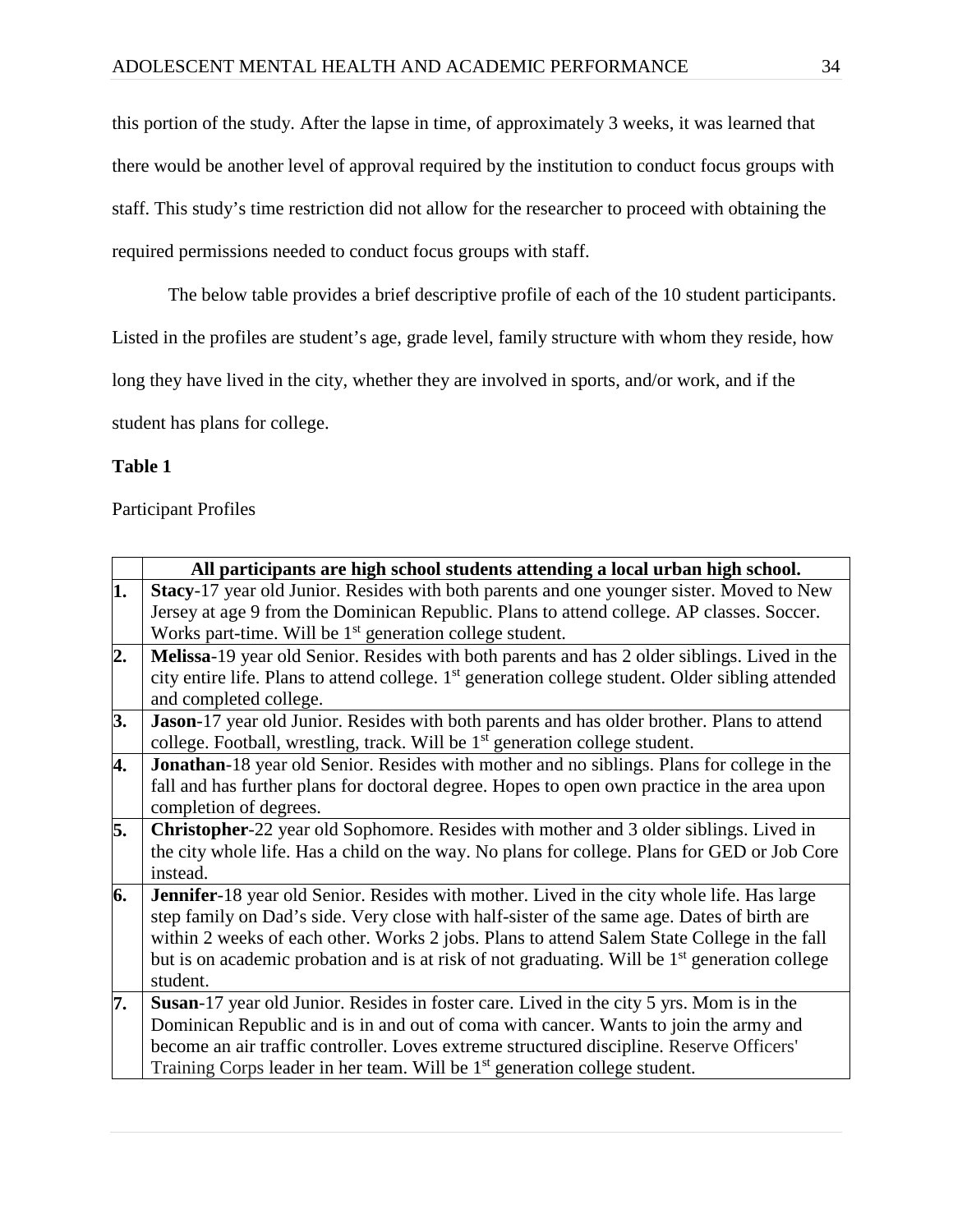| 8. | George-18 year old Senior. Resides with mother. Father deceased when student was in 10 <sup>th</sup>     |
|----|----------------------------------------------------------------------------------------------------------|
|    | grade. Lived in the city since the age of 5 from Queens NY. Plans to attend college.                     |
|    | Baseball. Will be 1 <sup>st</sup> generation college student.                                            |
| 9. | <b>John</b> -18 year old Senior. Resides with both parents. Lived in the city whole life. Plans to       |
|    | attend college in the fall. Football. Academics okay enough to stay in football. Will be 1 <sup>st</sup> |
|    | generation college student.                                                                              |
|    | <b>10.</b> Kevin-18 year old Senior. Resides with mother. Lived in the city whole life. Plans to attend  |
|    | college in the fall. Football. Academics okay enough to stay in football. Will be 1 <sup>st</sup>        |
|    | generation college student.                                                                              |

All ten students shared many similarities such as, they are all of Dominican descent and speak both Spanish and English, 8 out of 10 had plans to attend college, 5 out of 10 played sports, and 5 out of 10 had part-time jobs. Four of the students resided with both their mother and father, 5 resided with only their mother, and 1 is in foster care. Two of the questions that all of the student participants answered yes to were, 'do you think school is important', and 'do you feel adequately supported by faculty and staff'.

Reflective analysis of data collected from one-on-one interviews with these ten local high school students revealed that students have high aspirations, seek a rigorous education, and want meaningful relationships with adults to help them navigate the challenges of adolescence and to be successful in their lives. Other prevalent patterns that emerged and were in direct alignment with the research questions were that: most students struggle with balancing and prioritizing responsibilities, most felt school is not rigorous or strict enough, and most felt tremendous support from faculty and staff. However, responses were mixed on whether students felt academically supported by parents. Most of the students have plans for college and most agreed that having professional mental health staff on-site at school would be beneficial.

#### **Mental Health**

Adolescent mental health can either help or hinder high school success. External distractions can deter focus, and lack of academic confidence or comprehension of the work can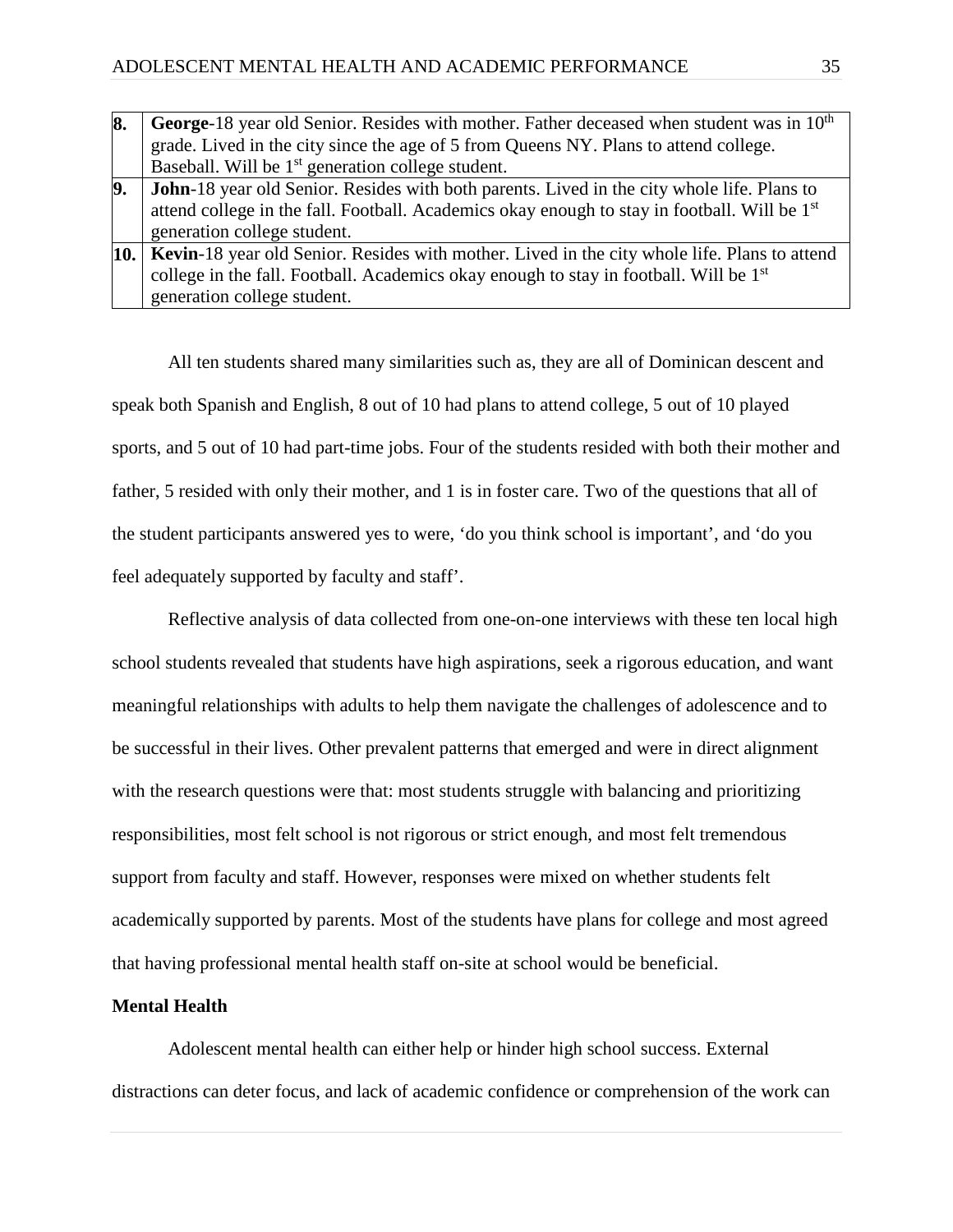lead to procrastination. Procrastination and stress can lead to students' feeling **overwhelmed**, likely causing even more stress. This process can cycle out of control and result in academic paralysis and ultimately, students giving up. To prevent this cycle from occurring, educating students with coping skills and strategies needed to balance and manage responsibilities can be addressed and provided by school mental health counselors.

**Mental Health Counselor.** Student participant opinions of whether or not an on-site school mental health counselor would be beneficial on the high school campus were positive. Participants responded with similar yes answers for a variety of reasons. Jennifer expressed the benefits of having a mental health counselor present at school as beneficial for herself and her peers.

*"Yes there should always be a school mental health counselor because there are kids that have problems at home that need someone to talk to. They might be dealing with domestic violence stuff or whatever that they need help."* 

George also expressed having a school counselor as beneficial and shared his reason why.

**"***Absolutely. I lost my Dad in 10<sup>th</sup> grade. Without the school adjustment counselor I never would made it through that year. She'd show up to my house with pizza and dinner all the time. She would stay and help me get through my hardest homework and projects. I was so broken at the time there was no way I could focus but her helping me was enough of a distraction to get me to do at least a little bit. And she kept sticking around. That regular being around she did. That's what helped me. She also talked deep to me too about how to grieve in healthy ways. She made sure I knew that this is something that no kid should have to go through at my age and she wasn't going to give up on me…….It was like really adult talks. But that was my life at the time and what I was dealing with. Without her it could have gone a completely different way….."*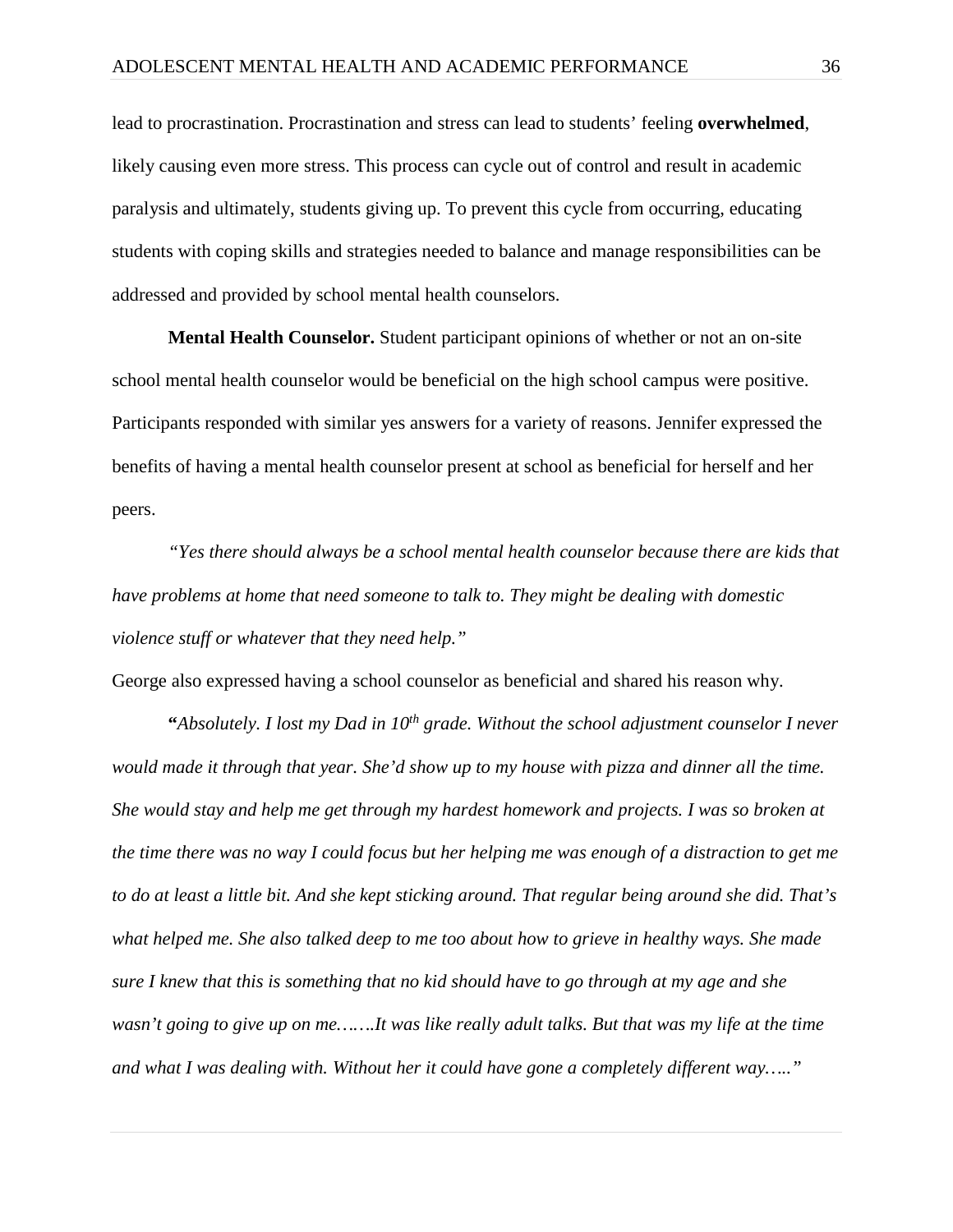Students, whether or not they have utilized a mental health counselor at school, recognized the positive service and support that could be provided for them if needed. Stacy, a junior, stated having a mental health counselor available for helping students would alleviate pressure and stress that alone would enhance academic performance.

*"Of course. It makes sense. When times feel like outta control and stuff, because of who knows what. Then a lady or guy other than a teacher that has that type of personality can work with us differently than the teachers to help us work things out. We don't wanna have to always talk to our teachers about that kinda stuff. The counselor is like a doctor, you can tell em everything. The teacher is there to help us learn, that's it. But if we're going through something then we don't wanna learn anyway, so yea it'd be good."*

#### **Balancing Responsibilities**

The first prominent theme that emerged from the data collected was **balancing responsibilities**. Students expressed challenges in balancing multiple responsibilities, whether it was juggling academic assignments, sports and work, or just that they felt **overwhelmed**. In the interview with Stacy, she explains her challenges with time management.

"*Balance is hard. Sometimes I get overwhelmed and be tired from school, soccer, and work but then it's so hard to catch up if I get lazy. Then, I feel like I need to get it together because I want more for myself."*

In Melissa's interview she referenced that she carried the additional pressure of her personal goals in **balancing** her responsibilities.

"*Trying not to fail in all the goals I have set for myself and stay focused. I get in these moods when I procrastinate because when I look at all I got to do I freeze and don't know how to start. But all my teachers know me and know I will get my work done so they are not too tough*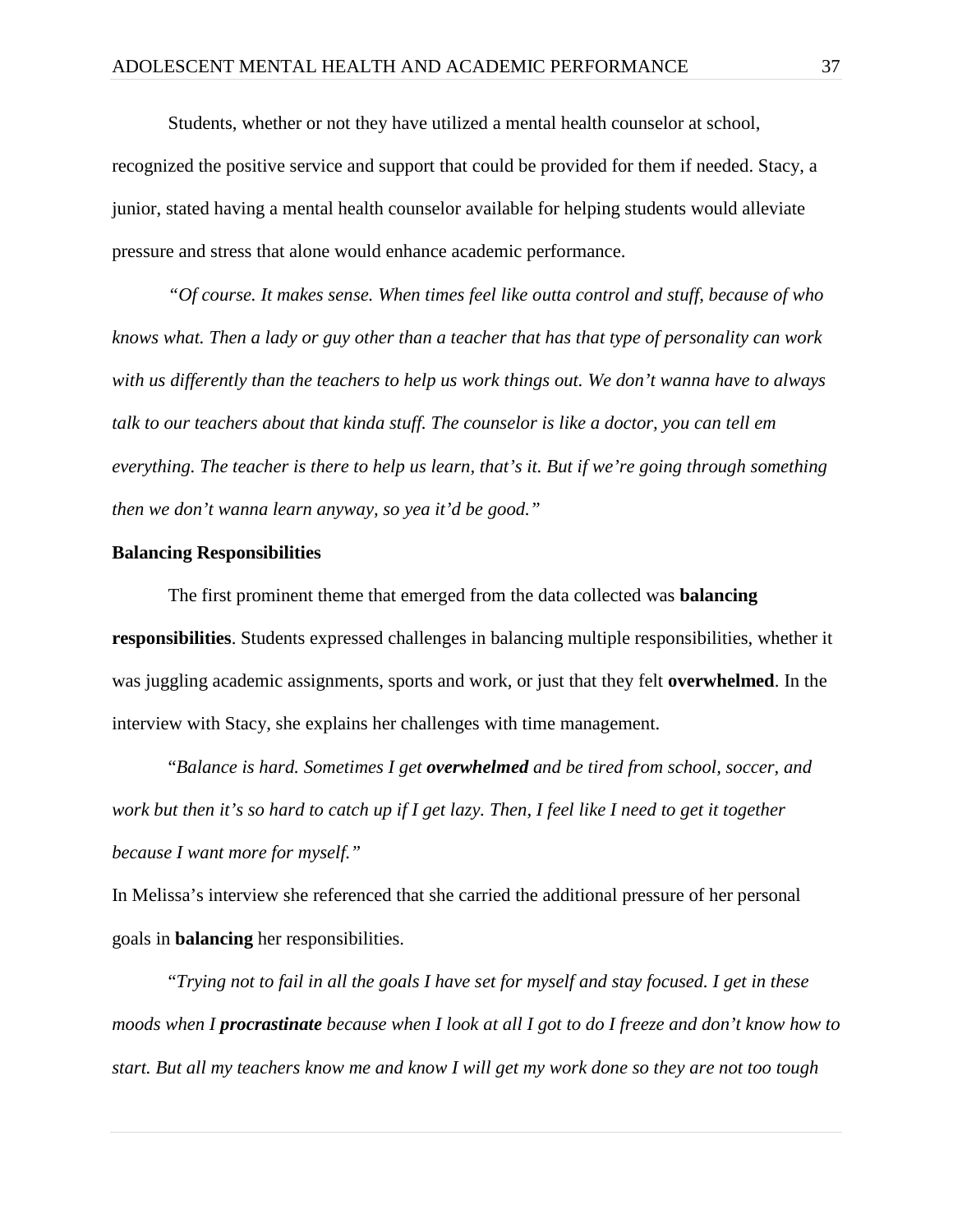*on me with dates."*

While interviewing Jennifer, she also expressed balance as a struggle.

**"***I know I need education to get far but in my life I got a lotta other distractions with my family. I work two jobs to help my Mom out with money and stuff because she's kinda sick so school ain't always first on my list. I know I could do better but it's like I don't have a choice in all the other things happening and I gotta deal with it."*

While balance was not the most salient theme, nine out of the 10 student participants agreed that it was an obstacle to maintaining academic performance. The above three students highlight that the extent to which this obstacle affects their ability to maintain school as the number one priority.

#### **Family Engagement in Academics**

The second major theme that emerged was the presence of or lack of parental engagement in students academics. There were varying levels of parent engagement with the 10 students interviewed. Three students had little parental engagement. The other seven students had parents that set a standard of expectations on their children but did not really have much involvement with their schooling. One student Jennifer commented on her parental engagement; *"No. I'm not supported at home. If my Mom was more engaged then I would do better because then I would see that she actually wants me to work hard.*" Christopher expresses a level of parental engagement that reflects their expectations, but not their involvement.

**"***I come to school to make my mom proud because she don't want me to have to go through what she went through but she don't make me do nothing. Like, she does yell at me to go but she don't know how to help me. She dropped out."*

Susan speaks to her experience of parental engagement which offers a different perspective from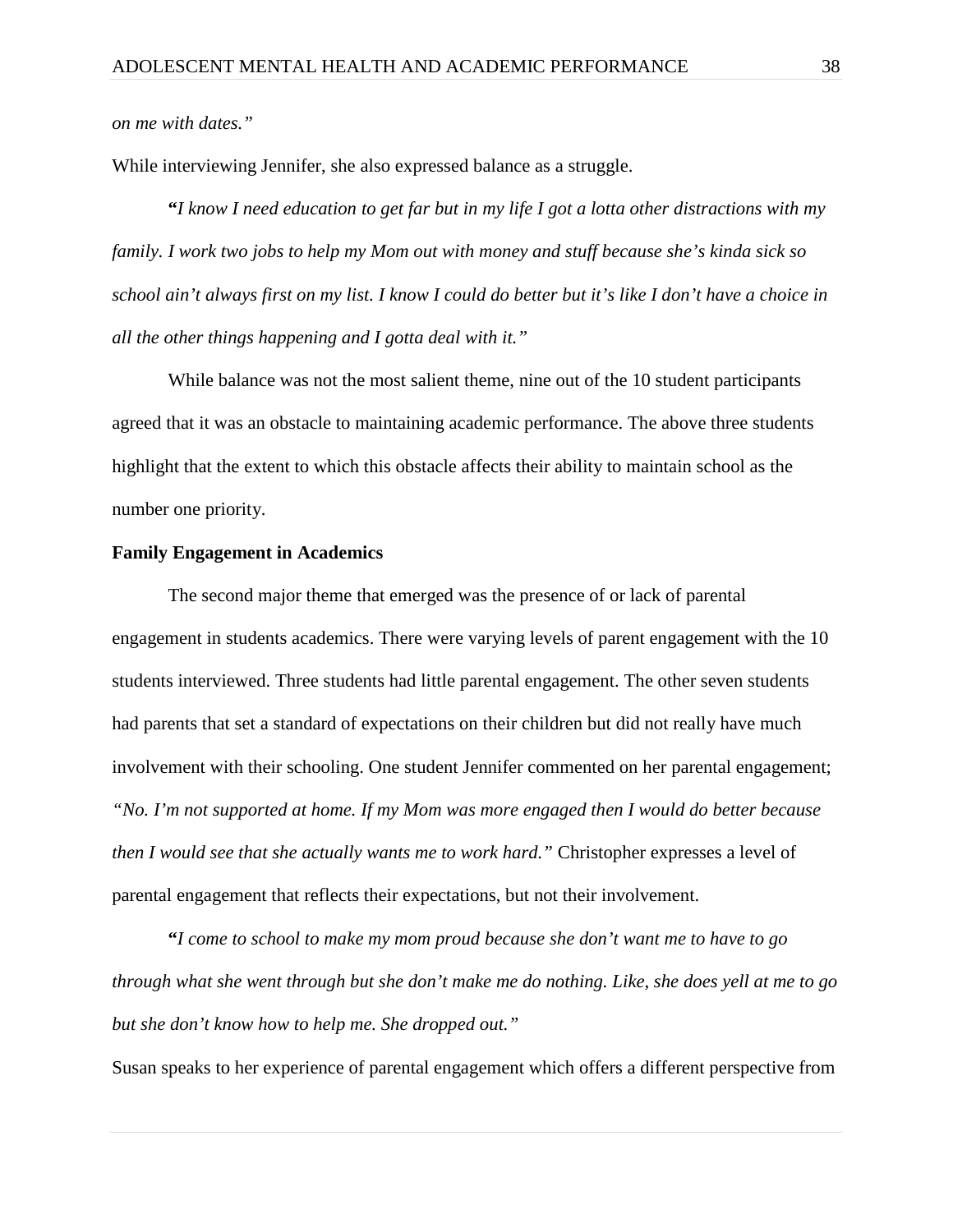her peers.

*"No I'm not academically supported at home. I live in a foster home. They don't make me do my homework. Either I do it or I don't. I only do it in Ms. Smith's class when I'm bored."* 

Most students interviewed share a level of parental expectation but there is still a lack of parental involvement expressed. Students made direct connections between the support they receive at home and their academic performance.

## **Academic Performance**

**Academic Rigor & Accountability.** Another theme that emerged was that the majority of students mentioned that this school is too lenient with academic accountability. Some said that too much focus was put on poorly behaving students as opposed to education**.** When asked if this school presented them with opportunities, more than half expressed concerns related to the lack of accountability to their education. In John's interview he expressed too much focus on the nonacademic concerns by both himself and the administration.

**"***Here we do the same thing every day, nothing to look forward to. There's no exciting factor to it. They always flip flop on all the rules and started getting so much stricter on stupid stuff like who has a hooded sweatshirt on and less with the school work. Who cares? It's so dumb. When I came in freshman year my only concern was football. Same with sophomore year. I didn't care about the academics at all but it never really prevented me from passing. But now that I'm a senior I feel like a lot of stuff, it's too late to learn and I know it's gonna be harder at college. If my teachers……were more strict with me before I'd be better off now."*

This hooded sweatshirt issue refers to respectability politics that have been enforced at this high school due to restructuring policies taken place over the past four years.

Kevin, a senior preparing to attend college in the fall also highlighted his concern with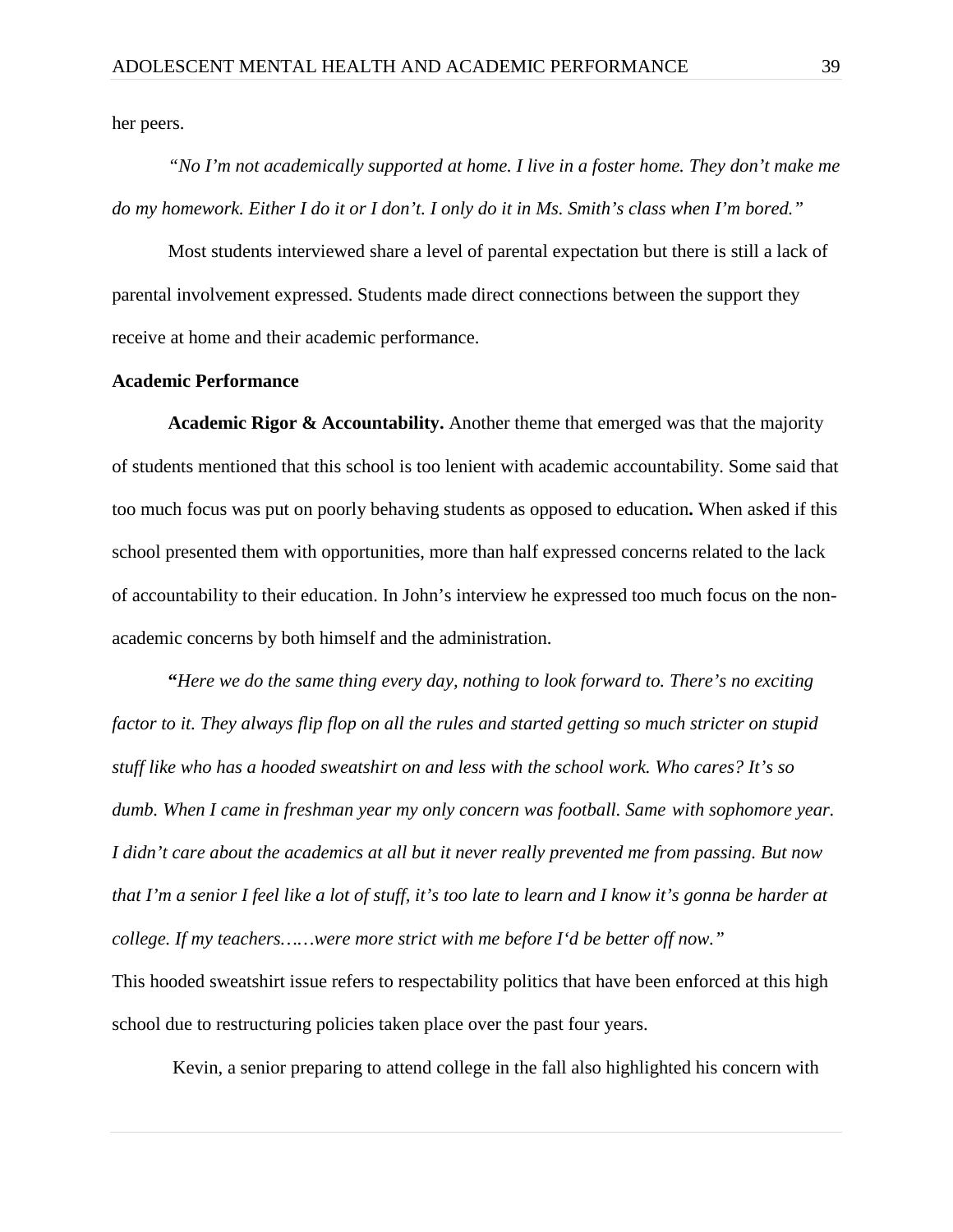the schools lack of academic focus and too much emphasis on those who cause trouble.

**"***It's boring and repetitive! The kids who cause trouble get all the attention. We got our own police here and it's such a distraction and they become the focus instead of, oh we supposed to be learning something. Everybody is so concerned with safety, and I get it but then it just puts all the attention back on the bad kids. I sorta feel like I'm missing stuff compared to other kids at other schools."* 

In reference to the lack of accountability theme, Jason's frustration echoes that of the other students in not holding them to a higher academic standard.

**"***This school could do a better job at giving kids the drive that they need to want to learn something. Freshman year I found it so easy for me but then I look back and feel I messed up big time, you're a disappointment, because nobody made me do nothing. Sophomore year I was getting up there but not at the level I could have been at. Now, in junior year its hit me, like, either I do something right now or I'll be stuck here 20 years from now doing the same thing. I wish someone told me this stuff earlier. I think they make it too easy for us and assume we don't think about later."*

Susan describes not being held accountable and having her work completed for her as long as she shows up.

*"In algebra, I don't understand anything. I know nothing but the teachers just wanna see you show up. I could do it the same thing over and over and it's like, I dunno, I dunno why I can't get it. But I just show up for the help and they do the work for you. They be like, here's the answer, honey."*

While Jennifer expresses regret for not putting forth more effort on her own, she identifies the need for more accountability from the administrative level.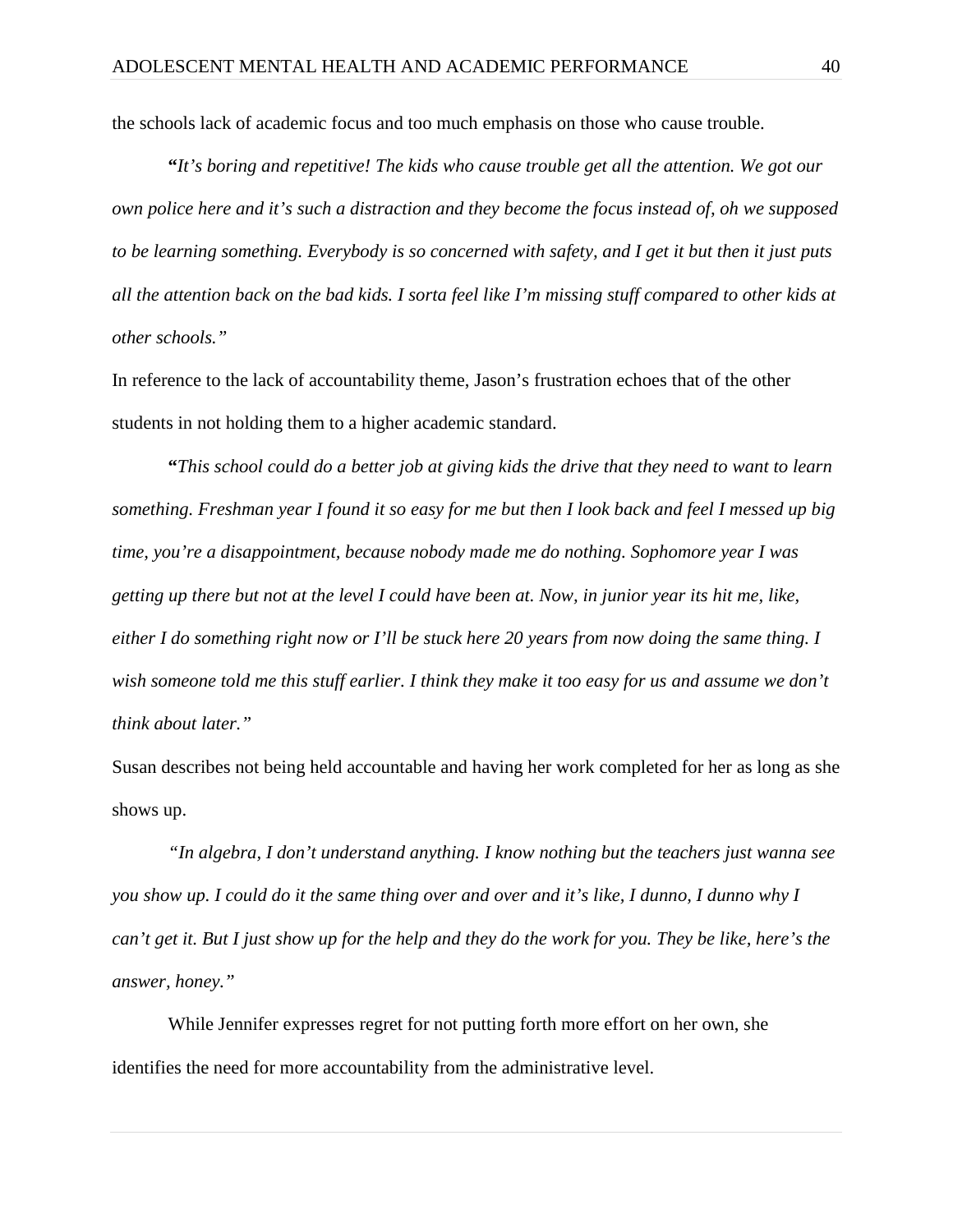*"I wish I could change the way I acted and the lack of attention I put into my classes over the last 4 years. The school could have given me more consequences to not doing my work. I felt very free to do whatever I want.*"

Through these interviews with the students, a clear theme is their desire for school administrators to hold them accountable for their work and their learning. These examples highlight a lack of accountability as negatively impacting overall academic performance.

**Expectations for the Future.** The last salient theme that emerged from the data that most students shared were plans to attend college. Eight out of the 10 students interviewed have plans to attend college. Responses to the question, do you plan to attend college, highlighted an enthusiastic intent to do so. In Stacy's interview she stated,

*"Yea I'm going to college! I'm going for something bigger. My Mom wants me to go to community college, but I'm not doing all this work to only go to a community college. I'm not saying it's a bad thing, but I've been working hard to reach for something better.*" Melissa also states her clear intent to attend and succeed in the next phase of her life after high school.

"*The most important thing to me right now is getting into college. Going to the college I want to because I feel like I set such a high standard for myself that if I don't get into my two picks I will be devastated. I want to be able to get out of this place and try to expand things and meet new people and not be in the same setting that I have been for the past 18 years.* 

Each of the eight student participants with plans to attend college were sustaining various levels of academic performance from all honors advanced placement courses to academic probation with the risk of dropping out. Those at risk of dropping out are enrolled in an academic intervention program to help them increase their grade point average to meet minimum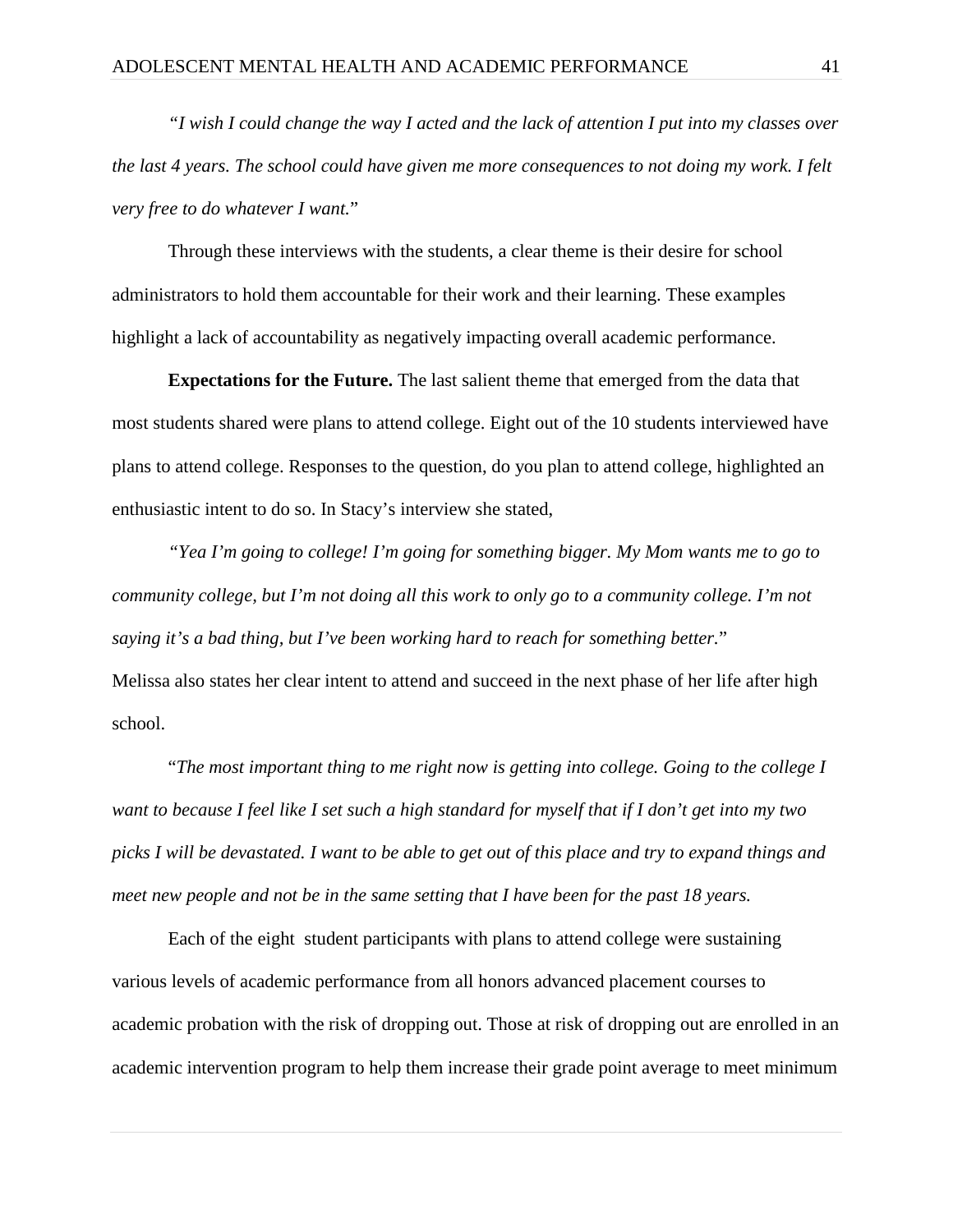college entry requirements. Student perceptions regarding the lack of rigor and accountability regarding their education raises concern about the message being sent to students about their school and proving them academic preparedness. This in depth data set collected from the high school students provided a rich overview of what their impressions are of mental health, the importance of it, how it can impact their education, and how their school addresses student wellbeing.

#### **Discussion**

The data collected in this study emphasized the impact of students' mental health or emotional well-being on academic performance. This study creates a platform for student voices to be heard, while also promoting the capacity for students to obtain emotional support services when needed. As stated in the literature, creating agency for youth and including them in decision making provides them with a needed sense of autonomy, self-efficacy, empowerment, identity development, belonging, and connectedness (Zeldin, 2004). Opinions of minors are often dismissed, making the sharing of data in this manner a distinctive contribution to the literature.

Adolescence is a critical period for mental, social, and emotional wellbeing and development. Mental health and social and emotional wellbeing, combined with sexual and reproductive development, identity development, and increasing autonomy and responsibility form part of a complex web of potential challenges to adolescents' healthy emotional and physical development. During adolescence, the brain undergoes significant developmental changes and these alterations make this period a time of vulnerability and adjustment (Schwarz, 2009; Casey, Jones, & Hare, 2008). Adolescent development, coupled with hormonal changes, makes them more prone to depression and more likely to engage in risky and thrill-seeking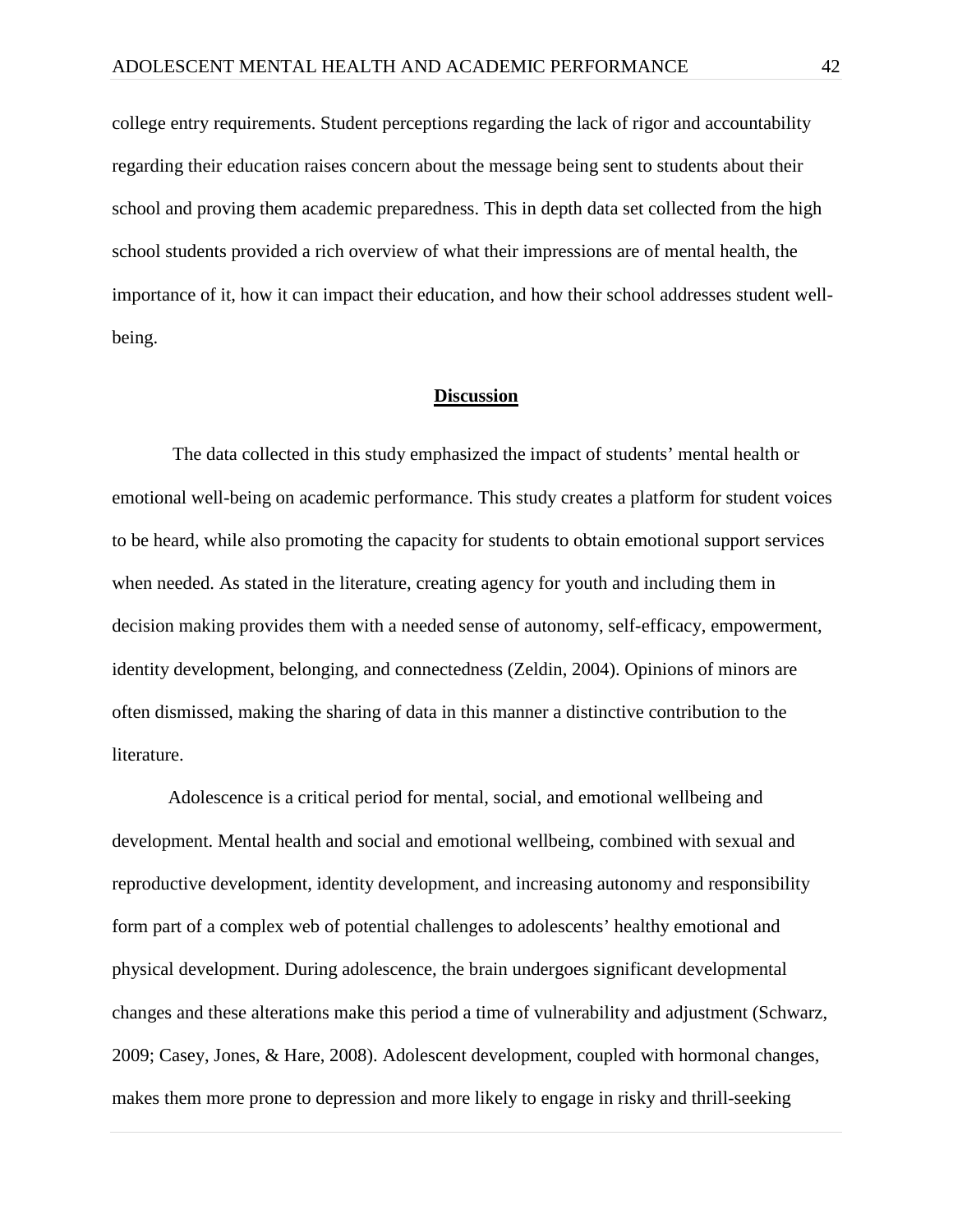behaviors than either younger children or adults (Schwarz, 2009). These and other factors underscore the importance of meeting the mental, social, and emotional health needs of our students. By referring students to seek out other services, or services outside the school, the message being sent is that it is not the schools responsibility to deal with these issues.

Overall, the literature reviewed is consistent with the results discovered in this study. When analyzing the data, the two most significant findings revealed were that education becomes compromised if lifestyle deems students vulnerable or emotionally fragile, and that parental engagement is a significant predictor of academic performance. It was discovered that students felt they are not held accountable to their academic responsibilities because of the vulnerabilities that surround them such as, poverty, minority or immigrant status, English language learners, single parent home, unwanted pregnancy, and exposure to criminal activity. There appeared to be minimal consequences for incompletion of schoolwork until senior year, which then prohibits graduation. Results also matched the literature when comparing parental engagement as a predictor of student academic performance (Mapp, 2013). Students with high grade point averages expressed having highly engaged parents. Students with low grade point averages said their parents are not at all involved with their educational responsibilities.

In relation to the literature, the data showed how the reality of adverse circumstances faced by students had compromised their educational outcomes. Students reported that because of the adversity faced in their home life, school administration and faculty had reduced expectations, as opposed to creating what they assumed would become additional insurmountable obstacles. Through misguided assumptions and misconceptions, this reaction undermines student capabilities and contributes to the growing education gap existent between prosperous and underprivileged schools. Previous research by Zeldin (2004), reflects this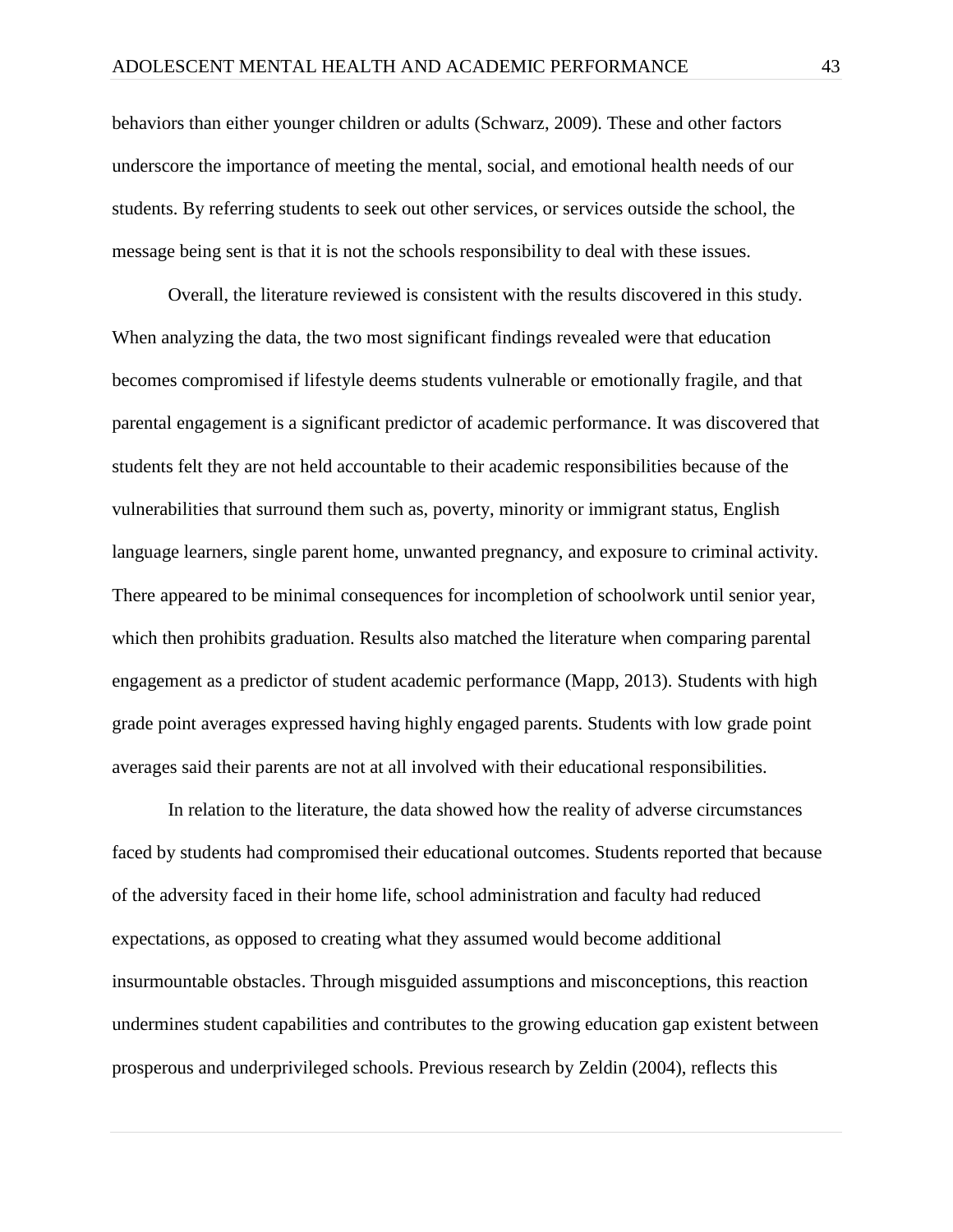concept when describing stereotypical misconceptions that vulnerable adolescents are labeled with and these misconceptions can prevent adults from providing opportunities for students to become successful (Zeldin, 2004). Students should always be encouraged, empowered and liberated from existent constraints.

Susan and George's stories provided exemplary examples as to why school counselors are so important. Susan's residing in foster care, due to her mother's terminal illness, had undoubtedly shaped faculty expectations and her academic performance. During the interview, Susan communicated with a smirk, that because of their concern for her emotional state, that faculty were often too lenient with her compared to other students. She commented that they are always afraid she's going to lose control. Susan has also figured out how to further exploit the situation to avoid doing her schoolwork. Recognizing the position of teachers and that their purpose is to educate, it is apparent that they are stretched into other roles here. This clearly indicates the need for implementing other appropriate resources, such as a school mental health counselor.

As George had so explicitly stated, that without his high school adjustment counselor, his life could have gone a in a completely different direction. The loss of his father during sophomore year left his entire family emotionally broken. He spoke to how the support of his school counselor kept him on track with his school work and that without that support, he could have potentially, and likely dropped out of school, becoming another failed statistic. For vulnerable adolescent students, academics need to be supplemented with caring adults offering multiple types of support. It is understood that faculty and staff have a job to do, so, sharing the responsibilities as a team with specific expertise is what is required to truly serve this population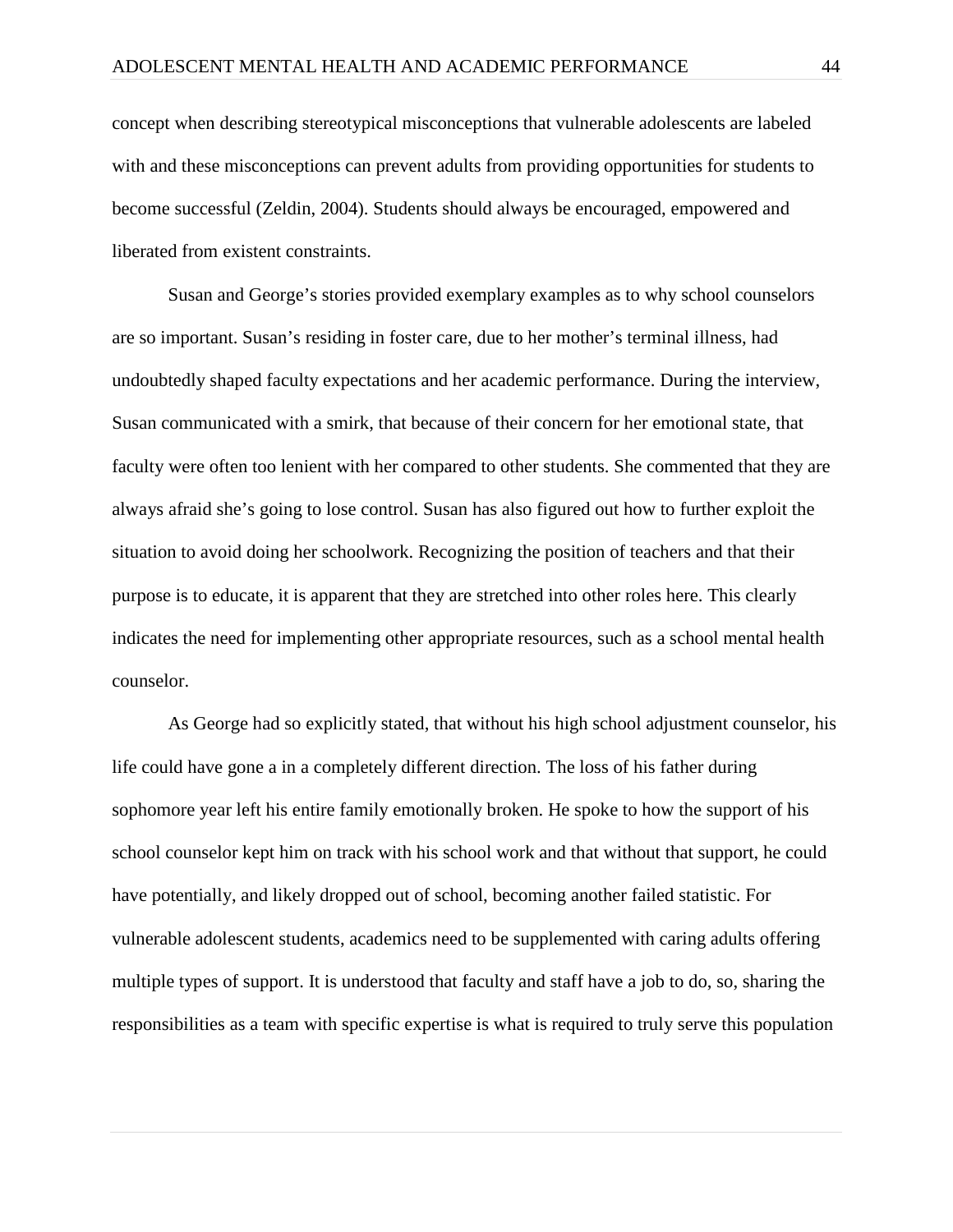of students. Having a mental health counselor available at the school offers that therapeutic space for students that is so needed.

#### **Academic Accountability**

Other participant stories also revealed that low academic accountability had impacted their academic performance in negative ways. Students repeatedly commented that they were able to progress through the school system without having to put forth their best efforts. Because of Susan being in foster care and having to live without her mother, and other adversities that George, John, Kevin, Jason, and Jennifer face, it appears that faculty feel sympathetic about their students' circumstances which can lead to a compromised education.

When discussing the adversities faced by students at this high school, participants recognized that they were stereotypically considered marginalized, vulnerable or at-risk simply by residing in an urban city. Students were highly conscious of the exposure to such adversities and how it can impact their academic performance. Although, most would consider these adversities as legitimate barriers to student success, student participants showed their resilience and seemed to reject that notion with eight out of the 10 participants interviewed planning to attend college and achieve their goals regardless of present adversities.

### **Parental Engagement**

The second major theme that repeatedly emerged from data was parental engagement and the influence parents have on student academic performance. While conversing with students about how involved their parents were responses were mixed. However, there appeared to be an association between grade point averages (GPA) and parent engagement. Students' who described having highly engaged parents also reported high academic achievement, while those who reported low parental engagement articulated that they were not even reaching minimum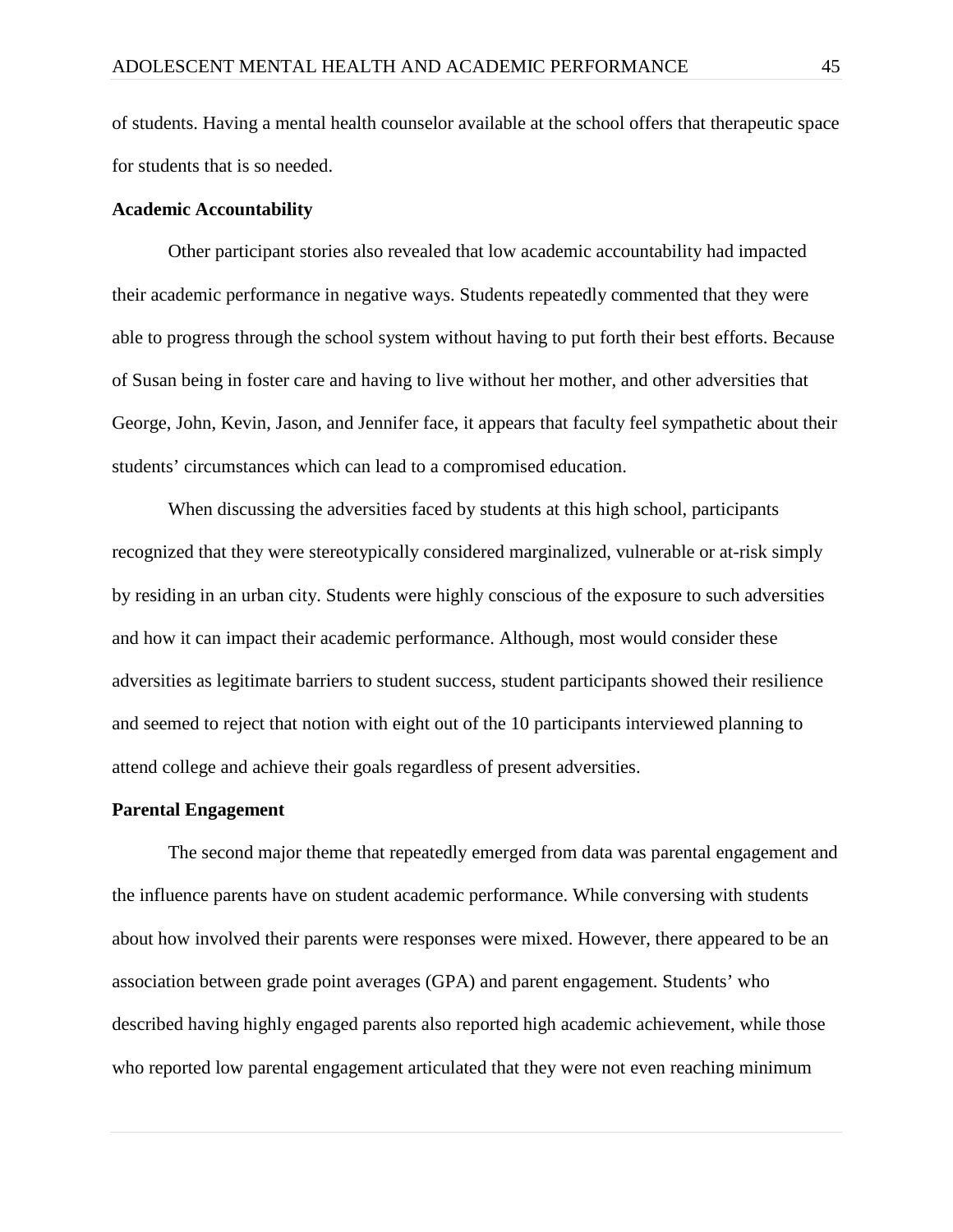academic requirements. Extracted from a meta-analysis done by Yamamoto & Holloway 2010, students whose parents hold high expectations receive higher grades, achieve higher test scores on standardized tests, and persist longer in school than those whose parents hold relatively low expectations.

According to previous research by Mapp (2013), students with engaged families earn higher grades and test scores, enroll in higher level programs, adapt better to school, exhibit higher attendance rates, have better social skills and behaviors, and have higher graduation rates and post-secondary success. Bowen and Dodd (2011) reported on recognizing the significant role of family is a key part of student academic achievement. Reiterated from Yamamoto & Holloway (2010) was that parental expectations have been found to play a critical role in student academic success. It is important to note that parents' lack of engagement was not due to their lack of concern or care. Lack of engagement by parents appeared to stem from feelings of educational inadequacy based on their own past experience with school (Yamamoto & Holloway, 2010). Due to limited English proficiency, financial constraints, and limited experience with the educational system in the U.S., immigrant parents often find it difficult to communicate with and work on children's homework, and feel a low sense of efficacy in helping their high schooler (Yamamoto & Holloway, 2010). Parent engagement is directly linked to scholastic and social resilience (Yamamoto & Holloway, 2010).

My overall observations on whether or not vulnerable high school students need development guidance and/or mental health support is that, indeed, they do. Students themselves reported not receiving the guidance at home needed to academically support them through high school. It is also apparent that high school students do not exactly know what they need, as they are not aware of what they are missing in comparison to students at other schools. A vast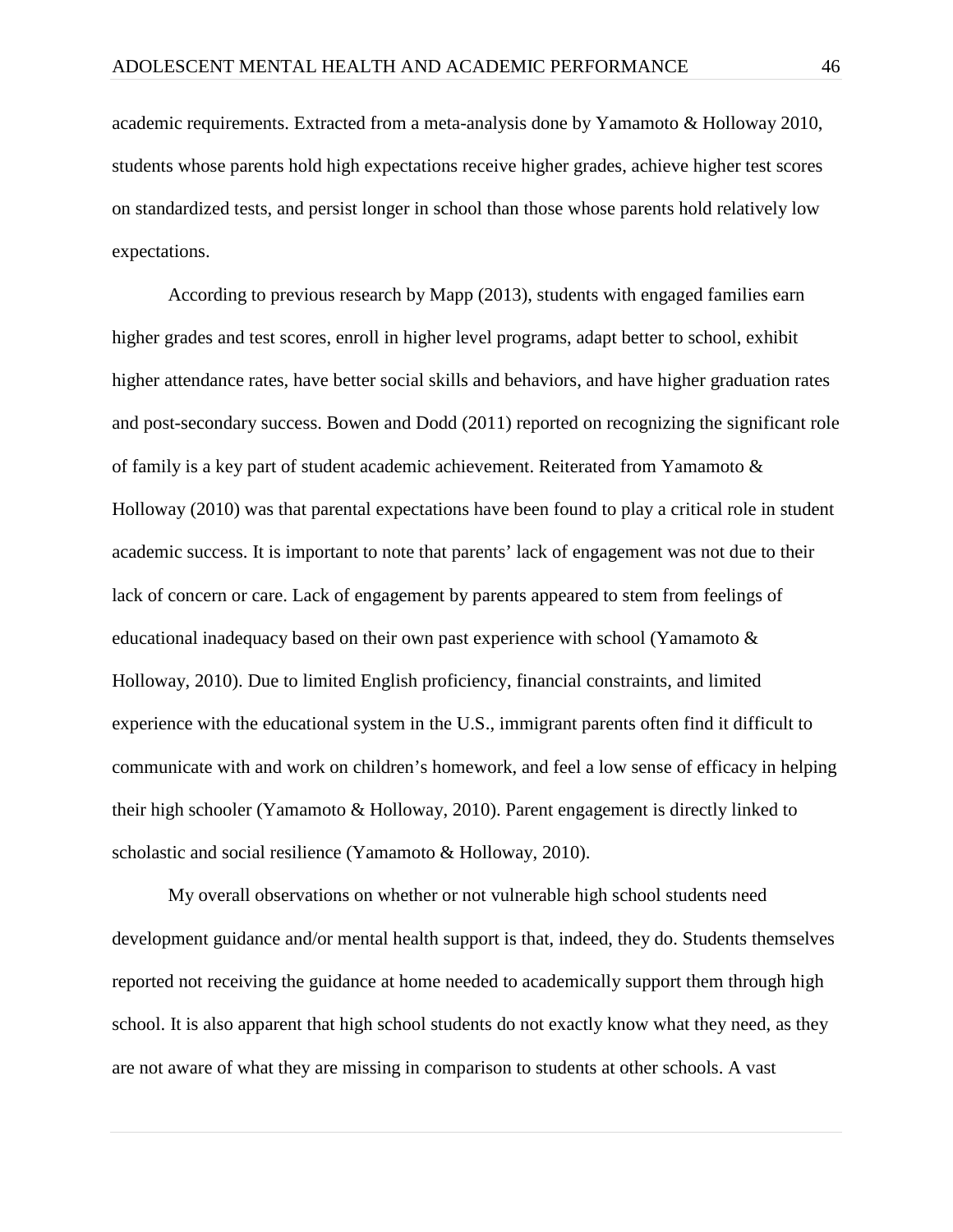disconnect exists between student perceptions of how they are truly performing academically versus the rankings that are reported. Research shows that there is a massive gap between educational aspirations and expectations (Boxer, Goldstein, DeLorenzo, Savoy, & Mercado, 2011). Expectations of the work that is required to meet ambitious aspirations, such as becoming a lawyer or a doctor, are often immensely misguided.

What I have found, is that this mental conflict high school students are experiencing may not be a crisis while they are still in their high school, but, as referenced in Erikson's theory, students may be on a path to experiencing an identity crisis. Because most of the students in this high school will be first generation college students, the pressure of college requirements is significantly more difficult than expected. What is going to happen to these students in this upcoming crisis, when they already do not have the family support during high school? If they do not succeed in college, how is that going to affect their identity as an adult?

#### **Intervention & Prevention Models**

The literature outlines various types of interventions and preventions such as, after school academic enrichment programs or referrals to a community behavioral health clinician as resources for serving students that are having emotional issues. Intervention and prevention programs were designed as models aimed at increasing social capital of the community by increasing socioeconomic status and relationships with schools (Dodd & Bowen, 2011). After school programs allow for parents to work longer hours and have full time jobs while also strengthening relationships with schools.

When participants were asked if they were offered intervention or prevention services within their school, most referred to academic supports. One participant discussed that she is attending Academic Academy (AA). AA is an afterschool program provided for seniors at-risk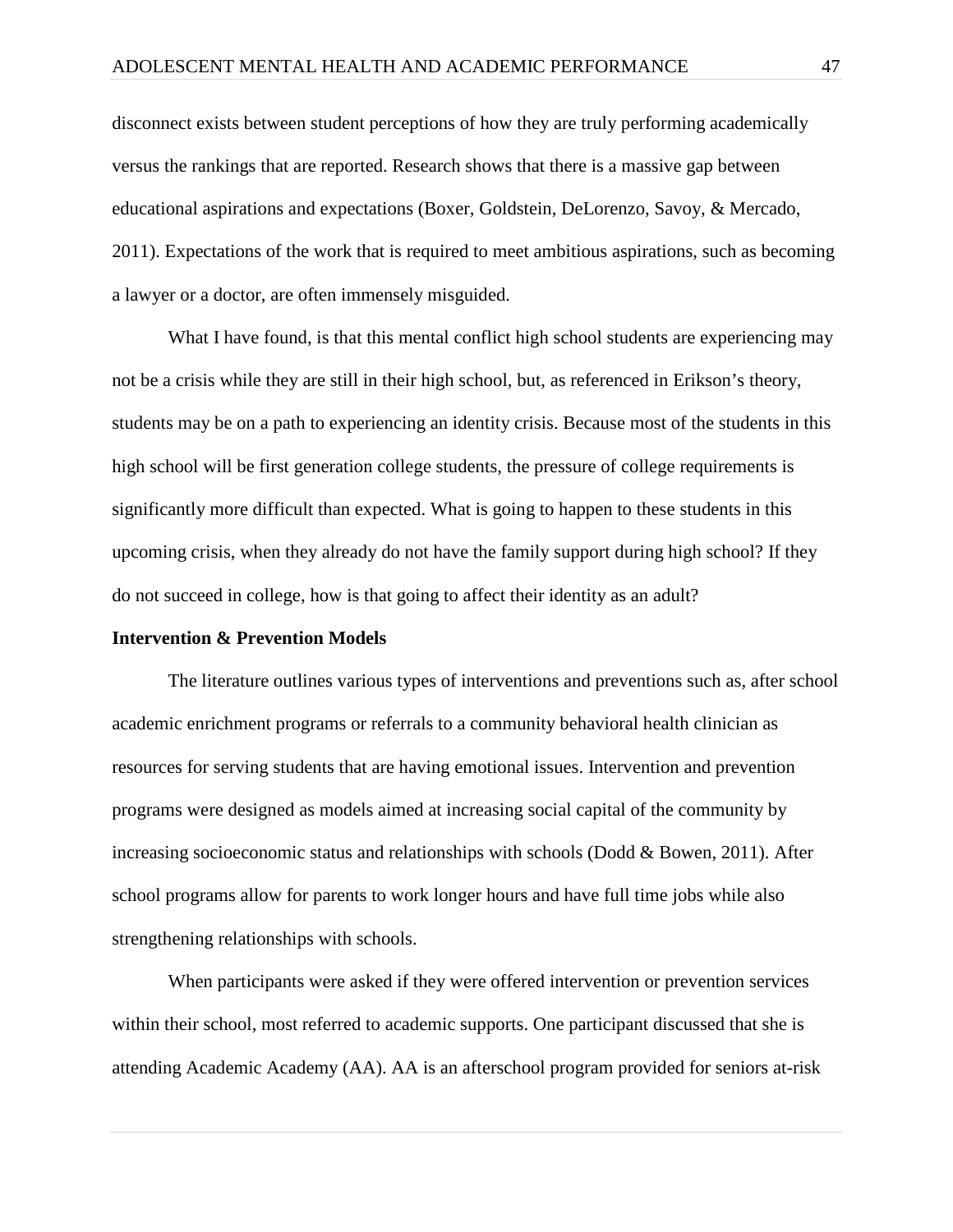of not meeting graduation requirements. Here, they are given an opportunity to increase their GPAs to meet graduation requirements. Participants were then asked if they were aware of any mental health resources available to them within the school and if they felt that would be a beneficial resource. A few participants said they were not aware of any specific service, but stated that Miss Anderson, the school adjustment counselor, was there for them.

#### **Positive Youth Development Theory**

As previously discussed in the literature review, positive youth development theory was stated as the newest and best framework for use in working with vulnerable students. However, I was unable to make any specific connections to the use or implementation of positive youth development practices at this high school with the participants of this study. For vulnerable students experiencing mental health, emotional, or behavioral issues, school is the place where they should be able to talk with a professional counselor about their concerns. Because of required attendance, school is the one safety net through which educators have an opportunity to reach and help these students. Professionals working with vulnerable students need to approach problematic mental health or emotional instability immediately. Otherwise, we are leaving students open to bigger, and at times, irreparable risk. If too much time has passed, the help is likely to arrive too late. It is imperative that episodes of concern be taken seriously and addressed immediately to avoid serious harm. The goal should always be to investigate what the true problem is and lend support for the student work through it.

The time is long overdue for educators to realize mental health as a prevailing problem inside our high schools. In 2013, suicide was the second leading cause of death among teens aged 15-19 (Center for Disease Control and Prevention, National Center for Health Statistics, Adolescent Health, 2016). Incident rates for anxiety, depression, PTSD, substance use, and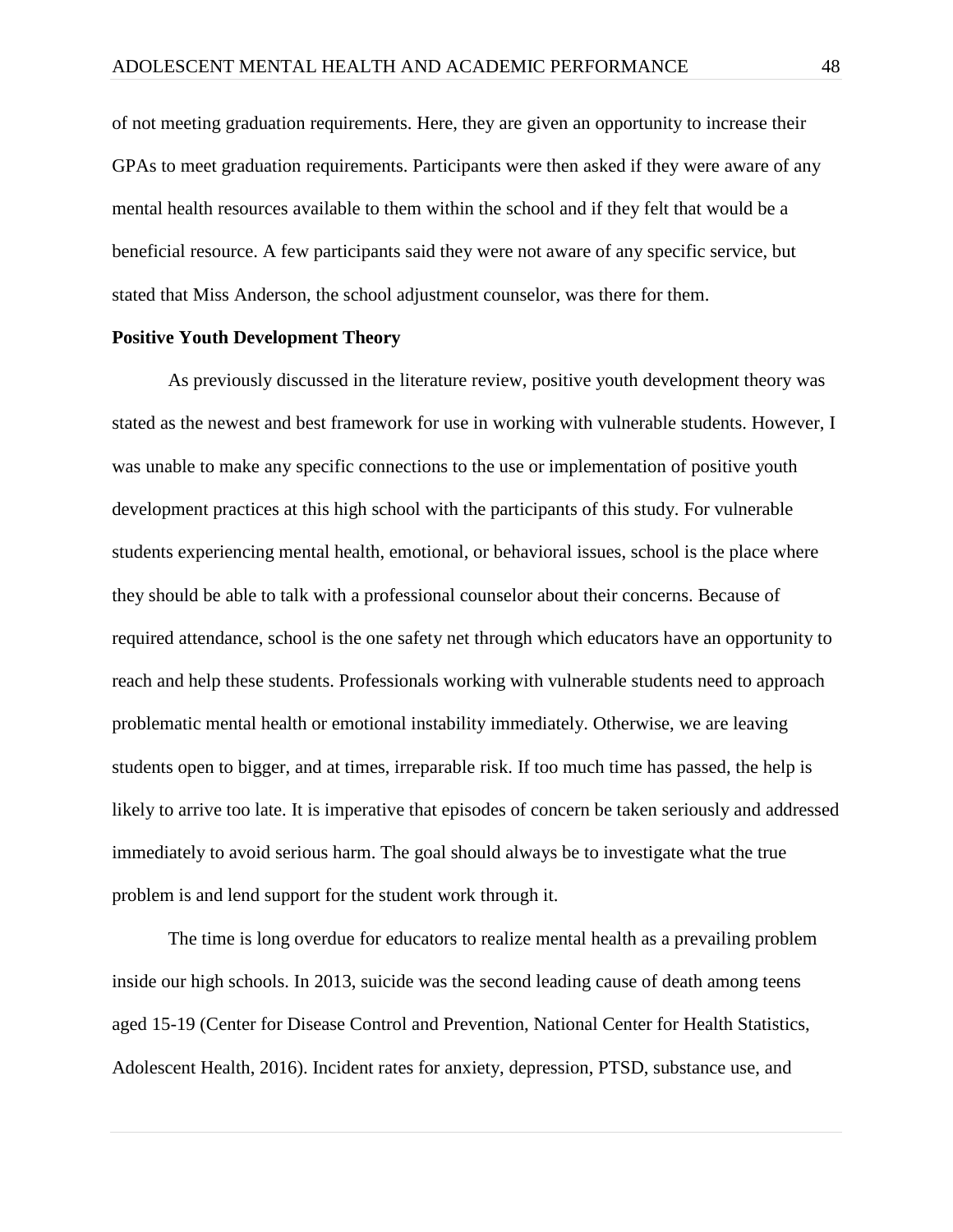domestic violence among teens have reached epidemic proportions. In 2013, 22% of high school students reported feeling so sad or hopeless daily for at least two weeks during the previous year that they discontinued their usual activities, and 14% reported non-suicidal self-injury during the past year. That same year, 42% of high school students reported that in the previous 12 months they had felt the need to talk to an adult regarding their feelings or current issues in their lives (Massachusetts Department of Elementary & Secondary Education, Massachusetts Department of Public Health, Health and Risk Behaviors of Massachusetts Youth, 2013). Research reported that, in 2013, almost half of Massachusetts students needed to speak to an adult, yet we still have high schools without mental health professionals. These statistics reflect a rising need for emotional support of high school students. A proactive and timely response is required to meet this imminent need.

#### **Implications for Policy, Practice and Research**

### **Policy Level Recommendations**

A well-financed mental health system that fosters communication and cooperation across the district can provide adolescents better access to high quality resources that are responsive to their unique mental health needs. Based on a report released by Schwarz 2009, for the National Center for Children in Poverty, in order to achieve this, federal and state governments should:

● Fund programs for adolescents that, based on positive youth development frameworks, foster improved decision-making skills and provide positive models for behavior to reduce risk-taking behaviors. Adolescents are particularly resourceful and resilient and respond well to positive engagement strategies that help provide a social support structure.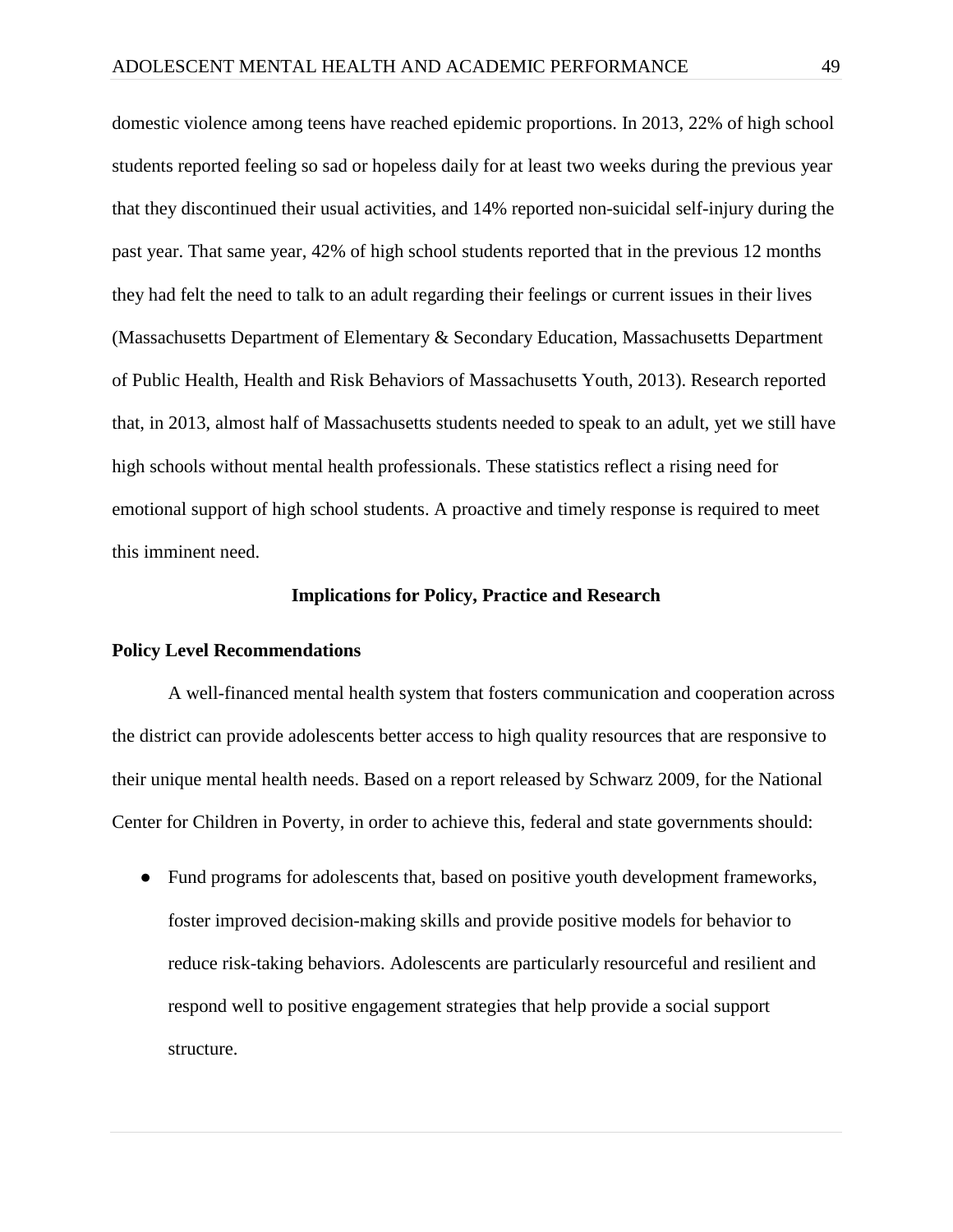- Provide funding to replicate comprehensive school-based health centers throughout the state. Access to on-site, school-based mental health services in school-based health centers increases the likelihood that adolescents will receive mental health services.
- Pass legislation to enhance confidentiality protection to improve adolescents' access to confidential services. Inconsistent and unclear policies regarding adolescent patient confidentiality can create additional barriers to mental health care. Only 45% of adolescents surveyed would seek care for depression if parental notification were required.
- Provide funding to attract, train, and retain a more diverse workforce of health care providers. Cultural differences between patient and provider can lead to misdiagnosis of major mental illness, while ethnic and gender matching has been shown to lead to lower dropout rates in mental health treatments.
- Institute financing mechanisms to support necessary services, especially in venues that increase access, such as schools, youth centers, and adolescent specific health and wellness centers. Insurance restrictions, poor funding, and low priorities for resources are among the key obstacles impeding access of adolescents to the services necessary to treat mental health disorders.

### **Practice Level Recommendations**

- Centralize the role of mental health counselors specifically trained in adolescent development in all public high schools.
- Institute empirically based education programs to help schools, parents, and students recognize mental health problems. Education for staff, parents and students about the mental health of adolescents and what signs to be aware of.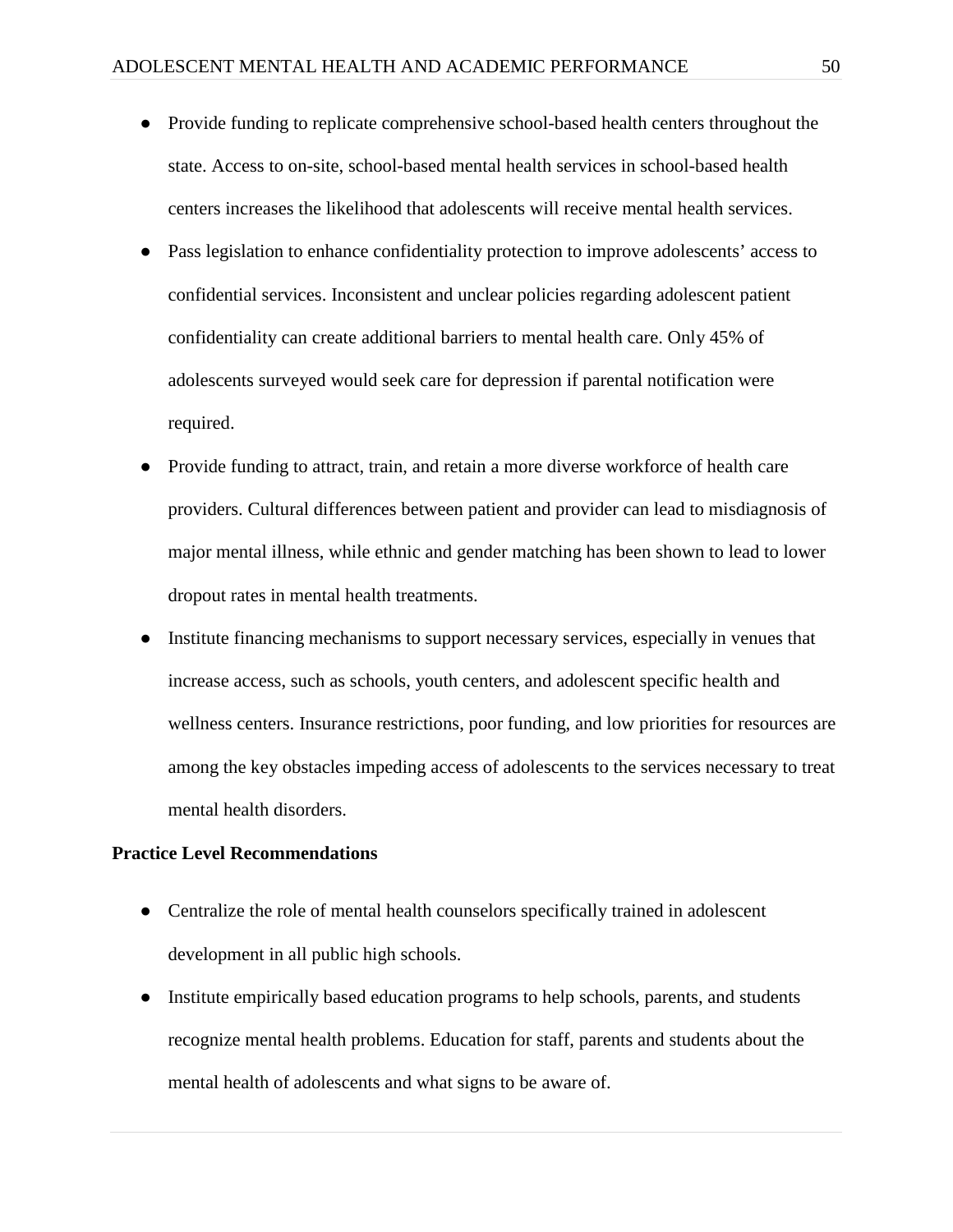- Implement empirically based intervention and prevention strategies and programs for student mental health needs in schools.
- Employ counseling professionals with expert knowledge and experience in adolescent development.

#### **Research Recommendations**

Recommendations for future research initiatives include obtaining permissions to access a more targeted group of specific participants that have mental health diagnoses, utilize a therapist, and/or regulate mood imbalances and impulse control with medication. Or, through use of anonymous surveys, focus on a more specified sample. Replication of this study at the same location may result in a deeper understanding of this school's mental health employment responsibilities to best serve its students. Replication of this study at other public high schools may produce insight into their students' mental health service needs.

Additional research efforts are needed to develop effective school-based and adolescent specific strategies for improving the appropriate mental health care for those students who may be positioned to benefit from it. It is likely that the current increasing demand for mental health services in U.S. high schools will require the implementation of treatments that have previously been restricted to hospitals, and that treatments with adequate empirical support will be modified or otherwise flexibly implemented in an attempt to meet the growing needs of high school students. Although the scale of the current situation poses challenges to both service providers (school counselors) and recipients (students), it also presents unprecedented opportunities for scientific investigation and the continued development of evidence-based interventions for adolescent mental illnesses. Future research designs may benefit from the inclusion of quantitative methods and longitudinal approaches to follow students over time.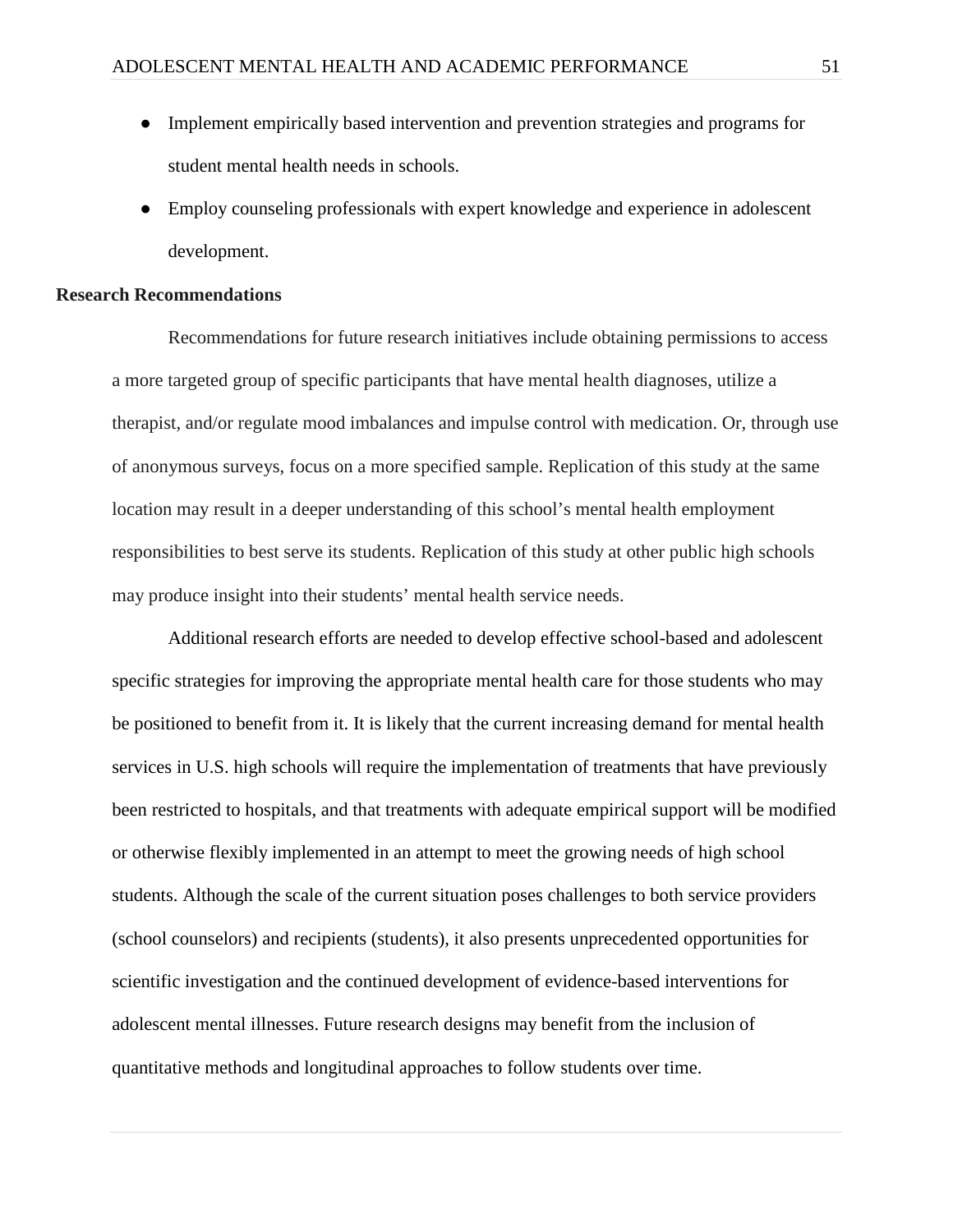#### **Limitations**

Because this study is rooted in an action research paradigm, which is specific to each group studied, findings may not be generalizable for other urban high schools. This research study was a cross-sectional design that relied on data reflective of a small sample size of only ten students in one urban high school setting. This high schools population is predominantly Latino and presents unique and complex race and class dynamics.

**Sample.** One limitation of this study was that recruitment of participants welcomed and invited all general high school students to be interviewed. Due to confidentiality restrictions, the researcher was unable to gain access to specific knowledge about students with social, emotional, or behavioral mental illness diagnoses or to those that have utilized a therapist. More intentional recruitment of, or access to, participants that do have a mental health diagnosis or that frequented therapeutic services would have provided a more substantial data set for making the case to require an expertly trained school counselor at every high school.

**Design.** Another major limitation of this study was, as previously discussed in the method's section, the researcher's inability to obtain faculty as participants. The intent was to compare perceptions of mental health and academic services received by students with the perceptions of services provided by faculty. The reason for comparing student's perceptions with faculty's perceptions was to gauge whether or not current practices being applied were effective or alternatives were needed. Inability to obtain data from faculty eliminated the service provider perception of practices leaving surfaced results heavily represented by students only. Retrieving advanced approval of faculty and including their perspective would have revealed a more nuanced representation.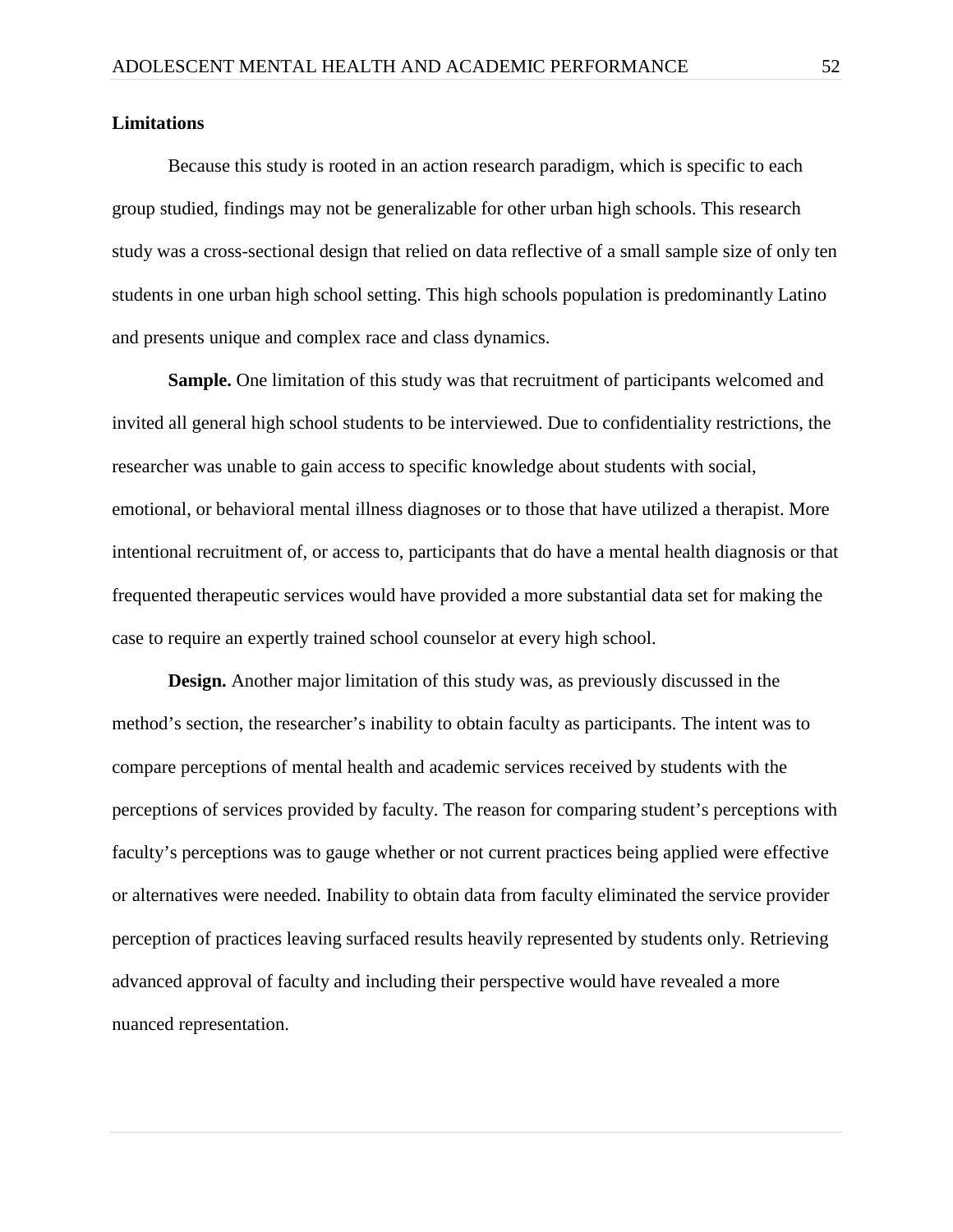**Time Constraints.** Some of these limitations could have been alleviated if it not for the limited amount of time allotted for the collection of data. All data collection had to be retrieved and completed in an approximated four-week time frame. Had deadlines not been so tight, I would have proceeded with the initial intention to include faculty and staff focus groups, even after the gatekeeper's hesitation to reach out to them with requests to participate. Time restraints eliminated the ability to include the service provider perception, which would have presented clearer insight into the schools administrative climate, and a more accurate and balanced portrayal of efforts to address student mental health and well-being.

### **Conclusion**

 To reiterate my major findings, vulnerable high school students are navigating an already complex stage of their life during adolescence. Lack of family engagement, poverty restrictions, and exposure to crime or trauma can further exacerbate the challenges of being a student and impede student success. However, despite such obstacles, results revealed that these students have high aspirations, seek a rigorous education, and want meaningful relationships with adults to help them navigate the challenges of adolescence and to be successful in their lives.

My recommendations are to treat each high school student as an individual and, as a whole person. For public high school institutions serving vulnerable student populations, school cannot be about providing academics only. Schools serving this population must also have a strong mental health support structures in place in order to present its students with the greatest opportunity for success. Education practitioners must align themselves together with mental health practitioners as a team, inside schools, to empower, encourage and promote student capacity. This project has deeply enlightened the researcher by transcending all expectations, removing previous biases and preconceived notions about this school and its student population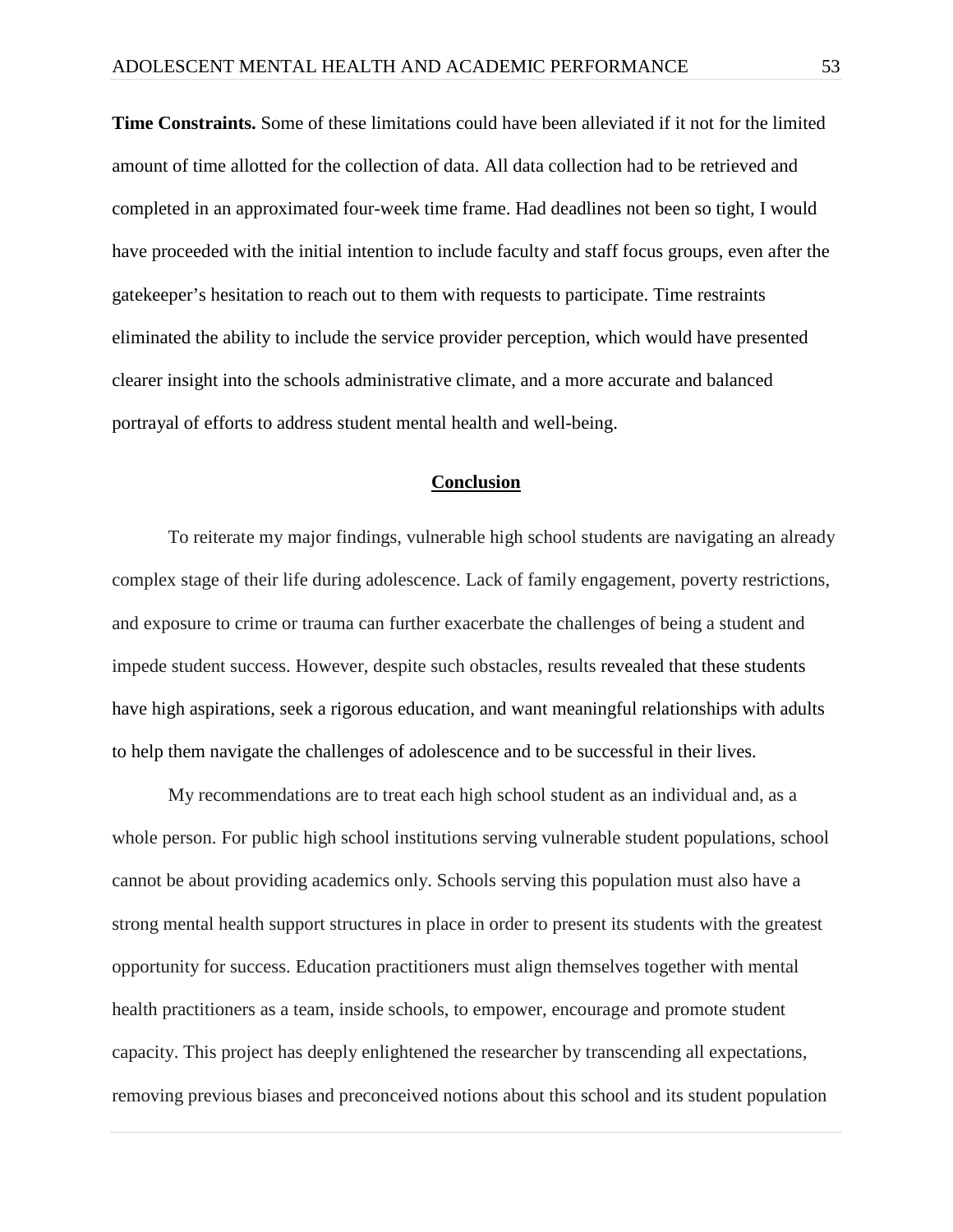and provided a true transitional growth experience. I hope this research will serve as a rich and practical resource to future practitioners and researchers.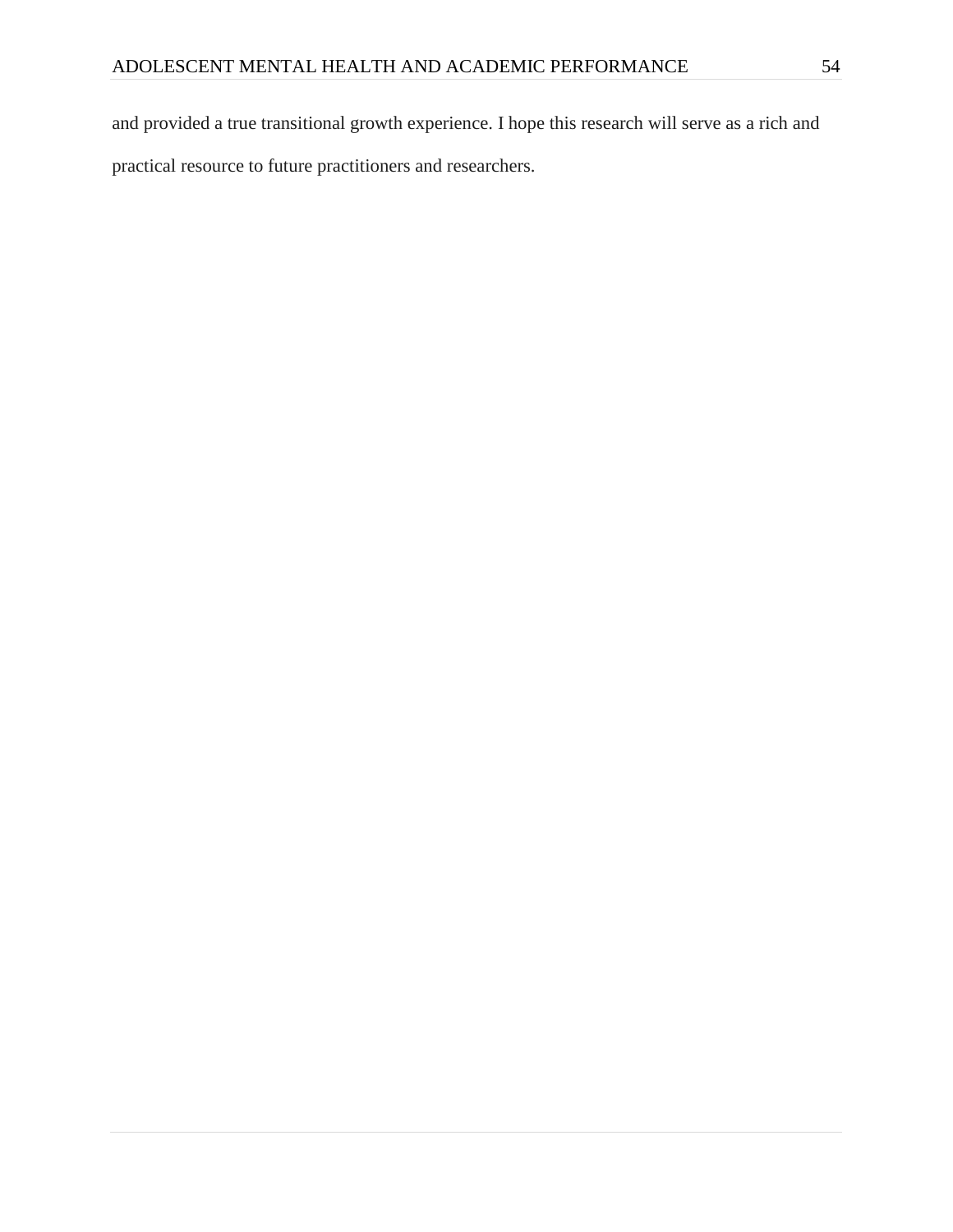### **References**

- Berzin, S.C. (2010). Vulnerability in the transition to adulthood: Defining risk based on youth profiles. *Children and Youth Services Review, 32,* 487-495
- Blanchett, W., Mumford, V., & Beachum, F. (2005). 'Urban school failure and disproportionally in a post brown era: Benign neglect of the Constitutional Rights of Students' of color. *Remedial and Special Education, 26,* 70-81
- Boxer, P., Goldstein, S.E., DeLorenzo, T., Savoy, S., & Mercado, I. (2011). Educational aspiration-expectation discrepancies: Relation to socioeconomic and academic risk related factors. *Journal of Adolescence, 34,* 609-617
- Casey, B.J., Jones R., & Hare T., (2008). The adolescent brain. doi: [10.1196/annals.1440.010](http://dx.doi.org/10.1196%2Fannals.1440.010) Retrieved from<http://www.ncbi.nlm.nih.gov/pmc/articles/PMC2475802/>
- Center for Disease Control and Prevention (2016). National center for health statistics, adolescent health. Retrieved from<http://www.cdc.gov/nchs/fastats/adolescent-health.htm>
- Colorado Framework for School Behavioral Health Services (2013). A guide to K-12 student behavioral health supports with a focus on prevention, early intervention, and intervention for students' social, emotional, and behavioral health needs. Retrieved from [file:///F:/Capstone%20Paper/Colorado-Framework\\_VCS7small.pdf](about:blank)
- Corrin, W., Parise, L.M., Cerna, O., Haider, Z., & Somers, M. (2015). Case management for students at risk of dropping out: Implementation and interim impact findings from the Communities in Schools evaluation. Retrieved from

[http://www.mdrc.org/sites/default/files/CIS\\_One\\_Year\\_FR.pdf](http://www.mdrc.org/sites/default/files/CIS_One_Year_FR.pdf)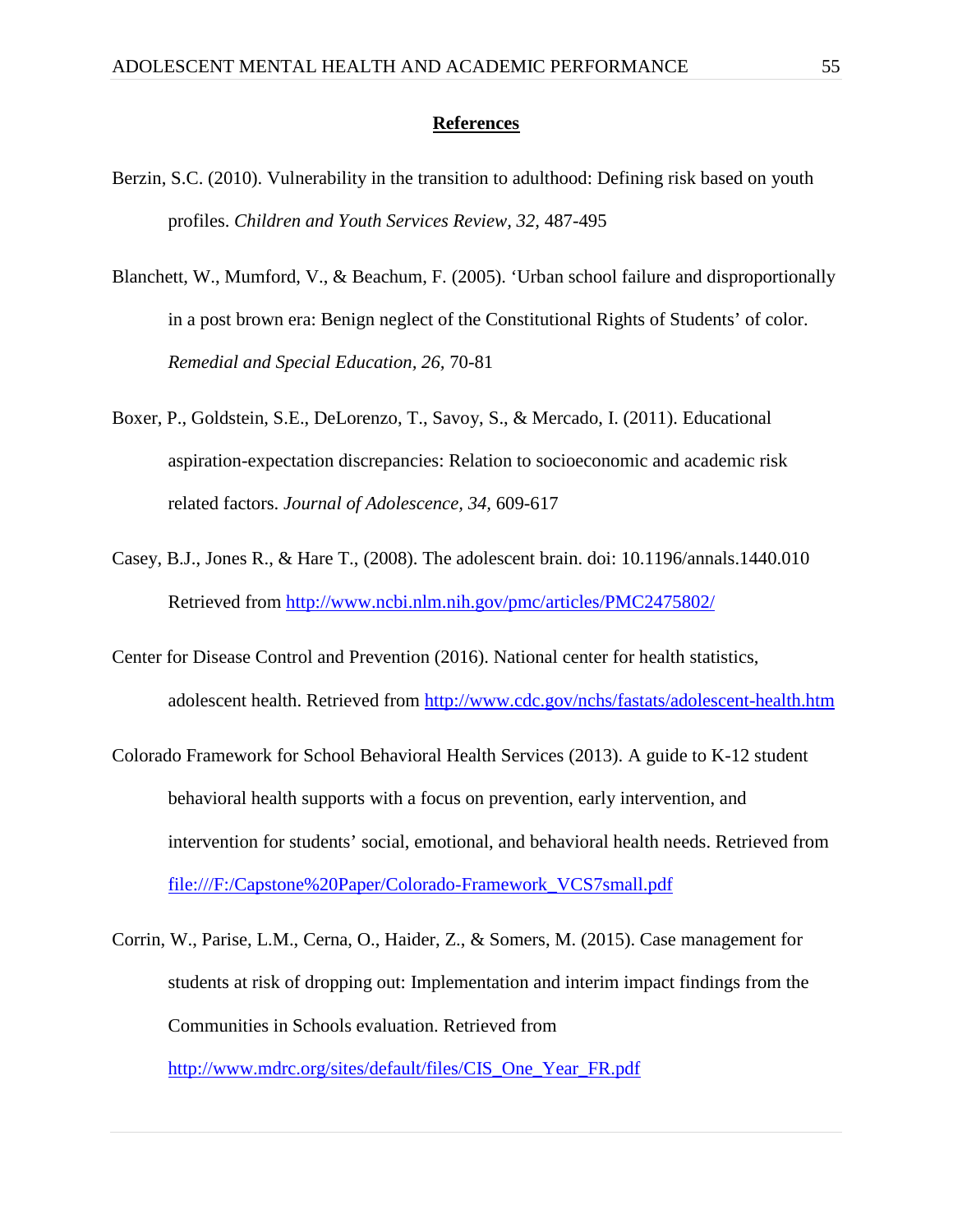- Desrochers, J. E. (2015). The best mental health programs start with all students. *Phi Delta Kappa*, *96*(4), 34-39.
- Dodd, A. T., & Bowen, L. M. (2011). 21st century community learning centers-improving the academic performance of at-risk students: A Bronx tale. *Journal of Health and Human Services Administration*, *10*(1), 10-41.
- Erikson, E. H. (1968). *Identity: Youth and crisis*. New York: Norton.
- Fabelo, T., Thompson, M., Plotkin, M., Carmichael, D., Marchbanks, M., & Booth E. (2011). Breaking schools' rules: A statewide study of how school discipline relates to students success and juvenile justice involvement. Retrieved from [https://csgjusticecenter.org/wp](https://csgjusticecenter.org/wp-content/uploads/2012/08/Breaking_Schools_Rules_Report_Final.pdf)[content/uploads/2012/08/Breaking\\_Schools\\_Rules\\_Report\\_Final.pdf](https://csgjusticecenter.org/wp-content/uploads/2012/08/Breaking_Schools_Rules_Report_Final.pdf)
- Freudenberg, N. (2007). *Reframing school dropout as a public health issue.* Retrieved from <http://www.ncbi.nlm.nih.gov/pmc/articles/PMC2099272/>
- Hacker, K. (2013). *Community-based participatory action research*. Los Angeles, California: SAGE Publications.
- Haight, W., Bidwell, L., Marshall, J., & Khatiwoda, P. (2014). Implementing the crossover youth practice model in diverse contexts: Child welfare and juvenile justice professionals' experiences of multisystem collaborations. *Children and Youth Services Review, 39,* 91- 100.
- Harris, B., & Plucker, J. (2014). Achieving equity and excellence: The role of school mental health providers in shrinking the excellence gaps. *Gifted Child Today*, *37*(2), 111-118.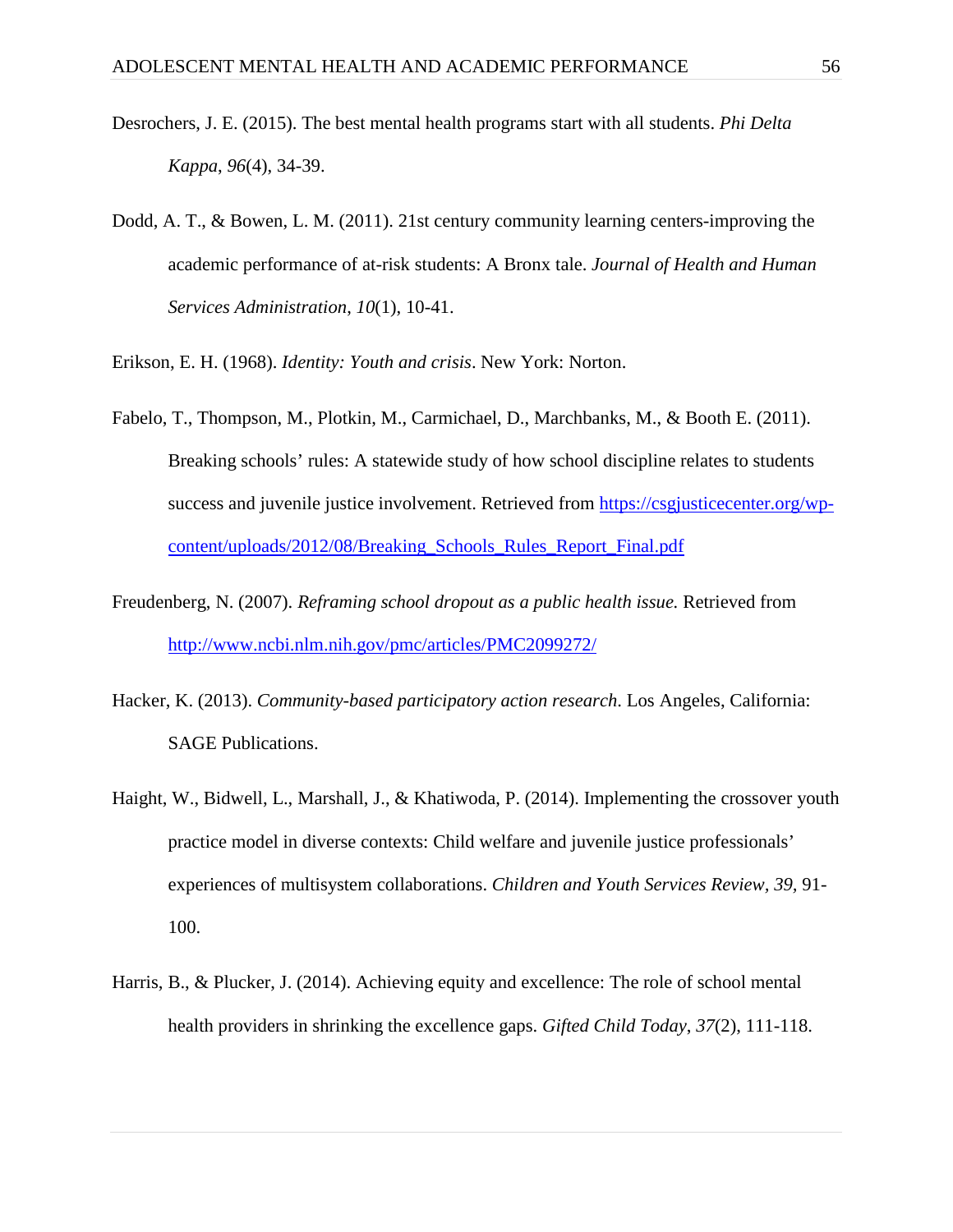Heinze, H. J. (2013). Beyond a bed: Support for positive development for youth residing in emergency shelters. *Children and Youth Services Review, 35,* 278-286. doi:10.1016/j.childyouth.2012.10.018

- Howard, G.R. (2007). As diversity grows so must we. Retrieved from [http://www.stthomasschool.org/uploaded/parent\\_portal/documents/as\\_diversity\\_grows\\_s](http://www.stthomasschool.org/uploaded/parent_portal/documents/as_diversity_grows_so_must_we.pdf) [o\\_must\\_we.pdf](http://www.stthomasschool.org/uploaded/parent_portal/documents/as_diversity_grows_so_must_we.pdf)
- Horner, R., (2013, March 6). *Implementing evidence-based practices at scale with fidelity and impact.* Institute for Education Science Project Director's Meeting, Washington D.C.
- Iachini, A., Brown, E.L., Ball, A., Gibson, J.E., & Lize, S.E. (2015). School mental health early interventions and academic outcomes for at-risk high school students: *Advances in School Mental Health Promotion, 8*(3) 156-175, doi: 10.1080/1754730X.2015.1044252
- Israel, B.A., Schulz, A.J., Parker, E.A., Becker, A.B., Allen, A., & Guzman, J.R. (2008). Critical issues in developing and following CBPR Principles. In M. Minkler & N. Wallerstein (Eds.), *Community-based participatory research for health: From process to outcomes* (pp. 47-66). San Francisco: Jossey-Bass.
- Koon, S., Petscher, Y., & Foorman, B. R. (2014). Beating the odds: Finding schools exceeding achievement expectations with high-risk students. Retrieved from <http://files.eric.ed.gov/fulltext/ED544802.pdf>
- Lerner, R. M., Almerigi, J. B., Theokas, C., & Lerner, J. V. (2005). Positive youth development. *Journal of Early Adolescence, 25*(1), 10-16. doi:10.1177/027243160427321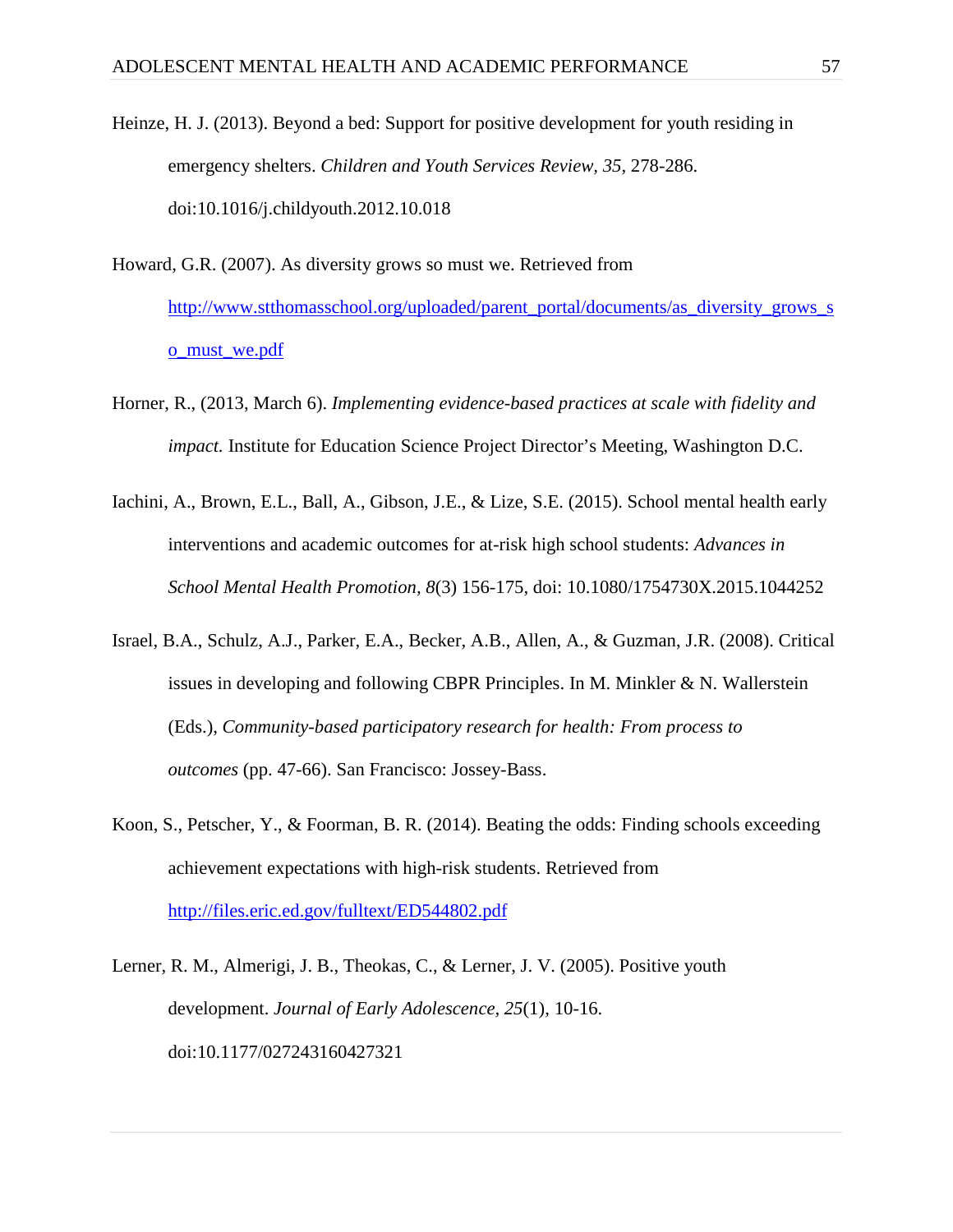Massachusetts Department of Elementary & Secondary Education. (2009). Factors that may

place students at-risk. Retrieved from

<http://www.doe.mass.edu/dropout/overview.html?section=riskfactors>

Massachusetts Department of Elementary & Secondary Education. (2015). Dropout reduction: Prevention, intervention, and recovery. Retrieved from <http://www.doe.mass.edu/dropout/>

Massachusetts Department of Elementary & Secondary Education. (2015). Nutrition, health and safety youth risk behavior survey. Retrieved from

<http://www.doe.mass.edu/cnp/hprograms/yrbs/>

McLeod, S. (2013). Simply psychology. Erik Erikson Retrieved from <http://www.simplypsychology.org/Erik-Erikson.html>

Myers D.G. (2011). *Exploring psychology*. (8<sup>th</sup> Ed.), New York, NY: Worth Publishers.

- National Alliance on Mental Illness. (2015). Children and teens. Retrieved from [https://www.nami.org/getattachment/Learn-More/Mental-Health-by-the-](https://www.nami.org/getattachment/Learn-More/Mental-Health-by-the-Numbers/childrenmhfacts.pdf)[Numbers/childrenmhfacts.pdf](https://www.nami.org/getattachment/Learn-More/Mental-Health-by-the-Numbers/childrenmhfacts.pdf)
- National Child Traumatic Stress Network. (2013). Cross-system collaboration. Retrieved from [https://www.sierrahealth.org/assets/PYJI/NCTSN\\_JJ\\_Roundtable\\_Briefs.pdf](https://www.sierrahealth.org/assets/PYJI/NCTSN_JJ_Roundtable_Briefs.pdf)
- Nieto, S. (2010). Language, culture, and teaching. *Critical Perspectives* (2nd Ed.), New York, NY: Routledge.
- Readon, S. (2011). The widening academic achievement gap between the rich and the poor: New evidence and possible explanations. Russell Sage Foundation.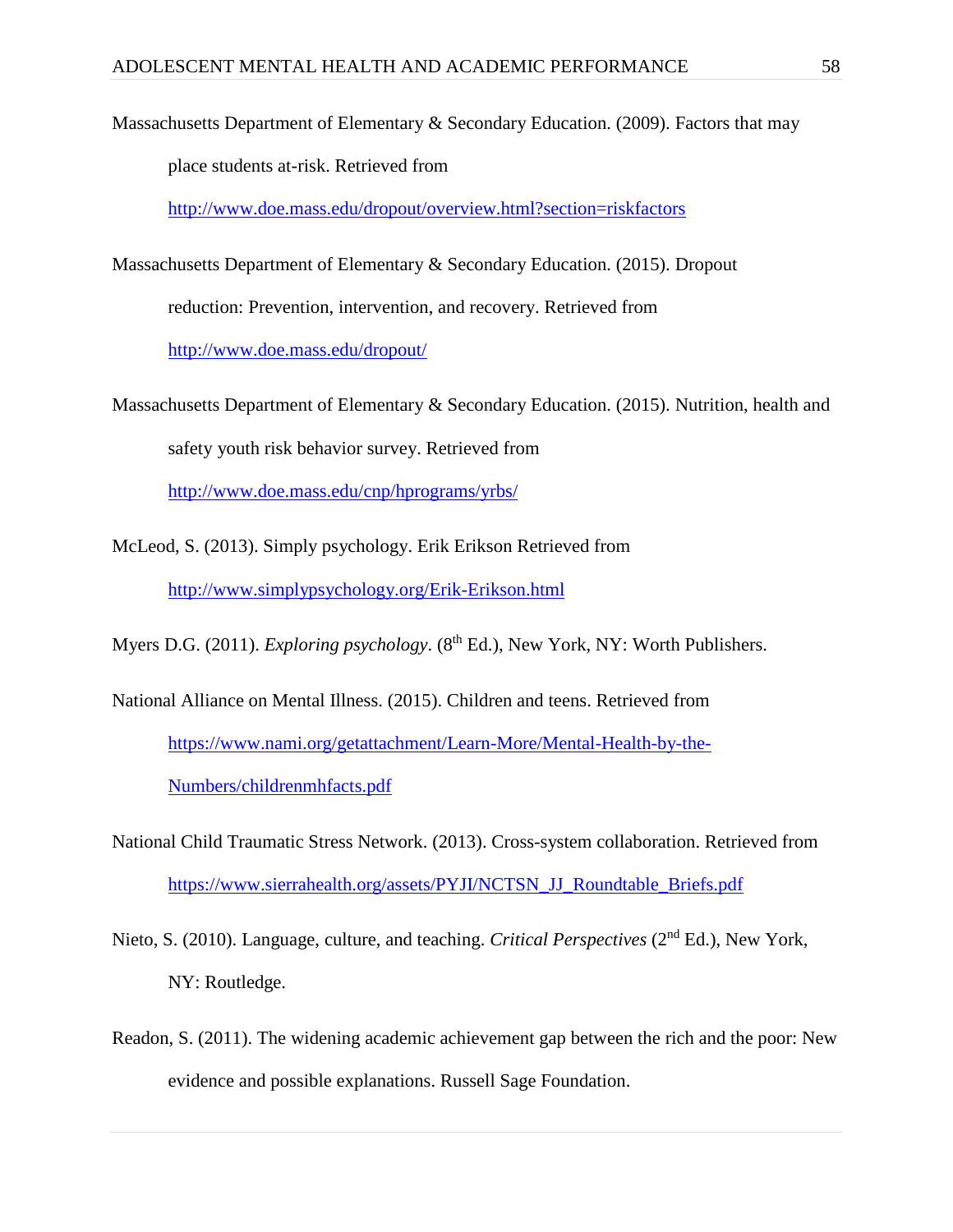- Richardson, V. (2008). At-risk student intervention implementation guide. The education and economic development coordinating council at risk student committee. Retrieved from <http://www2.ed.gov/rschstat/eval/sectech/pathways2careers/AtRiskStudentGuide.pdf>
- Sanders, J., & Munford, R. (2014). Youth-centered practice: Positive youth development practices and pathways to better outcomes for vulnerable youth. *Children and Youth Services Review, 46,* 160-167. doi:10.1016/j.childyouth.2014.08.020
- Sanders, J., Munford, R., Thimasarn-Anwar, T., Liebenberg, L., & Ungar, M. (2015). The role of positive youth development practices in building resilience and enhancing wellbeing for at-risk youth. *Child Abuse and Neglect, 42,* 40-53. doi:10.1016/j.chiabu.2015.02.006

Santrock, J.W. (2014). *Adolescence*. NY, New York: McGraw-Hill

Savin-Baden, M. & Major, C. (2013). *[Qualitative Research](http://www.routledge.com/books/details/9780415674782/)*[: The essential guide to theory and](http://www.routledge.com/books/details/9780415674782/)  [practice.](http://www.routledge.com/books/details/9780415674782/) New York: Routledge.

Schulz, D.P., Schulz, S.E. (2013). *Theories of personality* (10<sup>th</sup> Ed.), Belmont, CA: Wadsworth

- Schwarz, S.W. (2009). National Center for Children in Poverty. Mailman School of Public Health Columbia University. Adolescent mental health in the United States. Vulnerable Teens. New York, NY: Retrieved from [http://www.nccp.org/publications/pub\\_878.html](http://www.nccp.org/publications/pub_878.html)
- Simonson, B., Myers, D., & Briere III., D. E. (2010). Comparing a behavioral check-in/checkout (CICO) intervention to a standard practice in an urban middle school setting using an experimental group design. *Journal of Positive Behavior Interventions, 13*(1), 31-48. doi: 10.1177/1098300709359026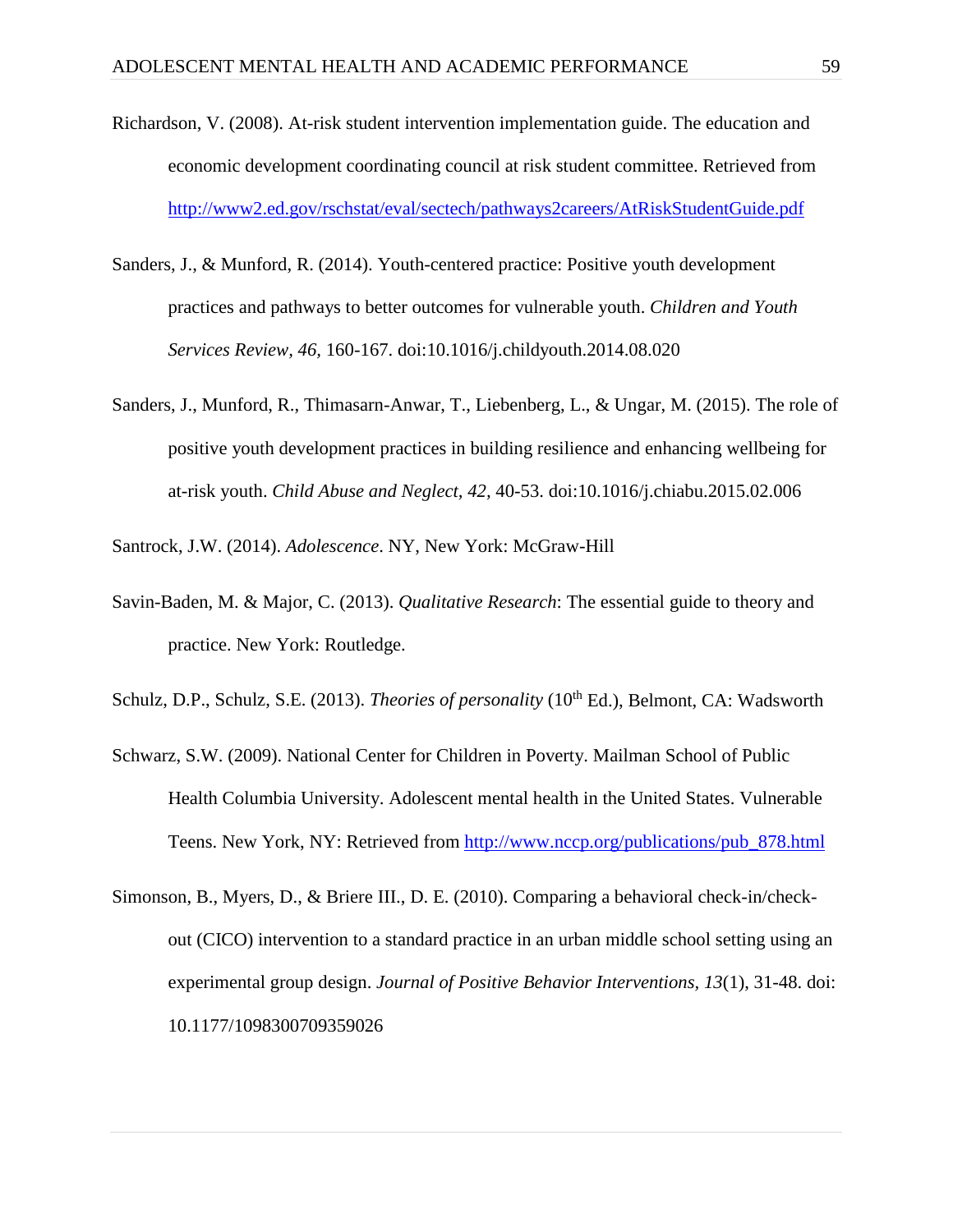Shader, M. (n.d.). *Risk factors for delinquency: An overview.* Retrieved from <https://www.ncjrs.gov/pdffiles1/ojjdp/frd030127.pdf>

- Stillwell, R., Sable, J., & Plotts, C. (2011). Public school graduates and dropouts from the common core of data: School year 2008-09. Retrieved from <http://nces.ed.gov/pubs2011/2011312.pdf>
- Turner, L., Powell, A., Langhinrichsen-Rohling, J., & Carson, J. (2009). Helping Families Initiative: Intervening with high-risk students through a community, school, and district attorney partnership*. Child & Adolescent Social Work Journal, 26* (3), 209-223. doi:10.1007/s10560-009-0167-z
- Ungar, M. (2005). Resilience among children in child welfare, corrections, mental health and educational settings: Recommendations for Service. *Child & Youth Care Forum, 34*(6), 445-464. doi:10.1007/s10566-005-7756-6
- University of Washington. (2015). What is the difference between an IEP and a 504 Plan? Retrieved from [http://www.washington.edu/doit/what-difference-between-iep-and-504](http://www.washington.edu/doit/what-difference-between-iep-and-504-plan) [plan](http://www.washington.edu/doit/what-difference-between-iep-and-504-plan)
- United States Department of Education (2016). Definitions. Retrieved from <http://www.ed.gov/race-top/district-competition/definitions>
- Work at Home Jobs (2014). 6 reasons for getting your high school diploma. Retrieved from <http://www.wahm.com/articles/7-reasons-for-getting-your-high-school-diploma.html>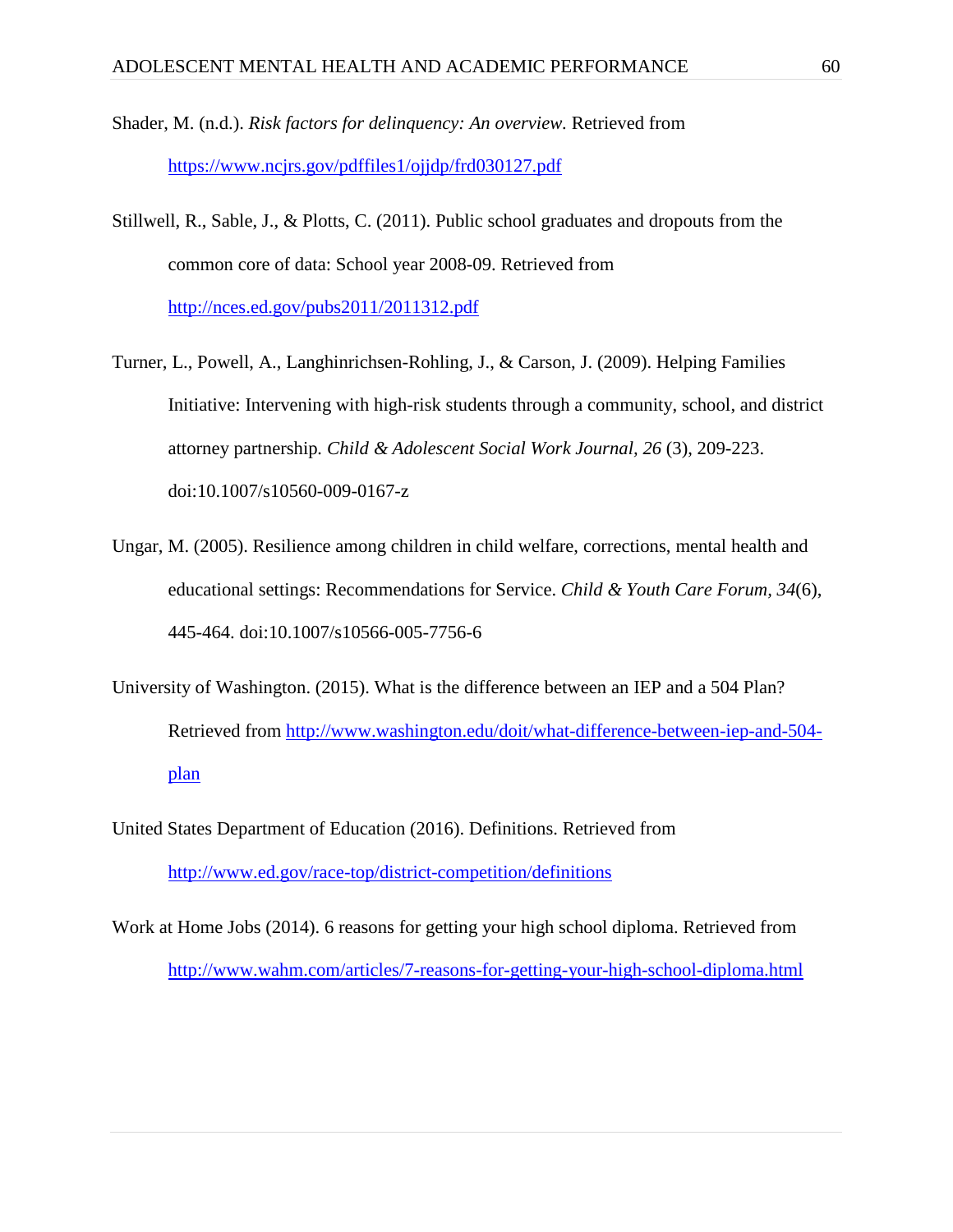



*School Permission to Conduct Research*

December 1, 2015

Dear Institutional Review Board:

The purpose of this letter is to inform you that I give *Kristy Forrest, Graduate Fellow at Merrimack College* permission to conduct the research entitled *The Intersection of Adolescent Mental Health & Academic Performance* at *the \_\_\_\_\_\_\_\_\_\_\_\_\_\_\_ High School.* This also serves as assurance that this school complies with requirements of the Family Educational Rights and Privacy Act (FERPA) and the Protection of Pupil Rights Amendment (PPRA) and will ensure that these requirements are followed in the conduct of this research.

Sincerely,

*Dean of Students Title of School*

*\_\_\_\_\_\_\_\_\_\_\_\_\_\_,* 

*\_\_\_\_\_\_\_\_\_\_\_\_\_\_\_\_\_\_\_\_\_\_\_*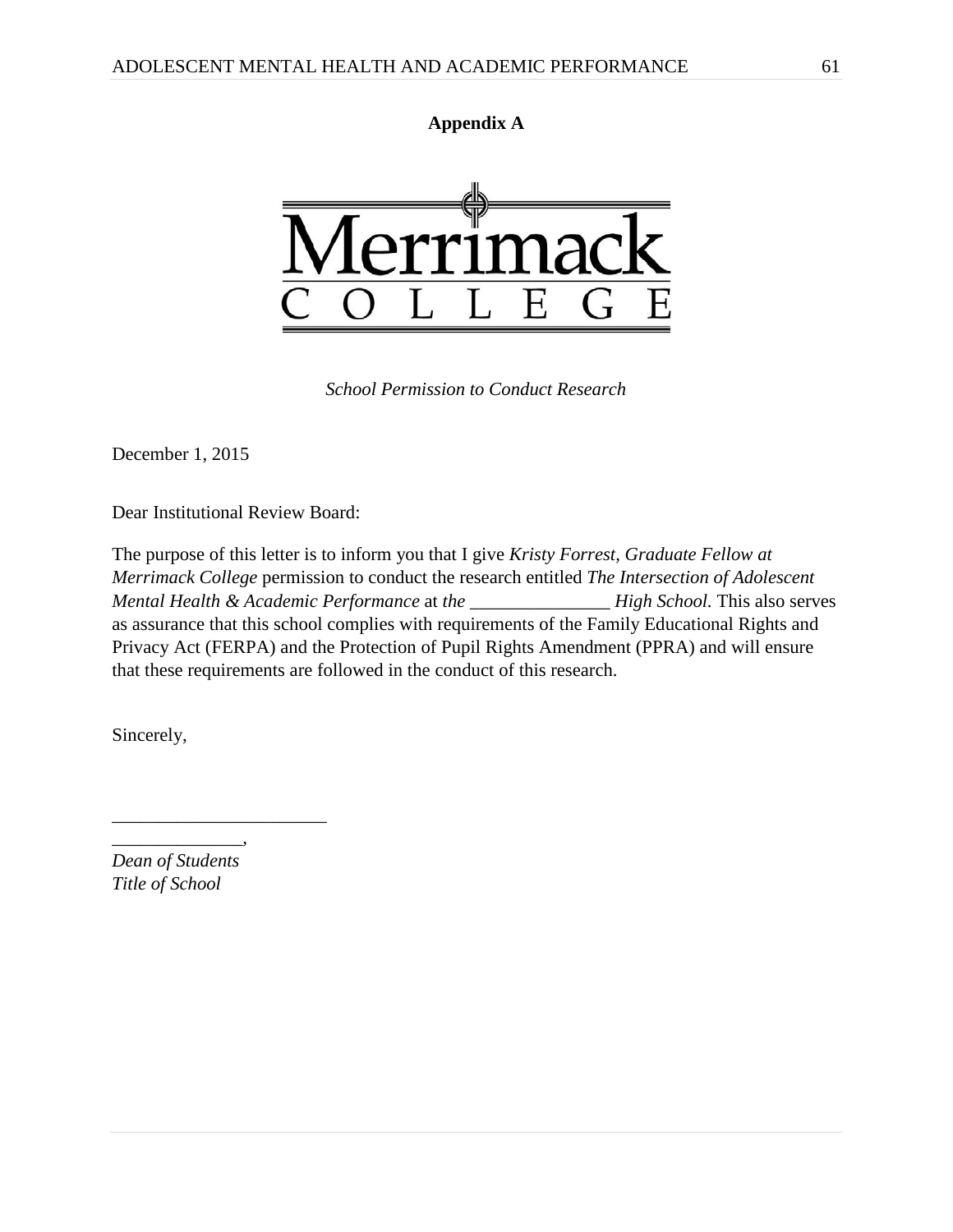# **Protection of Pupil Rights Amendment (PPRA):**

- The right of a parent of a student to inspect, upon the request of the parent, a survey created by a third party before the survey is administered or distributed by a school to a student.
- Any applicable procedures for granting a request by a parent for reasonable access to such survey within a reasonable period of time after the request is received.
- Arrangements to protect student privacy that are provided by the agency in the event of the administration or distribution of a survey to a student containing one or more of the following items (including the right of a parent of a student to inspect, upon the request of the parent, any survey containing one or more of such items): Political affiliations or beliefs of the student or the student's parent. Mental or psychological problems of the student or the student's family. Sex behavior or attitudes. Illegal, anti-social, self-incriminating, or demeaning behavior. Critical appraisals of other individuals with whom respondents have close family relationships. Legally recognized privileged or analogous relationships, such as those of lawyers, physicians, and ministers. Religious practices, affiliations, or beliefs of the student or the student's parent. Income (other than that required by law to determine eligibility for participation in a program or for receiving financial assistance under such program).
- The right of a parent of a student to inspect, upon the request of the parent, any instructional material used as part of the educational curriculum for the student. Any applicable procedures for granting a request by a parent for reasonable access to instructional material received.
- The administration of physical examinations or screenings that the school or agency may administer to a student.
- The collection, disclosure, or use of personal information collected from students for the purpose of marketing or for selling that information (or otherwise providing that information to others for that purpose), including arrangements to protect student privacy that are provided by the agency in the event of such collection, disclosure, or use.
- The right of a parent of a student to inspect, upon the request of the parent, any instrument used in the collection of personal information before the instrument is administered or distributed to a student.
- Any applicable procedures for granting a request by a parent for reasonable access to such instrument within a reasonable period of time after the request is received.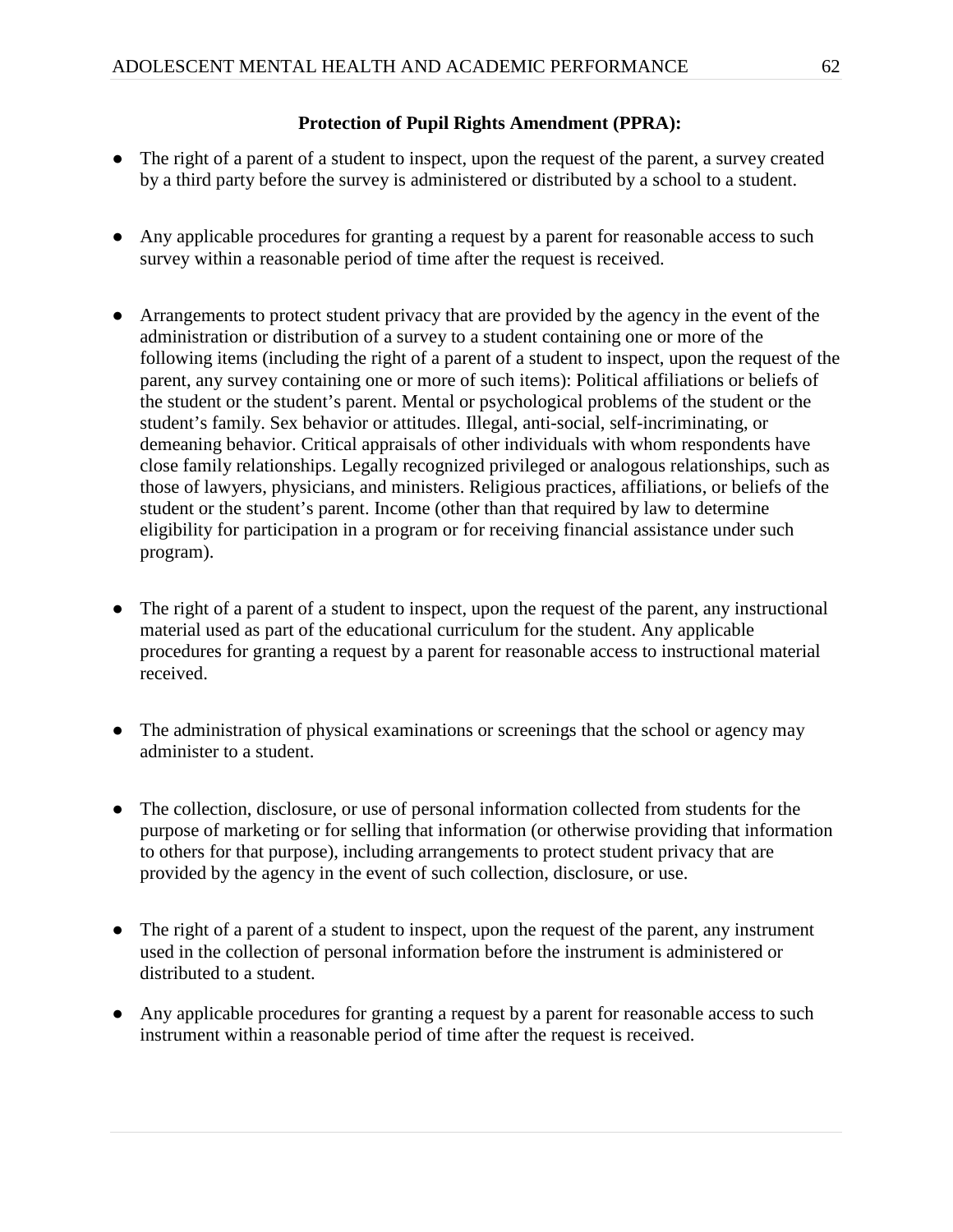# **Appendix B**



Subject: Invitation to participate in a Research Study entitled, *The Intersection of Adolescent Mental Health & Academic Performance.*

Dear Student of **High Schools**,

My name is Kristy Forrest. I am a Community Engagement Graduate Fellow at Merrimack College. I am working to obtain my Master's degree in order to secure a career working with high school students. I have a passion for teens and enjoy advocating for high school students in getting their needs met. I am developing a research project to examine the current perceptions of services students are receiving for helping them to achieve their highest academic potential. To me, high school is more than just academics. I believe we need to acknowledge the entire student as an individual in supporting them to succeed in high school.

Through this research project I am looking to identify the best ways to support students that are struggling either academically, socially, or emotionally at school. The students "job" or purpose of attending high school is for students to learn, expand their knowledge, develop and grow, and to experience feeling empowered, and build confidence in ones abilities. However, this is not every student's experience. I believe the professionals in the field are responsible for providing the best services of support available to our students that may be struggling. Who better to identify those services than the students? As the student, you are in the best position to identify your needs. My goal for this project is to listen to you and present you with an opportunity to have your voice heard. The student perspective is the dominant perspective in this project.

I would like to invite you to participate in my study by granting me an interview. The interview process will entail one, 30-60 minute sessions, and take place over a four week period during the month of February. We will meet once in February. I will come to you at the school to conduct the interviews. Interview times will be scheduled to accommodate your time when it is most convenient for you. During the interview, I will ask up to 13 semi-structured questions for you to provide me with answers to. Your responses will provide with me insight as to how you, the student, think about the services offered to you for support in your school. Our interviews will be audio recorded unless you decide you are not comfortable with the recording process. Your identity will be protected and kept confidential as I will not include anyone's name in any of the documentation of this research project. Guiding questions are attached for your review. You may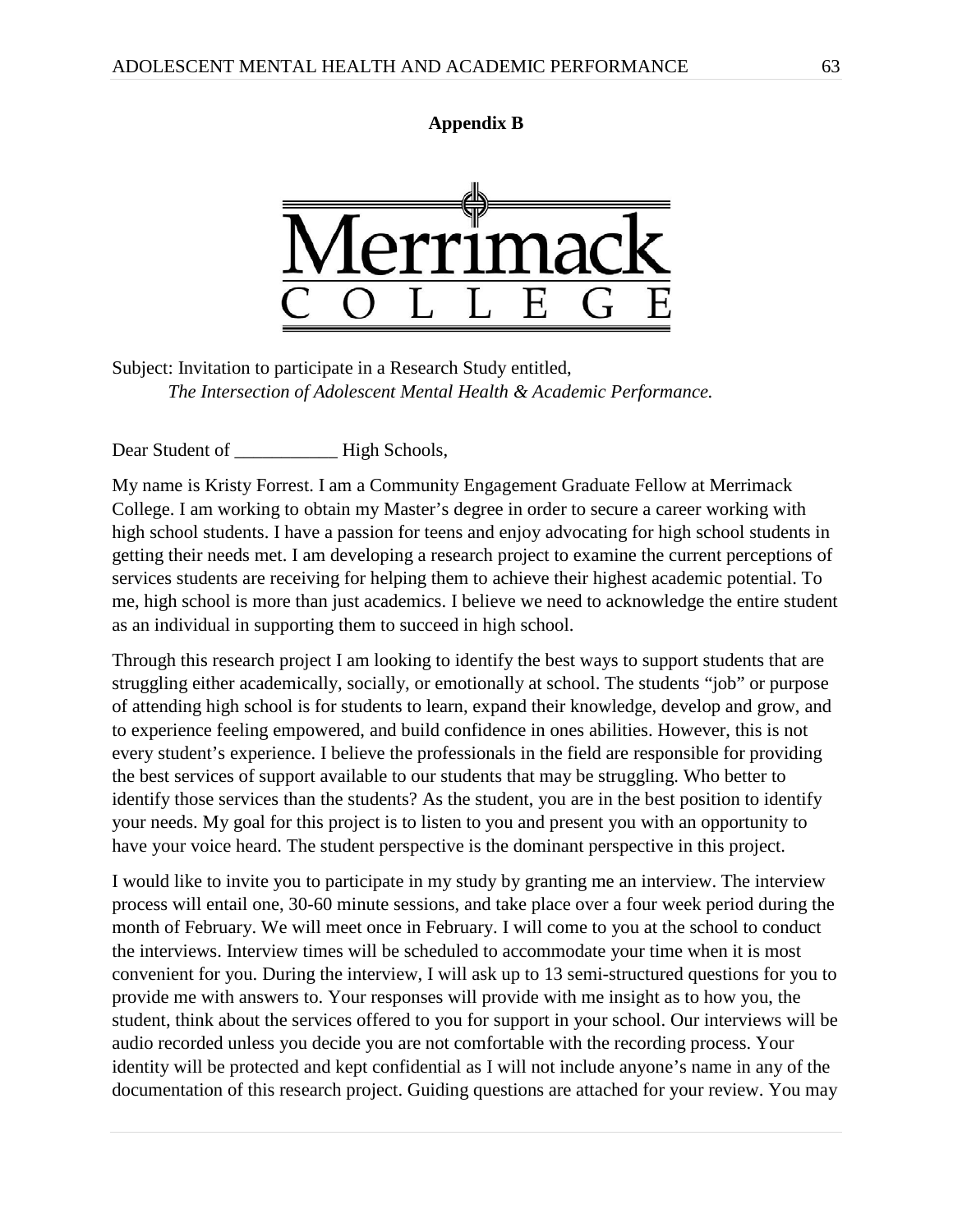at any time decline to answer any questions or topics you are not comfortable with discussing. You may also, at any time request to have your responses deleted from the interviews.

Please join me in pursuing ways to make your time at high school the best possible experience it can be. I look forward to hearing from you.

Please feel free to contact me at [forrestk@merriamck.edu](mailto:forrestk@merriamck.edu) with any questions or concerns about this research.

Thank you,

Kristy Forrest Community Engagement Graduate Fellow Class of 2016 781-718-9835 [forrestk@merrimack.edu](mailto:forrestk@merrimack.edu)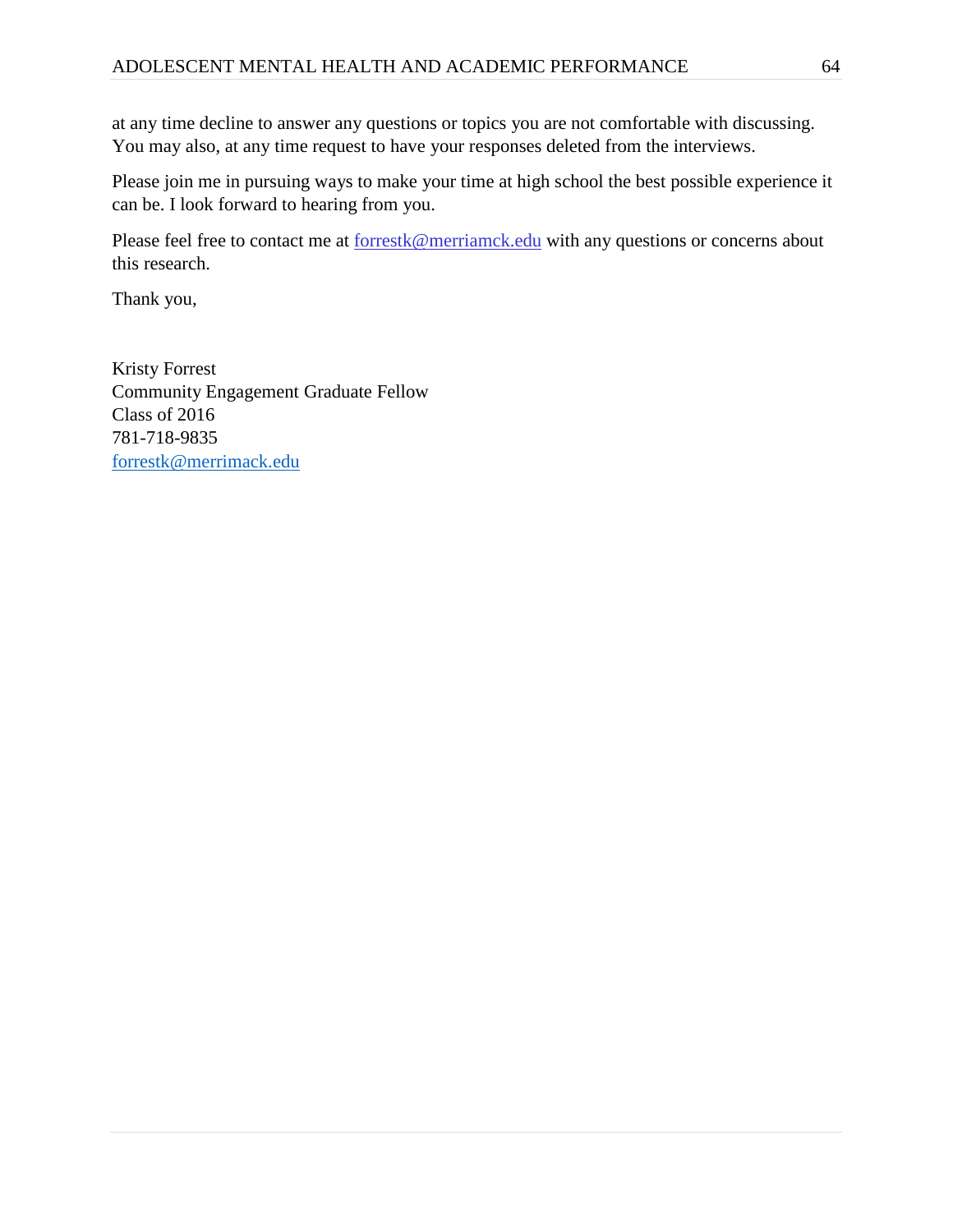# **Appendix C**



**Child Assent Form**

### **Introduction and Contact Information**

This research project entitled, *The Intersection of Adolescent Mental Health & Academic Performance* is a research study designed to identify the most effective intervention and prevention practices, and support services provided to high school students in reaching their highest academic potential. As a parent, you are being asked to give permission for your child to participate in this study. Your child will be asked to participate in one, 30-60 minute interviews over a four weeks during the month of February. Your child will be asked to answer a series of approximately 13 questions. Questions of inquiry will attempt to measure academic interest or disinterest, study habits, delivery structure of lessons received in class and support services available for when students are struggling. I will inquire as to whether or not your child is engaged in their school work, and if not, why. If your child is experiencing disinterest in school, I will then ask what can be done to capture their interest. I would like to work with your child to improve their high school experience by transforming obstacles into opportunities. My goal is for your child is to experience the reward of school success and to view school as a place that encourages them to feel empowered and successful. No one will be able to identify you or your child in these reports. Please read this form and feel free to ask questions before signing. If you have questions about this form, please contact Kristy Forrest, Graduate Fellow at Merrimack College. [forrestk@merrimack.edu](mailto:forrestk@merrimack.edu) 781-718-9835.

### **What am I being asked to do?**

Your child is being asked to participate in one 30-60 minute interview session during the school day. Interviews will take place in the High School during the month of February. During each interview, using guiding questions, the researcher will ask the current status of student opinions and perceptions regarding their high school experience. Based on the student responses, the researcher will work with students to identify the most effective ways for high school staff and families to support them in reaching their highest academic potential.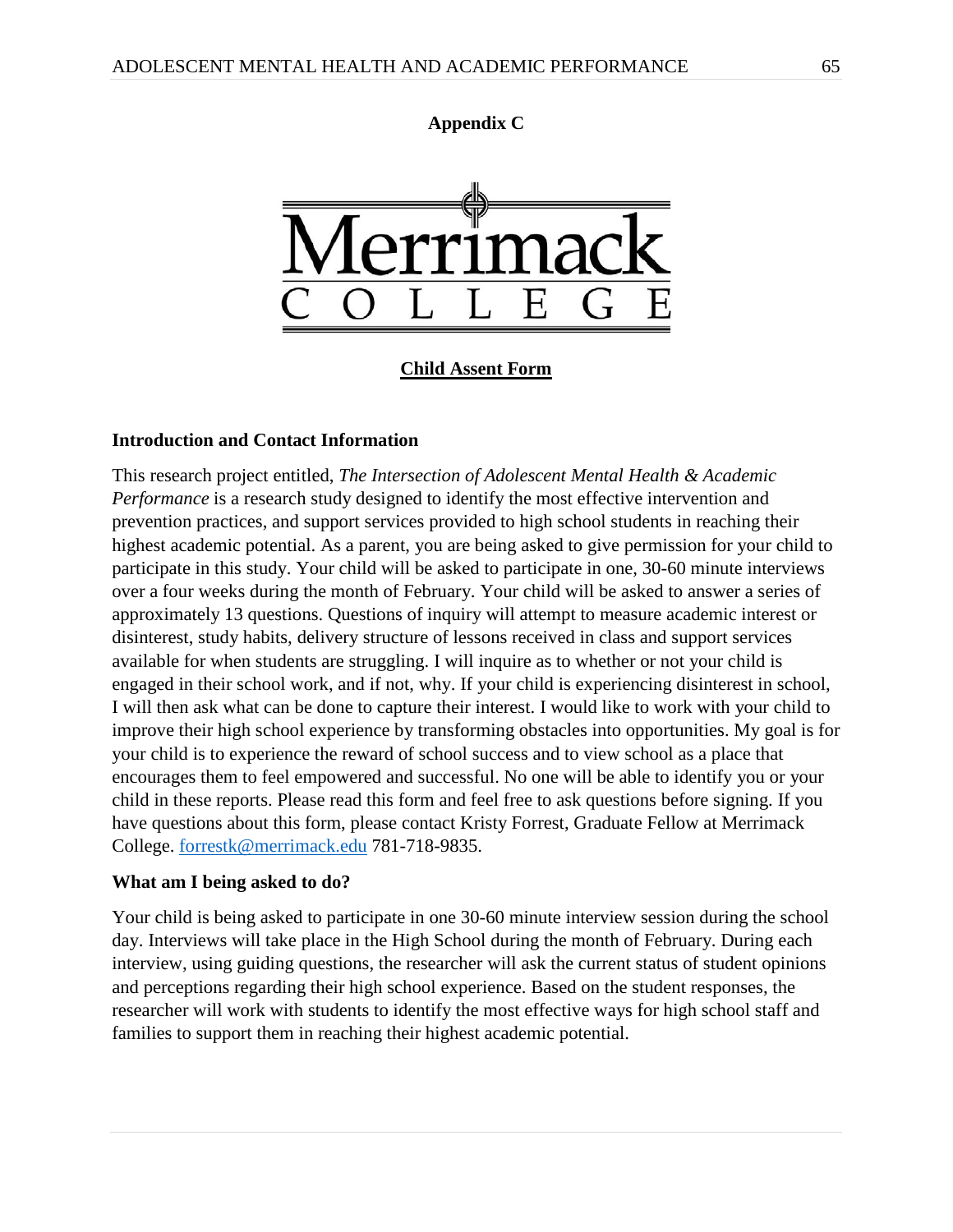If at any time, you or your child have a question regarding this study, you can ask the researcher of *The Intersection of Adolescent Mental Health & Academic Performance* if there is a question that you do not understand. [forrestk@merrimack.edu](mailto:forrestk@merrimack.edu) 781-718-9835.

# **Can anything bad happen to me?**

There are very few, or no risks in completing these interviews. If you or your child feels uncomfortable and decides to skip any of the questions your child will still be able to participate in the *The Intersection of Adolescent Mental Health & Academic Performance*. Your child may choose at any time to skip any question asked by the researcher.

# **Will anyone know about the information I provide?**

Only the researcher and college professor of the researcher involved in the *The Intersection of Adolescent Mental Health & Academic Performance* study will see the answers you provide in the interviews. However, all names will be replaced with pseudonyms or numbers (subject number 1) and the actual participants will be unable to be identified by anyone other than the researcher.

# **What will I receive?**

You will receive valuable insight into the academic, social, and emotional needs of your child in order for them to have a positive experience in high school. High school students should be able to take advantage of the opportunities presented to them while in high school and access that space as an opportunity for growth, empowerment, and a step in obtaining a bright future. By allowing your child to participate in this study, I hope that you and your child will better understand what your child needs in order to have the most effective learning experience while in high school. Through this study, all parties involved (High School staff, parents, students, the researcher, and the knowledge contribution to the academic literature) will have the opportunity to discover potential improvements and/or alternative supports to educating our high school students.

# **What if I do not want to do this?**

If you decide not to allow permission for your child to participate in these interviews there will be no consequence to you or your child. If you do not wish to have your child participate in any aspects of the study, you or your child will not be penalized and your child will continue as a student in the normal activities of the High School.

| <b>Parent or Guardian Signature:</b> | Date: |
|--------------------------------------|-------|
|                                      |       |

**Student Name: \_\_\_\_\_\_\_\_\_\_\_\_\_\_\_\_\_\_\_\_\_\_\_\_\_**

# **I HAVE READ THIS ASSENT FORM. MY QUESTIONS HAVE BEEN ANSWERED. MY SIGNATURE ON THIS FORM MEANS THAT I UNDERSTAND THE INFORMATION AND I AGREE TO COMPLETE THE QUESTIONNAIRE, HAVE MY**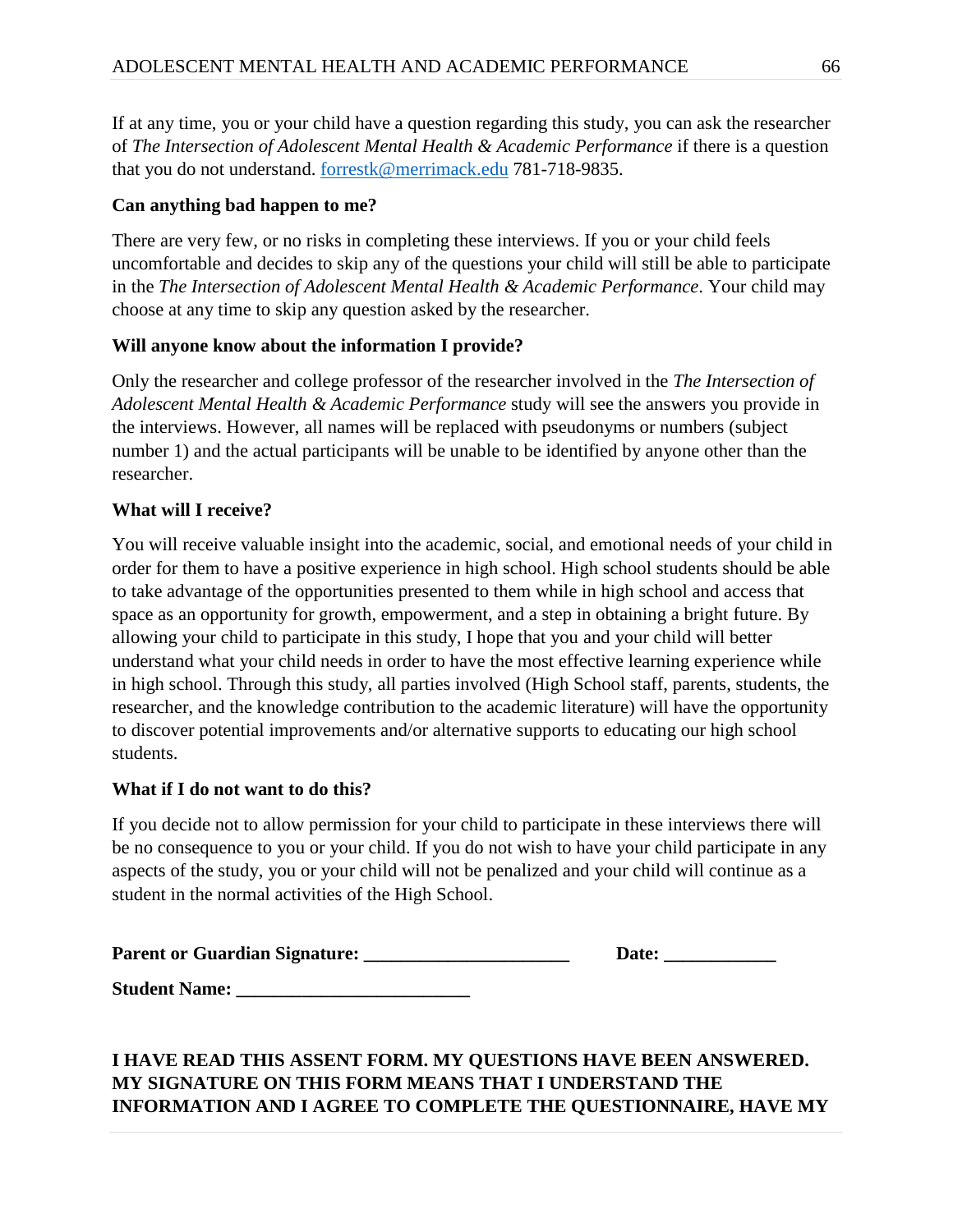# **HEIGHT, WEIGHT, AND FITNESS MEASURED, AND SHARE MY INFORMATION IN REPORTS OF THE ACTIVE SCIENCE CURRICULUM PROGRAM.**

**\_\_\_\_\_\_\_\_\_\_\_\_\_\_\_\_\_\_\_\_\_\_\_ \_\_\_\_\_\_\_\_\_\_\_\_\_\_\_\_\_\_\_\_\_\_\_\_\_\_**

**\_\_\_\_\_\_\_\_\_\_\_\_\_\_\_\_\_\_\_\_\_\_\_\_\_\_ \_\_\_\_\_\_\_\_\_\_\_\_ \_\_\_\_\_\_\_\_\_\_\_\_\_\_\_\_\_\_\_\_\_\_\_** 

**Signature of Participant Date** Date Signature of Research Staff

**Printed Name of Participant Printed Name of Research Staff**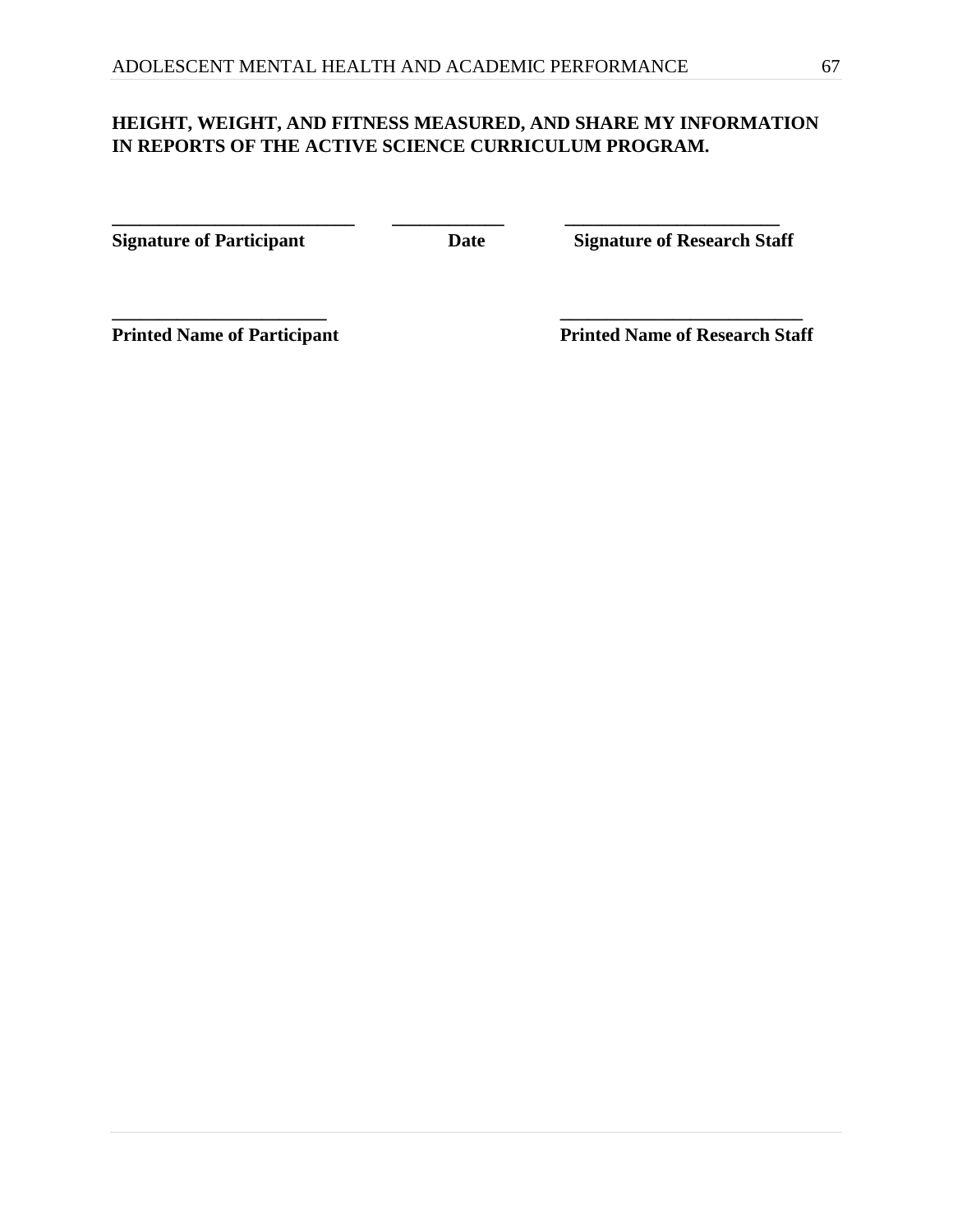## **Niño Formulario de Consentimiento**

## **Introducción y Información de Contacto**

Este proyecto de investigación titulado *The Intersection of Adolescent Mental Health & Academic Performance* es un estudio de investigación diseñado para identificar las prácticas de intervención y prevención más efectivas, y servicios de apoyo prestados a los estudiantes de secundaria a alcanzar su máximo potencial académico. Como padre, le están pidiendo a dar permiso para que su hijo participe en este estudio. Se le pedirá a su hijo a participar en dos, una hora entrevistas, durante cuatro semanas de los meses de enero y febrero. Se le pedirá a su hijo a responder a una serie de aproximadamente 13 preguntas. Preguntas de investigación tratarán de medir el interés o desinterés académico, hábitos de estudio, la estructura de la entrega de las lecciones recibidas en clase y servicios de apoyo disponibles para cuando los estudiantes están luchando. Voy a investigar en cuanto a si es o no su hijo se dedica a su trabajo escolar, y si no, por qué. Si su niño está experimentando el desinterés en la escuela, voy a continuación, pedir lo que se puede hacer para captar su interés. Me gustaría trabajar con su hijo para mejorar su experiencia en la preparatoria al transformar los obstáculos en oportunidades. Mi meta es que su hijo es experimentar la recompensa del éxito escolar y para ver la escuela como un lugar que les anima a sentir poder y éxito. Nadie será capaz de usted o su hijo identificar en estos informes. Por favor, lea este formulario y no dude en hacer preguntas antes de firmar. Si tiene alguna pregunta sobre este formulario, por favor comuníquese con Kristy Forrest, Graduate Fellow en Merrimack College. [forrestk@merrimack.edu](mailto:forrestk@merrimack.edu) 781-718-9835.

## **Lo que se me pide que haga?**

Se le pide a su hijo a participar en dos sesiones de una hora de entrevista separadas durante un lapso de tiempo de cuatro semanas. Las entrevistas se llevarán a cabo en el Humanidades y Academia de Liderazgo en el the High School secundaria durante los meses de enero y febrero. Durante cada entrevista, con preguntas de orientación, el investigador solicitará a la situación actual de las opiniones y percepciones de los estudiantes sobre su experiencia en la preparatoria. Sobre la base de las respuestas de los estudiantes, el investigador va a trabajar con los estudiantes para identificar las formas más efectivas para alta personal de la escuela y las familias para ayudarles a alcanzar su máximo potencial académico.

Si en algún momento, usted o su hijo tiene alguna duda con respecto a este estudio, se le puede pedir al investigador de educar *The Intersection of Adolescent Mental Health & Academic Performance* del esperado si hay una pregunta que usted no entiende. [forrestk@merrimack.edu](mailto:forrestk@merrimack.edu) 781-718-9835.

### **¿Puede pasarme algo malo a mí?**

Hay muy pocos, o ningún riesgo en la realización de estas entrevistas. Si usted o su hijo se siente incómodo y decide omitir las preguntas su hijo podra participar en la investigación. Su hijo en cualquier momento podra omitir cualquier pregunta hecha por el investigador.

## **¿Se sabra acerca de la información que voy a compartir?**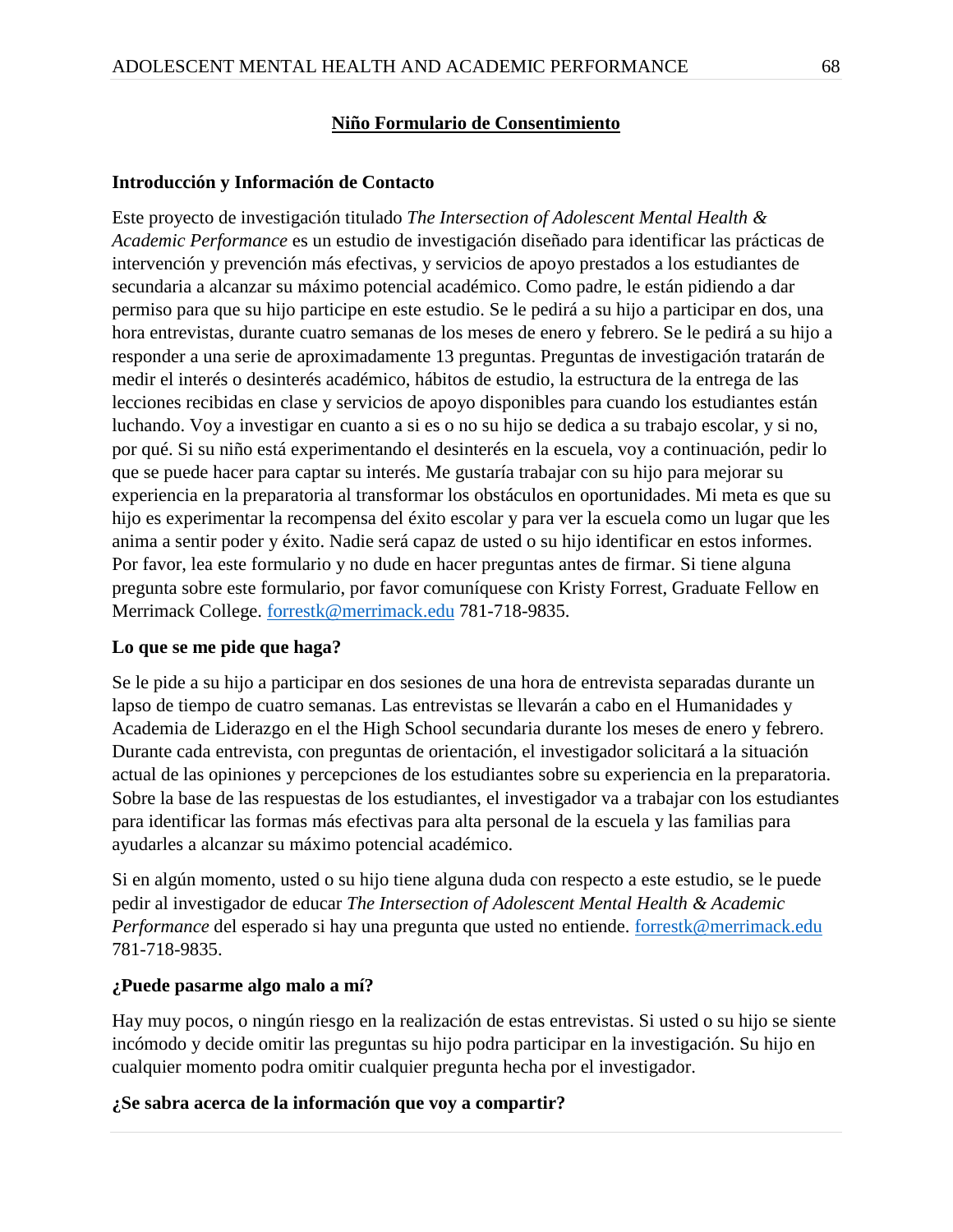Sólo el investigador y profesor de la universidad del investigador involucrado en el estudio verá las respuestas que usted proporciona en las entrevistas. Sin embargo, todos los nombres serán reemplazados con seudónimos o números (sujeto número 1) y los participantes reales no podrá ser identificado por cualquier persona que no sea el investigador.

# **¿Qué voy a recibir?**

Usted recibirá información valiosa sobre las necesidades académicas, sociales y emocionales de su hijo con el fin de que tengan una experiencia positiva en la escuela secundaria. Los estudiantes de secundaria deben ser capaces de aprovechar las oportunidades que se les presentan, mientras que en la escuela secundaria y acceder a ese espacio como una oportunidad para el crecimiento, el empoderamiento, y un paso en la obtención de un futuro brillante. Al permitir que su hijo participe en este estudio, espero que usted y su niño va a entender mejor lo que su hijo necesita para tener la experiencia más eficaz de aprendizaje, mientras que en la escuela secundaria. A través de este estudio, todas las partes implicadas (padres, estudiantes, del investigador, y la contribución del conocimiento de la literatura académica) tendrán la oportunidad de descubrir las posibles mejoras y / o soportes alternativos para la educación de nuestros estudiantes de secundaria.

# **¿Qué pasa si no quiero hacer esto?**

Si usted decide a no permitir que su hijo participe en estas entrevistas no habrá consecuencias para usted o su hijo. Si no desea que su hijo participe en cualquier aspecto del estudio, usted o su hijo no será penalizado y su hijo continuará como estudiante en las actividades normales de la High School.

| <b>Padre o Tutor Firma:</b> | <b>Fecha:</b> |
|-----------------------------|---------------|
|-----------------------------|---------------|

Nombre del estudiante:

HE LEIDO ESTE FORMULARIO asentimiento. MIS preguntas han sido contestadas. MI FIRMA EN ESTE FORMULARIO SIGNIFICA QUE ENTIENDO LA INFORMACIÓN Y estoy de acuerdo para completar el cuestionario, TENER MI ALTURA, PESO, Y APTITUD medido, Y COMPARTIR MI INFORMACIÓN EN LOS INFORMES DEL PROGRAMA CURRICULAR CIENCIA ACTIVA.

| <b>Firma del Participante</b>    | Fecha | Firma del Personal Investigador           |
|----------------------------------|-------|-------------------------------------------|
| Nombre en molde del Participante |       | Nombre en molde del Personal Investigador |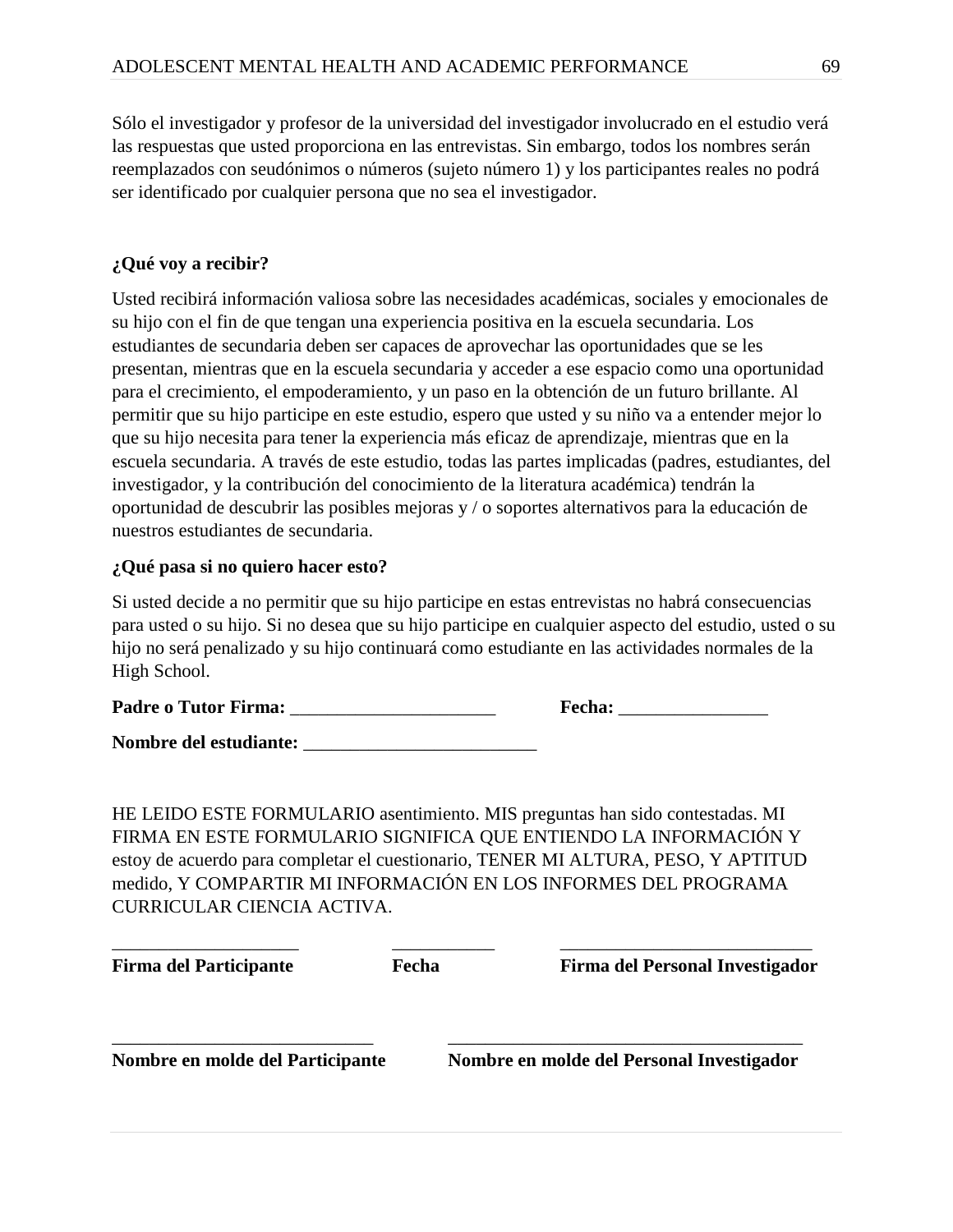## **Appendix D**

### Interview Questions for High School Students

1. Do you like school?

"

"

"

"

"

Yes or no?

#### If yes, why?

```
If not, why?
```
- 2. Do you think school is important?  $\epsilon$
- 3. What is the most important thing in your life right now?
- 4. Are you engaged in your school responsibilities?
- 5. Do you want to go to school or come because you have to?
- 6. Do you see high school as a place that presents you with opportunities?
- 7. Do you equate high school performance with your future success?
- 8. Do you feel adequately supported by faculty and staff at school?
- 9. What current support services are you aware of at your school? ,.
- 10. Do you feel academically supported at home?
- 11. What is your biggest challenge right now?
- 12. What do you find is your largest obstacle for achieving your highest academic potential?
- 13. If you could change anything about the high school education you are receiving what would it be?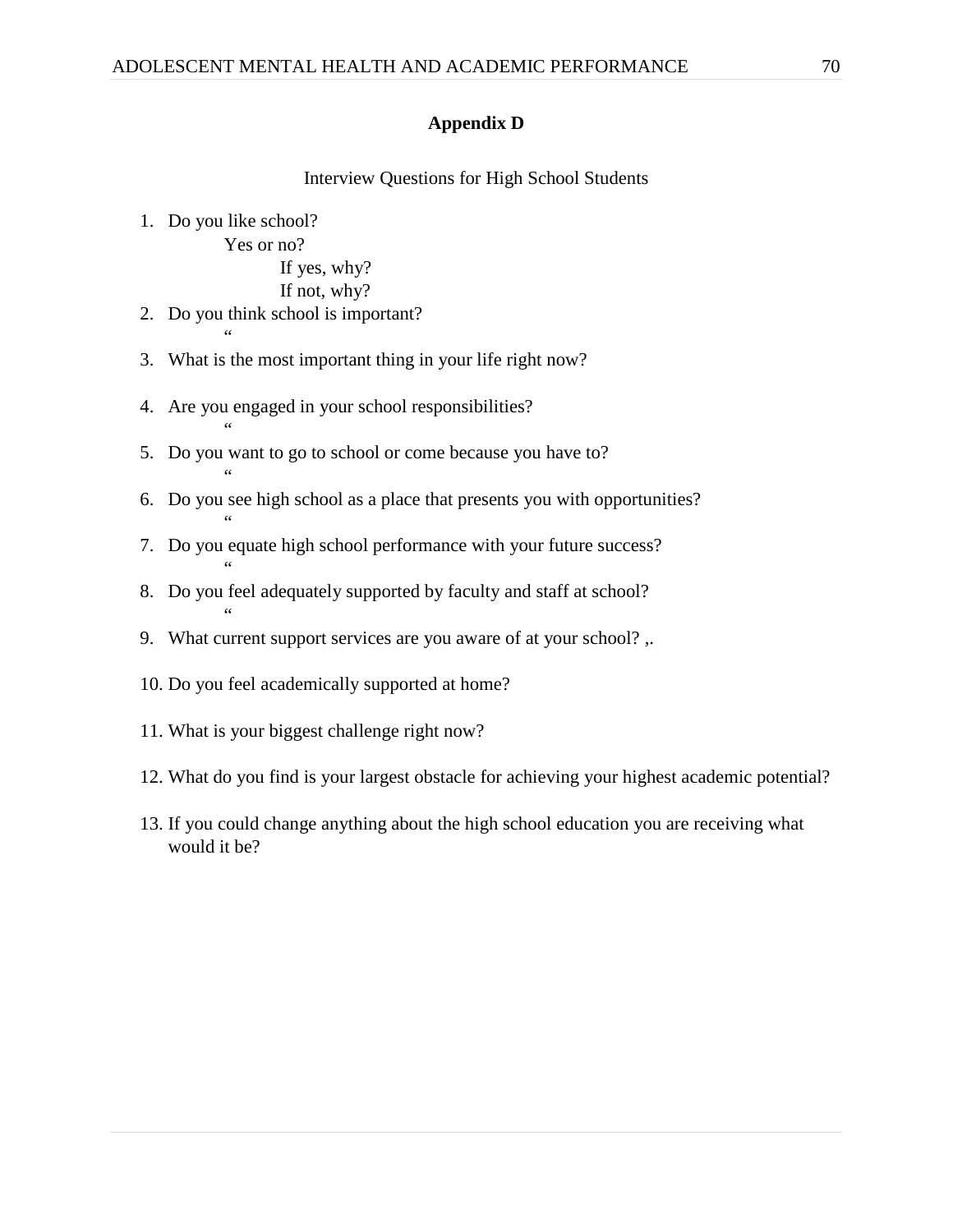## **Appendix E**



Subject: Invitation to participate in a Research Study entitled, *The Intersection of Mental Health & Academic Performance* 

Dear Faculty and Staff of the High School,

My name is Kristy Forrest. I am a Community Engagement Graduate Fellow at Merrimack College. I am working to obtain my Master's degree in order to secure a career working with high school students. I have a passion for teens and enjoy advocating for high school students in getting their needs met. I am developing a research project to examine the current perceptions of support services students are receiving for helping them to achieve their highest academic potential. To me, high school is more than just academics. I believe we need to acknowledge the entire student as an individual in supporting them to succeed in high school. Through this research project I am looking to identify the best ways to support high school students that are struggling either academically, socially, or emotionally at school. Students are responsible for attending high school to learn, expand their knowledge, develop and grow, and to experience feeling empowered, and build confidence in their abilities. However, this is not every student's experience. I believe the professionals in the field are responsible for providing the best

services of support available to our struggling students. I would like inquire about which strategies you currently utilize for effectively teaching students that are struggling. I would also like to investigate current support services offered to students and to evaluate if those services are, in your opinion, effective. Although the student perspective is dominant in this project, I acknowledge that educating adolescents is not one sided and that it is a collaboration of multiple contributors. Incorporating faculty and staff perceptions are extremely valuable for me to obtain a full and accurate understanding of how best to serve our underperforming students. This research will look to assess existing practices within the school system, as well as acknowledge recommendations for improvement in minimizing underperforming students.

I would like to invite you to participate in my study by participating in a focus group. The focus group process will entail two separate sessions. Each session will take up to one hour, and take place over a four week period during the months of January and February. Ideally, I will have 3- 4 staff participants per group and gather 3-4 groups in total. We will meet once in January and once in February. I will come to you at the school to conduct the focus group sessions. Focus group times will be coordinated and scheduled to accommodate your time when it is most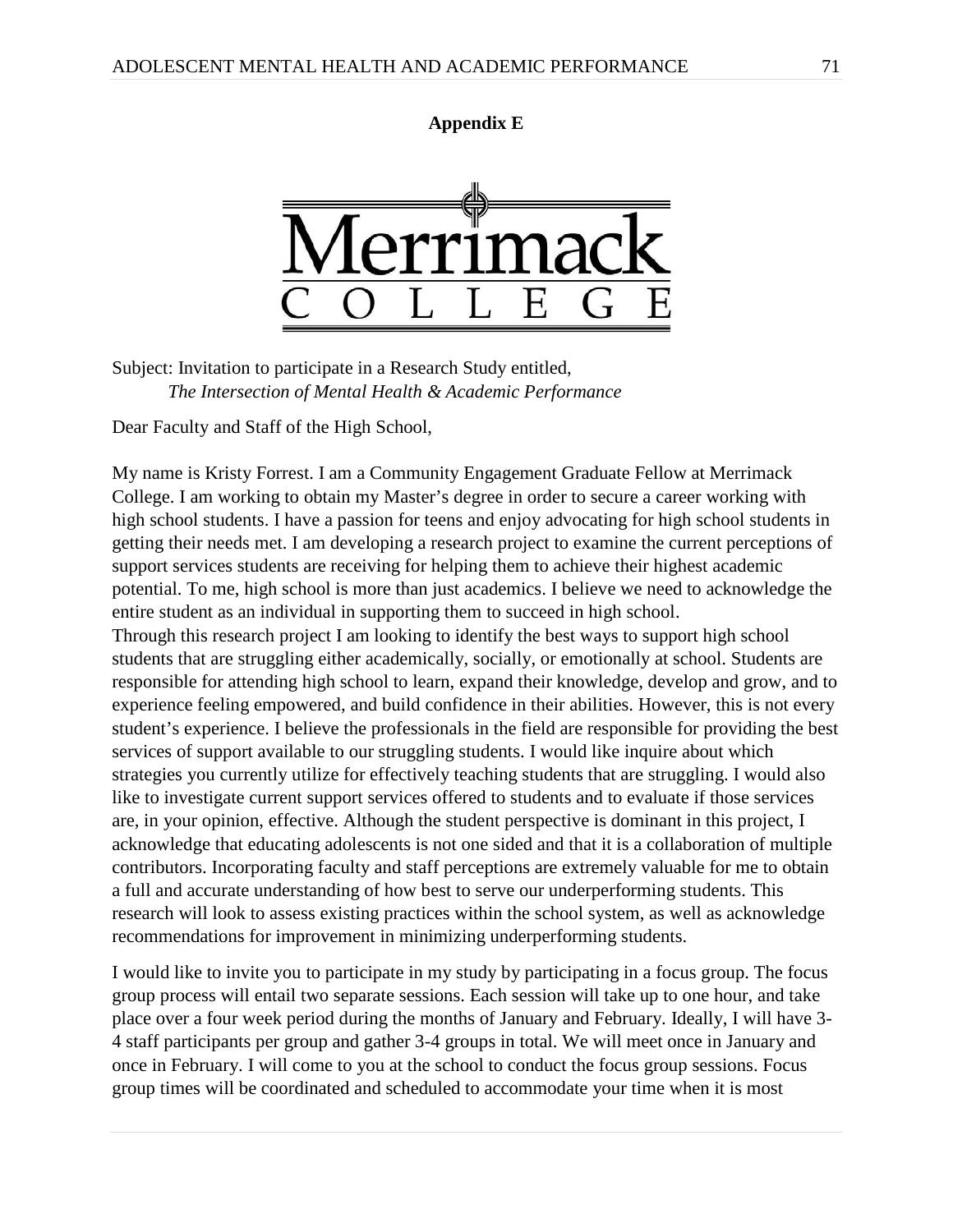convenient for you. During the focus group sessions, I will ask up to 14 semi-structured questions for you to provide me with answers to. Your responses will provide with me insight as to what you, the education professional, think about the systems and structures of services offered to your students. Our focus group sessions will be audio recorded unless you decide you are not comfortable with the recording process. Your identity will be protected and kept confidential as I will not include anyone's name in any of the documentation of this research project. Guiding questions are attached for your review. You may at any time decline to answer any questions or topics you are not comfortable with discussing. You may also, at any time request to have your responses deleted from the interviews.

Please join me in pursuing ways to make student experiences at high school the best possible experience it can be. I look forward to hearing from you.

Please feel free to contact me at [forrestk@merriamck.edu](mailto:forrestk@merriamck.edu) with any questions or concerns about this research.

Thank you kindly,

Kristy Forrest Community Engagement Graduate Fellow Class of 2016 781-718-9835 [forrestk@merrimack.edu](mailto:forrestk@merrimack.edu)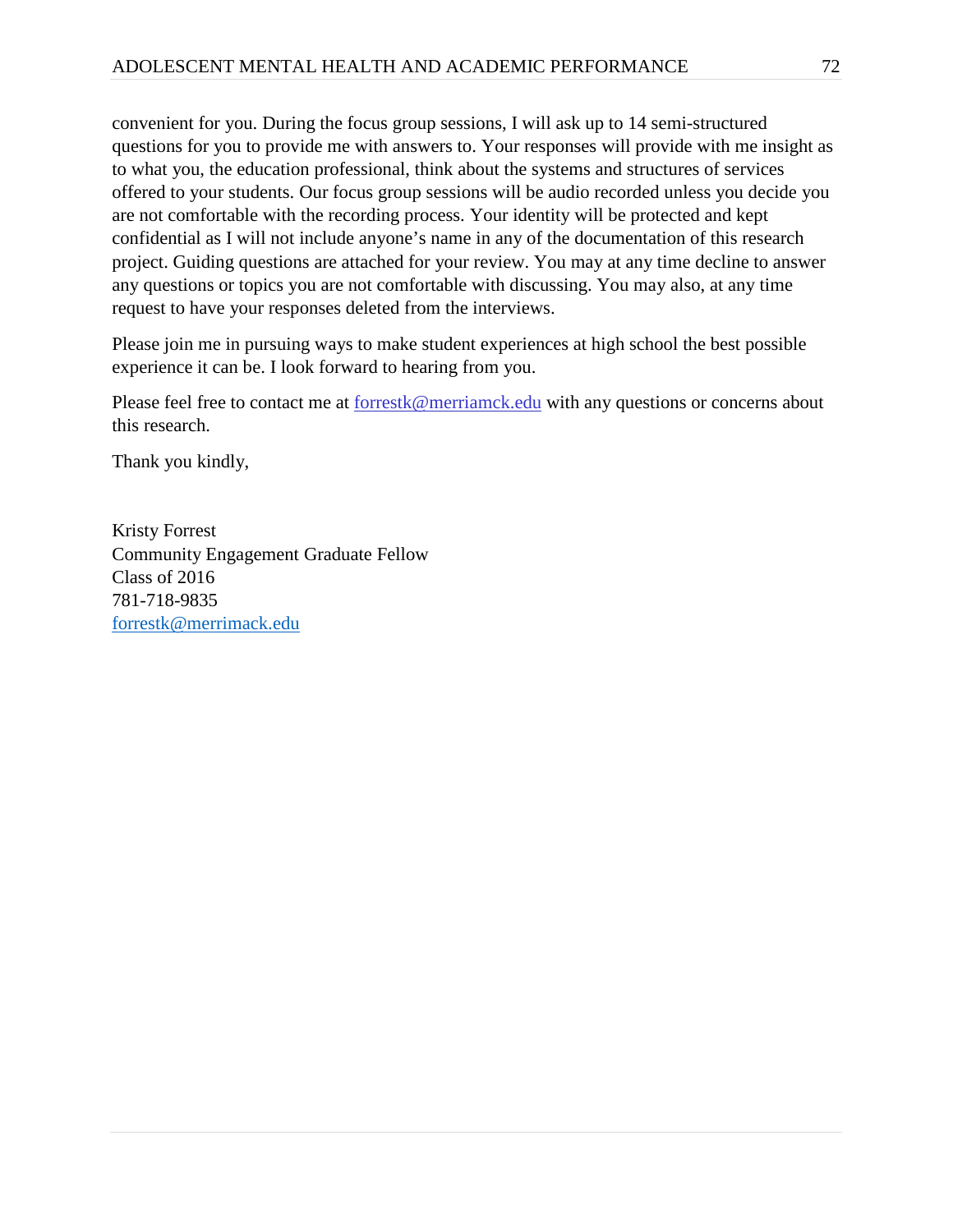



## INFORMED CONSENT

## CONSENT TO PARTICIPATE IN RESEARCH PROJECT ENTITLED: *The Intersection of Adolescent Mental Health & Academic Performance*

Principal Investigator(s): Kristy Forrest

You are invited to take part in a research study examining the best practices for increasing the academic performance of students who are struggling. You have been asked to be in this study because as professionals in the field I would like to incorporate your perspective into my study, along with student's perspectives of whether current support services are working. Recognizing that we share a passion for working with teens and as I aspire to become a professional working in the field of supporting adolescents, your experience and insight will be profoundly valuable to me for conducting my research.

Procedures: If you choose to participate in the study, you will be asked to participate in a focus group. The focus group contains questions about what you think are the largest challenges or obstacles for students in reaching their highest academic potential and what you have found to be the most effective solutions. The focus groups will meet twice and take approximately 45 - 60 minutes to complete.

For the accuracy of data collection and to ensure that remarks made are accurate, this session will be audio recorded. These recordings will be transcribed with no personal identifiers included and then destroyed. If you are not comfortable being audio recorded please inform the investigator prior to starting the interview. It is your right to not be recorded if you so choose. You may at any time ask the investigator conducting the focus group to turn off the recorder. If there are certain questions you have answered that are recorded but after the fact feel uncomfortable with, you may ask to have that content erased from the recording.

Benefits: This study will be a direct benefit to you by providing you with student feedback of support services received by them. The questions asked in this study will help me to comprehend the strategies you choose and why. A current and thorough investigation of academically underperforming student needs, which also evaluates services provided, will inform both students and staff whether existing practices are the most effective or if there are more effective, yet absent alternatives.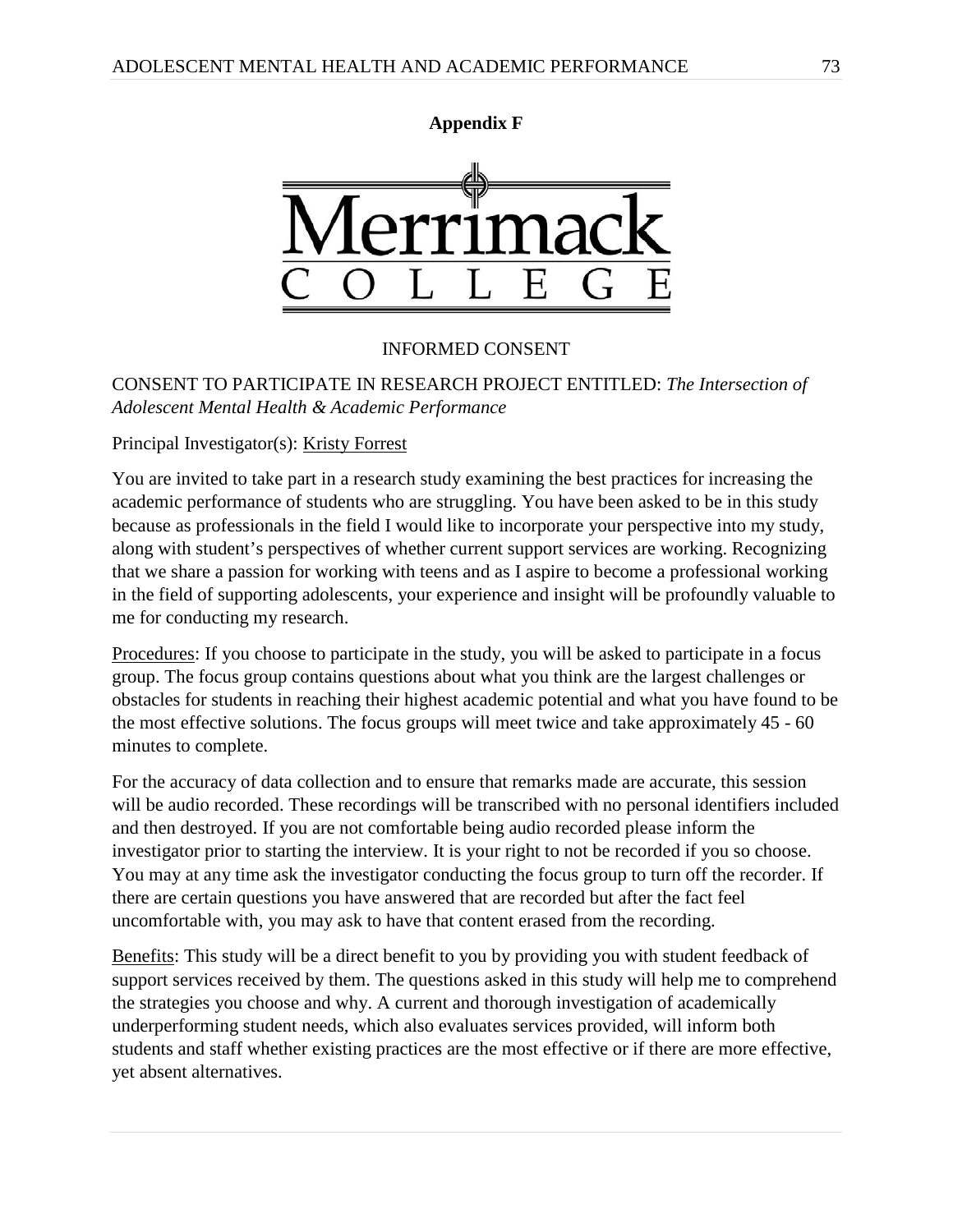Potential Risks: There are no inherent physical risks in the procedures themselves, and it is not anticipated that participants will experience risks in completing the focus groups. Participants will not be exposed to any more risk of harm or discomfort than those ordinarily encountered in daily life. Occasionally, an individual may be more aware of ongoing stresses as a result of completing the focus group. If this is the case, you are free to discontinue completing the focus group at any time. In addition, information about supportive professional counseling services will be made available should you be interested.

Confidentiality: The information from the focus group will be used for research purposes only. Your responses will be identified by a number and the identity of any participant will be kept confidential. In addition, your name will not be used in any reports or publications of this study.

Freedom of Choice to Participate: You are free (1) to decide whether or not to participate, (2) whether or not to be recorded (at any time) if you choose to participate are also free (3) to withdraw from the study at any time. A decision not to participate will not adversely affect any interactions with the investigator or any representative/employee of the High School.

Questions: Before you sign this form, please ask any questions on any part of this study that is unclear to you. You may take as much time as necessary to think this over. At any point in the study, you may question the Principal Investigator, Kristy Forrest about the study [\(forrestk@merrimack.edu](mailto:forrestk@merrimack.edu) 781-718-9835). In addition, you are free to contact Dr. Russell Mayer, the Institutional Review Board Chair, with any questions [\(irb@merrimack.edu](mailto:irb@merrimack.edu) , 978-837-3499).

Consent: This project has been explained to me to my satisfaction and in language I can understand, and I have received a copy of this consent form. I understand what my participation will involve and I agree to take part in this project under the terms of this agreement. I understand that I am not giving up my legal rights by signing this form.

| <b>Signature of Participant</b> | Date |
|---------------------------------|------|
| Printed Name of Participant     |      |

Signature of Investigator/Designee Obtaining Informed Consent Date